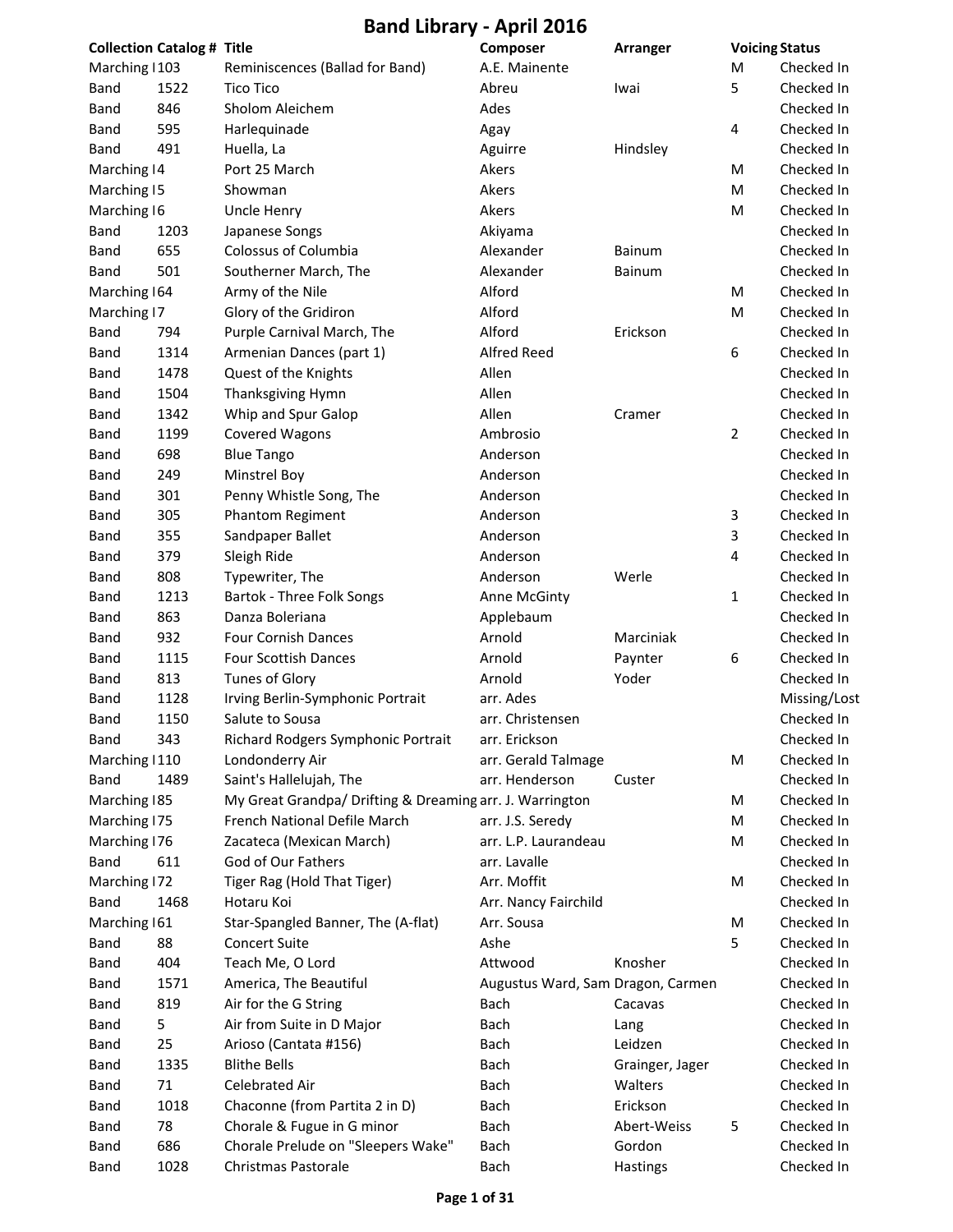|                | <b>Collection Catalog # Title</b> |                                                 | Composer        | Arranger    |   | <b>Voicing Status</b> |
|----------------|-----------------------------------|-------------------------------------------------|-----------------|-------------|---|-----------------------|
| <b>Band</b>    | 160                               | From Heaven Above                               | Bach            | Malin       | 4 | Checked In            |
| <b>Band</b>    | 184                               | If Thou Be Near                                 | <b>Bach</b>     | Moehlman    | 3 | Checked In            |
| Band           | 1430                              | If Thou Be Near                                 | Bach            | Reed        |   | Checked In            |
| Band           | 201                               | Jesu Joy of Man's Desiring                      | Bach            | Leidzen     | 5 | Checked In            |
| <b>Band</b>    | 843                               | Little Fugue in G minor                         | Bach            | Boyd        |   | Checked In            |
| Band           | 994                               | Lord Bless You Ever & Ever                      | Bach            | Gordon      |   | Checked In            |
| Band           | 908                               | My Jesus! Oh, What Anguish                      | Bach            | Reed        |   | Checked In            |
| Band           | 278                               | O Jesu Blest                                    | <b>Bach</b>     | Chidester   | 1 | Checked In            |
| Band           | 964                               | Prelude and Fugue in Bb Major                   | Bach            | Moehlmann   |   | Checked In            |
| Band           | 386                               | Prelude and Fugue in B-flat Major               | Bach            | Moehlmann   | 4 | Checked In            |
| <b>Band</b>    | 751                               | Prelude and Fugue in B-flat minor               | Bach            | Moehlmann   |   | Checked In            |
| Band           | 520                               | Prelude and Fugue in C minor                    | Bach            | Volz        | 5 | Checked In            |
| Band           | 322                               | Prelude and Fugue in D minor                    | Bach            | Moehlmann   | 4 | Checked In            |
| Band           | 493                               | Prelude and Fugue in G minor                    | Bach            | Moehlmann   | 4 | Checked In            |
| Band           | 1229                              | <b>Sixteen Chorales</b>                         | <b>Bach</b>     | Lake        |   | Checked In            |
| Band           | 1423                              | Thus Do You Fare, My Jesus                      | Bach            | Reed        |   | Checked In            |
| Band           | 427                               | Toccata and Fugue in D minor                    | Bach            | Leidzen     | 6 | Checked In            |
| Band           | 830                               | When We Are in Deepest Need                     | Bach            | Whitney     |   | Checked In            |
| Band           | 613                               | Solfeggietto                                    | Bach, C.P.E.    | Duker       |   | Checked In            |
| Band           | 578                               | Prelude Chorale and Fugue                       | Bach-Abert      | Hindsley    | 5 | Checked In            |
| <b>Band</b>    | 788                               | Bacharach & David Popular Medley #1             | Bacharach       | Cacavas     |   | Checked In            |
| Marching $135$ |                                   | <b>National Emblem</b>                          | <b>Bagley</b>   |             | M | Checked In            |
| Band           | 1383                              | Australian Up-Country Tune                      | Bainum          |             | 4 | Checked In            |
| Band           | 978                               | Fantasy on a 17th Century Hymn                  | <b>Balent</b>   |             |   | Checked In            |
| Band           | 1230                              | Fum, Fum, Fum                                   | <b>Balent</b>   |             |   | Checked In            |
| Band           | 970                               | Little Czech Rhapsody                           | <b>Balent</b>   |             |   | Checked In            |
| Band           | 1063                              | <b>Time Changes</b>                             | <b>Balent</b>   |             |   | Checked In            |
| Band           | 1556                              | <b>Blue Ridge Reel</b>                          | Balmages, Brian |             |   | Checked In            |
| Band           | 1529                              | Rain                                            | Balmages, Brian |             |   | Checked In            |
| Band           | 1395                              | Adagio                                          | Barber          | Custer      |   | Checked In            |
| Band           | 1311                              | Commando March                                  | Barber          |             | 5 | Checked In            |
| Band           | 1393                              | Commando March                                  | Barber          | Curnow      |   | Checked In            |
| Band           | 1363                              | Danny Boy                                       | <b>Barker</b>   |             |   | Checked In            |
| Band           | 1365                              | Deir in De                                      | Barker          |             |   | Checked In            |
| <b>Band</b>    | 1282                              | Les Miserables, Selections from                 | Barker          |             |   | Checked In            |
| Band           | 945                               | Magic of Disney, The                            | <b>Barker</b>   |             |   | Checked In            |
| Band           | 1299                              | <b>Brookshire Suite</b>                         | <b>Barnes</b>   |             |   | Checked In            |
| Band           | 1298                              | Crossgate                                       | <b>Barnes</b>   |             |   | Checked In            |
| Band           | 303                               | Persian Carnival                                | <b>Barnes</b>   |             |   | Checked In            |
| Band           | 1362                              | Riverfest                                       | <b>Barnes</b>   |             |   | Checked In            |
| Band           | 1425                              | <b>Trail of Tears</b>                           | <b>Barnes</b>   |             | 3 | Checked In            |
| Band           | 1341                              | Yorkshire Ballad                                | <b>Barnes</b>   |             | 3 | <b>Checked Out</b>    |
| Band           | 538                               | <b>Born Free</b>                                | Barr            | Miller      |   | Checked In            |
| Band           | 1558                              | Structures                                      | Barrett, Roland |             |   | Checked In            |
| Band           | 687                               | <b>Oliver Selections</b>                        | Bart            | Leyden      |   | Checked In            |
|                | 139                               |                                                 | <b>Bartles</b>  |             | 3 | Checked In            |
| Band           | 836                               | Appalachian Portrait<br>For Children            | <b>Bartok</b>   |             |   | Checked In            |
| Band           |                                   |                                                 |                 | Finlayson   |   | Checked In            |
| Band           | 533                               | Petite Suite, The                               | <b>Bartok</b>   | Cushing     | 3 |                       |
| Band           | 638                               | Rhapsody from "For Children"                    | <b>Bartok</b>   | Erickson    |   | Checked In            |
| Band           | 1476                              | Six Pieces for Younger Orchestra - MISSI Bartok |                 |             |   | Missing/Lost          |
| Band           | 1463                              | For the New Day Arisen                          | <b>Barton</b>   |             |   | Checked In            |
| Band           | 1561                              | Ngoma za Kenya - I. Jambo                       | Basler, Paul    |             |   | Checked In            |
| Band           | 986                               | Variants on an Irish Hymn                       | <b>Beck</b>     | Tatgenhorst |   | Checked In            |
| Band           | 233                               | School Musician concert march, The              | Beebe           |             |   | Checked In            |
| <b>Band</b>    | 222                               | Little Italian Rhapsody                         | Beeler          |             | 3 | Checked In            |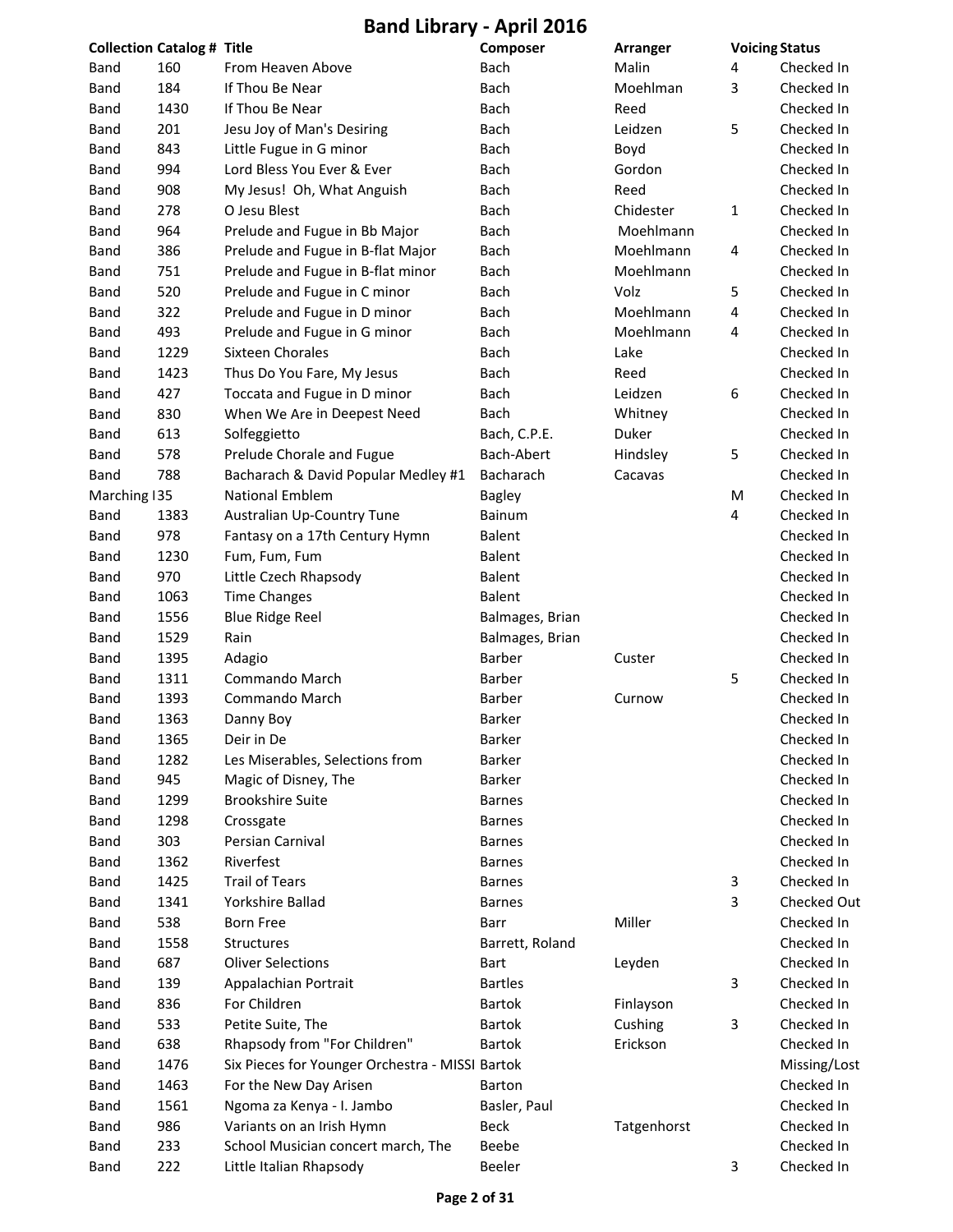**Band Library ‐ April 2016**

| <b>Collection Catalog # Title</b> |      |                                                   | Composer                   | Arranger      | <b>Voicing Status</b> |             |
|-----------------------------------|------|---------------------------------------------------|----------------------------|---------------|-----------------------|-------------|
| Band                              | 121  | Ecossaise                                         | Beethoven                  | Leidzen       |                       | Checked In  |
| <b>Band</b>                       | 1056 | Egmont Ov.                                        | Beethoven                  | Hindsley      |                       | Checked In  |
| <b>Band</b>                       | 122  | <b>Egmont Overture</b>                            | Beethoven                  | Page          | 5                     | Checked In  |
| <b>Band</b>                       | 1224 | Hymn to Joy (with optional SAB chorus) Beethoven  |                            | Henderson     | 1                     | Checked In  |
| Band                              | 208  | King Stephen Overture                             | Beethoven                  | Cailliet      | 4                     | Checked In  |
| <b>Band</b>                       | 1126 | Military March in C                               | Beethoven                  | Berkowitz     |                       | Checked In  |
| Band                              | 1184 | Minuet and March                                  | Beethoven                  | Curnow        |                       | Checked In  |
| Band                              | 254  | Moonlight                                         | Beethoven                  | Finlayson     |                       | Checked In  |
| Band                              | 283  | Overture Eroica                                   | Beethoven                  | Skornicka     | 3                     | Checked In  |
| Band                              | 313  | Polonaise                                         | Beethoven                  | Leidzen       | $\overline{2}$        | Checked In  |
| <b>Band</b>                       | 722  | <b>Prometheus Overture</b>                        | Beethoven                  | <b>Barnes</b> |                       | Checked In  |
| Band                              | 1286 | Sonata Pathetique                                 | Beethoven                  | Osterling     |                       | Checked In  |
| <b>Band</b>                       | 758  | Symphony No. 5 (Finale)                           | Beethoven                  | Isaac         |                       | Checked In  |
| Band                              | 755  | Jazz March                                        | Bencrescutto               |               |                       | Checked Out |
| Band                              | 746  | Festina                                           | Bencriscutto               |               |                       | Checked In  |
| Band                              | 756  | <b>Granite Rock</b>                               | Bencriscutto               |               |                       | Checked In  |
| Band                              | 492  | Latina                                            | Bencriscutto               |               |                       | Checked In  |
| Band                              | 723  | Lyric Dance                                       | Bencriscutto               |               |                       | Checked In  |
| <b>Band</b>                       | 938  | Presidents Trio                                   | Bencriscutto               |               |                       | Checked In  |
| Marching 163                      |      | Program Classics                                  | Bencriscutto               |               | M                     | Checked In  |
| Band                              | 647  | Jamaican Rhumba                                   | Benjamin                   | Lang          |                       | Checked In  |
| Band                              | 1049 | Gershwin                                          | Bennett                    |               |                       | Checked In  |
| <b>Band</b>                       | 1407 | <b>Military Escort</b>                            | Bennett                    | Fennell       |                       | Checked In  |
| Band                              | 399  | Suite of Old American Dances                      | Bennett                    |               | 6                     | Checked In  |
| <b>Band</b>                       | 405  | Symphonic Songs for Band                          | Bennett                    |               | 5                     | Checked In  |
| Band                              | 948  | Leaves Are Falling, The                           | Benson                     |               |                       | Checked In  |
| Band                              | 274  | Night Song                                        | Benson                     |               |                       | Checked In  |
| Band                              | 312  | Polyphonies for Percussion                        | <b>Benson</b>              |               |                       | Checked In  |
| Band                              | 712  | Solitary Dancer, The                              | Benson                     |               |                       | Checked In  |
|                                   | 848  |                                                   |                            | Polster       |                       | Checked In  |
| Band                              |      | Michel Legrand in Concert                         | Bergman                    |               |                       |             |
| <b>Band</b>                       | 735  | March with Trumpets                               | Bergsma                    |               |                       | Checked In  |
| Band                              | 656  | Paradigm                                          | Berkowitz<br><b>Berlin</b> |               |                       | Checked In  |
| <b>Band</b>                       | 820  | Alexander's Ragtime Band                          |                            | Cofield       |                       | Checked In  |
| Band                              | 1486 | God Bless America                                 | Berlin                     | Cofield       |                       | Checked In  |
| Band                              | 42   | <b>Beatrice and Benedict Overture</b>             | Berlioz                    | Henning       | 6                     | Checked In  |
| <b>Band</b>                       | 337  | Rakoczy (Hungarian) March from "Faust Berloiz     |                            | Smith         |                       | Checked In  |
| <b>Band</b>                       | 348  | Roman Carnival Overture                           | Berloiz                    | Safranek      | 6                     | Checked In  |
| Band                              | 796  | Candide Ov.                                       | Bernstein                  | Beeler        |                       | Checked In  |
| Band                              | 1487 | Danzon (From the Ballet "Fancy Free")             | Bernstein                  | <b>Bocook</b> |                       | Checked In  |
| Band                              | 465  | West Side Story Selections                        | Bernstein                  | Duthoit       | 5                     | Checked In  |
| Band                              | 284  | Overture for Band                                 | Beyer                      |               | 5                     | Checked In  |
| <b>Band</b>                       | 869  | Spectrum (Band w/tape)                            | Bielawa                    |               |                       | Checked In  |
| <b>Band</b>                       | 587  | American Civil War Fantasy                        | <b>Bilik</b>               |               | 4                     | Checked In  |
| <b>Band</b>                       | 288  | Overture for Woodwinds                            | Bilik                      |               |                       | Checked In  |
| Band                              | 84   | Sonata for Brass                                  | <b>Bilik</b>               |               |                       | Checked In  |
| <b>Band</b>                       | 384  | Sonata for Brass                                  | <b>Bilik</b>               |               |                       | Checked In  |
| Band                              | 1320 | Chester                                           | <b>Billings</b>            | Osterling     | 1                     | Checked In  |
| <b>Band</b>                       | 1438 | Chester                                           | <b>Billings</b>            | Tolmage       |                       | Checked In  |
| Band                              | 1209 | Original Thirteen, The (based on Chester Billings |                            | Ployhar       |                       | Checked In  |
| Band                              | 1000 | When Jesus Wept                                   | <b>Billings</b>            | Schuman       |                       | Checked In  |
| Band                              | 93   | Cornet Carillon                                   | <b>Binge</b>               | Werle         |                       | Checked In  |
| Band                              | 338  | Red Sombrero                                      | <b>Binge</b>               | Cailliet      |                       | Checked In  |
| <b>Band</b>                       | 1351 | L'Arlesienne (Le Carillon from No. 1)             | <b>Bizet</b>               | Hubbell       |                       | Checked In  |
| <b>Band</b>                       | 214  | L'Arlesienne (Part I)                             | Bizet                      | Lake          |                       | Checked In  |
| <b>Band</b>                       | 215  | L'Arlesienne (Part II)                            | Bizet                      | lasilli       |                       | Checked In  |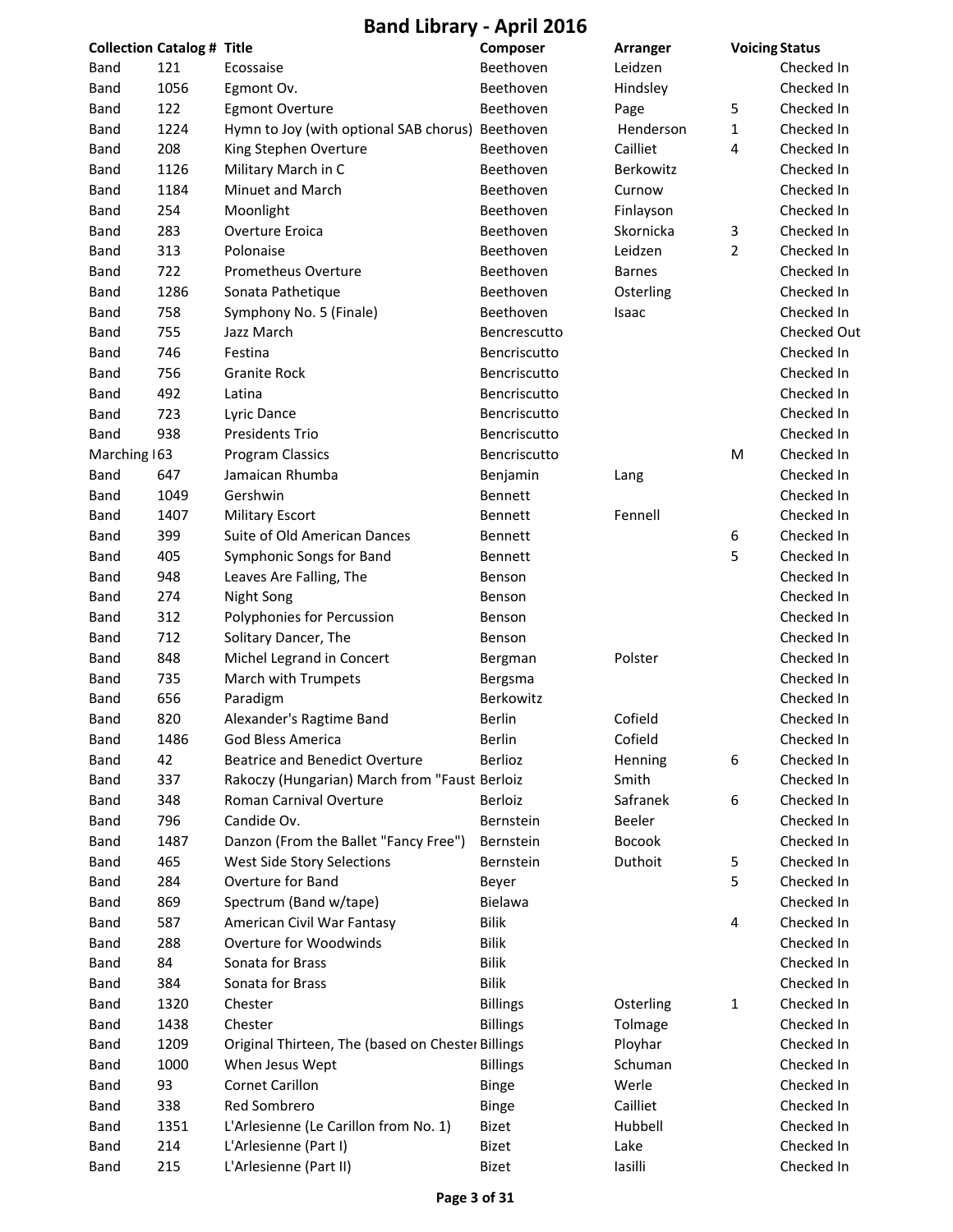|                | <b>Collection Catalog # Title</b> |                                                       | Composer           | Arranger       |                | <b>Voicing Status</b> |
|----------------|-----------------------------------|-------------------------------------------------------|--------------------|----------------|----------------|-----------------------|
| Band           | 942                               | Anthem from "America"                                 | <b>Bloch</b>       |                |                | Checked In            |
| Marching 177   |                                   | March from the Jazz Suite                             | <b>Bob Seiber</b>  |                | M              | Checked In            |
| Band           | 600                               | Fiddler on the Roof Highlights                        | <b>Bock</b>        | Warrington     |                | Checked In            |
| <b>Band</b>    | 145                               | Fiorello                                              | <b>Bock</b>        | Leyden         |                | Checked In            |
| <b>Band</b>    | 1495                              | <b>Boulder Ridge</b>                                  | Bocook             |                | $\overline{2}$ | Checked In            |
| <b>Band</b>    | 1507                              | West Side Story                                       | Bocook             |                |                | Checked In            |
| Band           | 1544                              | Lost Mountain                                         | Bocook, Jay        |                |                | Checked In            |
| Band           | 1080                              | Still Wie Die Nacht                                   | Bohm               | Johnson        |                | Checked In            |
| Band           | 392                               | Still Wie Die Nacht                                   | Bohn               | Spinney        | $\overline{2}$ | Checked In            |
| Marching 166   |                                   | Queen City                                            | Boorn              |                | M              | Checked In            |
| Band           | 327                               | Ballet Music (See also Prince Igor.)                  | Borodin            | Bennet         |                | Checked In            |
| Marching   105 |                                   | Polevetsian Dance                                     | Borodin            | Gardner        | M              | Checked In            |
| <b>Band</b>    | 327                               | Prince Igor Ballet Music                              | Borodin            | Bennet         |                | Checked In            |
| <b>Band</b>    | 765                               | Cherubim Song                                         | Bortniansky        | Warren         |                | Checked In            |
| <b>Band</b>    | 732                               | Contrasts                                             | <b>Bottje</b>      |                |                | Checked In            |
| <b>Band</b>    | 60                                | <b>Burst of Flame</b>                                 | <b>Bowles</b>      |                | 1              | Checked In            |
| <b>Band</b>    | 783                               | <b>Guest Artist</b>                                   | <b>Bowles</b>      |                |                | Checked In            |
| Band           | 24                                | Ariane Overture                                       | Boyer              | Bachman-Lillya | 4              | Checked In            |
| Band           | 1456                              | I Am                                                  | Boysen Jr., Andrew |                |                | Checked In            |
| Band           | 1520                              | Tricycle                                              | Boysen, Andrew     |                | 3              | Checked In            |
| Band           | 1519                              | Unraveling                                            | Boysen, Andrew     |                | 3              | Checked In            |
| Band           | 1385                              | <b>Blessed Are They</b>                               | <b>Brahms</b>      | Buehlman       | 3              | Checked In            |
| Band           | 944                               | Meditation on a Choral                                | <b>Brahms</b>      | Slocum         |                | Checked In            |
| <b>Band</b>    | 439                               | Two Chorale Preludes                                  | <b>Brahms</b>      | Guenther       | 4              | Checked In            |
| <b>Band</b>    | 438                               | <b>Turkey Creek March</b>                             | <b>Bricetti</b>    |                |                | Checked In            |
| <b>Band</b>    | 323                               | Prelude and Fugue in F minor                          | <b>Bright</b>      |                | 5              | Checked In            |
| <b>Band</b>    | 1227                              | Three Pieces for American Band #2                     |                    |                |                | Checked In            |
|                | 1580                              | The Headless Horseman                                 | <b>Broege</b>      |                |                | <b>Checked Out</b>    |
| <b>Band</b>    |                                   |                                                       | Broege, Timothy    |                |                |                       |
| <b>Band</b>    | 1516                              | <b>Train Heading West</b>                             | Broege, Timothy    |                |                | <b>Checked Out</b>    |
| <b>Band</b>    | 279                               | On the Esplanade                                      | Brown              | Akers          |                | Checked In            |
| Band           | 1442                              | Night Dances for Wind Ens.                            | <b>Bruce Yurko</b> |                |                | Checked In            |
| <b>Band</b>    | 20                                | Argentina Overture                                    | <b>Buchtel</b>     |                |                | Checked In            |
| <b>Band</b>    | 548                               | <b>Classical Gallery</b>                              | <b>Buchtel</b>     |                | 3              | Checked In            |
| Band           | 97                                | Crimson Dawn Overture                                 | Buchtel            |                |                | Checked In            |
| <b>Band</b>    | 1397                              | <b>Dinosaurs</b>                                      | <b>Bukvich</b>     |                |                | Checked In            |
| Band           | 358                               | Saterjentens Sontag                                   | Bull               | Bainum         | 1              | Checked In            |
| Band           | 290                               | Overture to Attila                                    | <b>Butts</b>       |                |                | Checked In            |
| <b>Band</b>    | 706                               | Elizabethan Motet                                     | Byrd               | Forsblad       |                | Checked In            |
| Band           |                                   | Earl of Oxford's March                                | Byrd, William      | Williams, Mark |                | <b>Checked Out</b>    |
| Band           | 568                               | Scottish Rhapsody                                     | Cable              |                |                | Checked In            |
| <b>Band</b>    | 703                               | America                                               | Cacavas            |                |                | Checked In            |
| Band           | 985                               | At Christmas Time                                     | Cacavas            |                |                | Checked In            |
| <b>Band</b>    | 1192                              | <b>Burnished Brass</b>                                | Cacavas            |                | 3              | Checked In            |
| <b>Band</b>    | 966                               | <b>Ceremonial Prelude</b>                             | Cacavas            |                |                | Checked In            |
| Band           | 72                                | Ceremony for Winds                                    | Cacavas            |                | 3              | Checked In            |
| Band           | 984                               | <b>Christmas Music for Winds</b>                      | Cacavas            |                |                | Checked In            |
| Band           | 106                               | Days of Glory                                         | Cacavas            |                | 4              | Checked In            |
| Band           | 1036                              | Dry Bones                                             | Cacavas            |                |                | Checked In            |
| Band           | 191                               | Gallant Boulevardier                                  | Cacavas            |                |                | Checked In            |
| Band           | 162                               | Gallant Men, The                                      | Cacavas            |                | 3              | Checked In            |
| <b>Band</b>    | 968                               | <b>Great Themes from Great Italian Movies Cacavas</b> |                    |                |                | Checked In            |
| <b>Band</b>    | 1004                              | La Bella Roma                                         | Cacavas            |                |                | Checked In            |
| Band           | 239                               | Matador                                               | Cacavas            |                |                | Checked In            |
| <b>Band</b>    | 1088                              | Minuet in Groovy Four                                 | Cacavas            |                |                | Checked In            |
| <b>Band</b>    | 877                               | Nuit, La                                              | Cacavas            |                |                | Checked In            |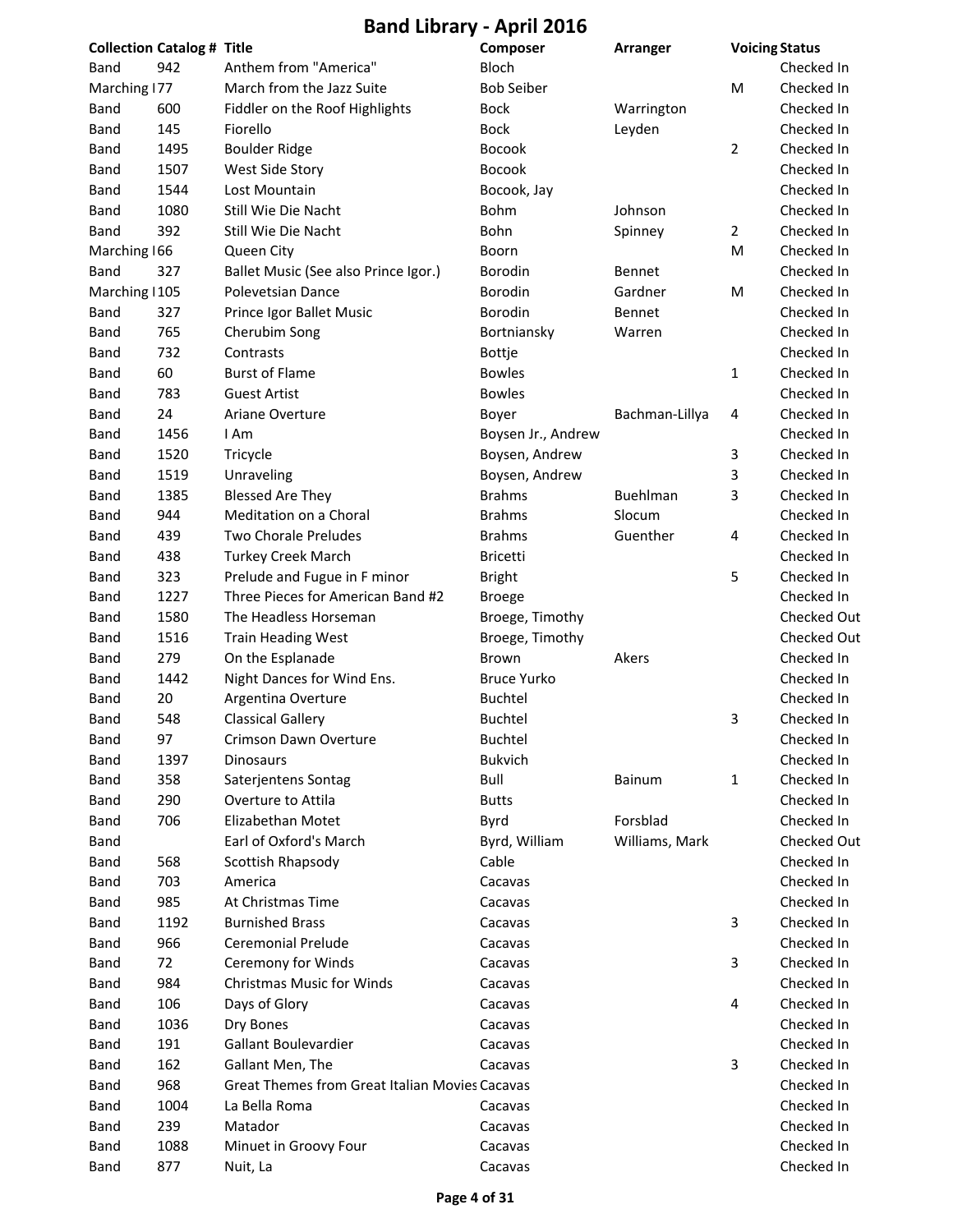|               | <b>Collection Catalog # Title</b> |                                    | Composer                | Arranger      |   | <b>Voicing Status</b> |
|---------------|-----------------------------------|------------------------------------|-------------------------|---------------|---|-----------------------|
| Band          | 394                               | <b>Streets of Athens</b>           | Cacavas                 |               |   | Checked In            |
| Band          | 767                               | Trumpets of Splendor               | Cacavas                 |               |   | Checked In            |
| Band          | 1509                              | Handel Festival, A                 | Cacavas, arr.           |               |   | Checked In            |
| Band          | 1575                              | Overture: Bisham Grange            | Cacavas, John           |               |   | Checked In            |
| Band          | 250                               | Minstrel of Kashmire               | Cadmen                  | Lang          |   | Checked In            |
| Band          | 30                                | Carnival                           | Cailliet                |               |   | Checked In            |
| Band          | 140                               | <b>Festivity Overture</b>          | Calliet                 |               | 3 | Checked In            |
| Band          | 1447                              | Variations on Scarborough Fair     | Calvin Custer           |               |   | Checked In            |
| Band          | 1457                              | Movement for Rosa, A               | Camphouse, Mark         |               |   | Checked In            |
| Band          | 1453                              | Watchman, Tell Us of the Night     | Camphouse, Mark         |               |   | Checked In            |
| Band          | 6                                 | Alameda Paso Doble                 | Caneva                  |               |   | Checked In            |
| Band          | 1526                              | And the Antelope Play              | Carnahan, John          |               |   | Checked In            |
| Band          | 287                               | Overture for Winds                 | Carter                  |               | 4 | Checked In            |
| Band          | 554                               | Overture in Classical Style        | Carter                  |               | 4 | Checked In            |
| Band          | 905                               | Sonata for Winds                   | Carter                  |               |   | Checked In            |
| Band          | 630                               | Symphonic Overture                 | Carter                  |               | 4 | Checked In            |
| Band          | 1505                              | Short Prelude with Perspectives    | Caruso                  |               |   | Checked In            |
| Band          | 953                               | Three Come Thursday                | Caruso                  |               |   | Checked In            |
| Band          | 1101                              | <b>Rock Chorale and Variations</b> | Cassey                  | Cacavas       |   | Checked In            |
| Band          | 289                               | Overture in C                      | Catel                   | Goldman-Smith | 5 | Checked In            |
| Band          | 872                               | Symphonie Militaire                | Catel                   | Townsend      |   | Checked In            |
| Band          | 915                               | Heritage Overture                  | Caudill                 |               |   | Checked In            |
| Band          | 1125                              | Landmark Overture                  | Caudill                 |               |   | Checked In            |
| Band          | 413                               | Tamboo                             | Cavez                   | Werle         |   | Checked In            |
| Band          | 213                               | Larghetto                          | Chabrier                | Froseth       |   | Checked In            |
| Band          | 360                               | <b>Scarf Dance</b>                 | Chaminade               | Lang          |   | Checked In            |
| Band          | 779                               | Elegy                              | Chance                  |               | 4 | Checked In            |
| Band          | 275                               | Incantation & Dance                | Chance                  |               | 6 | Checked In            |
| Band          | 526                               | Variations on a Korean Folk Song   | Chance                  |               | 5 | Checked In            |
| Band          | 734                               | Sinfonia India                     | Chaney                  | Erickson      |   | Checked In            |
| Marching   81 |                                   | Let Us Cheer on the Weary Traveler | <b>Charles Cooke</b>    |               | M | Checked In            |
| Band          | 563                               | Ballet du Plaisir                  | Charpentier             | Fred          | 5 | Checked In            |
| Band          | 1470                              | Mazama                             | Chattaway               |               |   | Checked In            |
| <b>Band</b>   | 1054                              | Prelude and Celebration            | Chattaway               |               |   | Checked In            |
| Band          | 1109                              | Spanish Fever                      | Chattaway               |               |   | Checked In            |
| Band          | 1116                              | <b>Armenian Dances</b>             | Chobanian               |               |   | Checked In            |
| Band          | 1510                              | May Overture                       | Clerisse                | Chidester     |   | Checked In            |
| Band          | 1304                              | Fanfare & Allegro                  | <b>Clifton Williams</b> |               | 5 | Checked In            |
| Band          | 679                               | Knightsbridge March                | Coates                  | Caravas       |   | Checked In            |
| Band          | 225                               | London Suite                       | Coates                  | Williams      | 5 | Checked In            |
| Band          | 603                               | Contempora Ov.                     | Cofield                 |               |   | Checked In            |
| Band          | 298                               | Patriotic Fantasy                  | Cohan                   | Ehert-Yoder   |   | Checked In            |
| Band          | 390                               | <b>Star Spangled Spectacular</b>   | Cohan                   | Cacavas       | 4 | Checked In            |
| Band          | 475                               | Yankee Doodle Boy, The             | Cohan                   | Ericson       |   | Checked In            |
| Marching 160  |                                   | You're a Grand Old Flag            | Cohan                   | Walters       | M | Checked In            |
| Marching 196  |                                   | You're a Grand Old Flag            | Cohan                   | Walters       | M | Checked In            |
| Band          | 977                               | March of the Pioneers              | Colby                   | Huffer        |   | Checked In            |
| Band          | 1147                              | Barnum                             | Coleman                 | Lowden        |   | Checked In            |
| Band          | 664                               | If My Friends Could See Me Now     | Coleman                 | Whitcomb      |   | Checked In            |
| Band          | 664                               | I'm a Brass Band                   | Coleman                 | Warrington    |   | Checked In            |
| Band          | 1537                              | Bali                               | Colgrass, Michael       |               |   | Checked In            |
| Band          | 640                               | <b>Sweet Charity Selections</b>    | Colman-Fields           | Whitcomb      |   | Checked In            |
| Band          | 565                               | Symphonic Inventions               | Conley                  |               |   | Checked In            |
| Band          | 246                               | Midnight in Paris Rhapsody         | Conrad Magidson         | Hunsberg.     |   | Checked In            |
| Band          | 972                               | Warwick                            | Constantino             |               |   | Checked In            |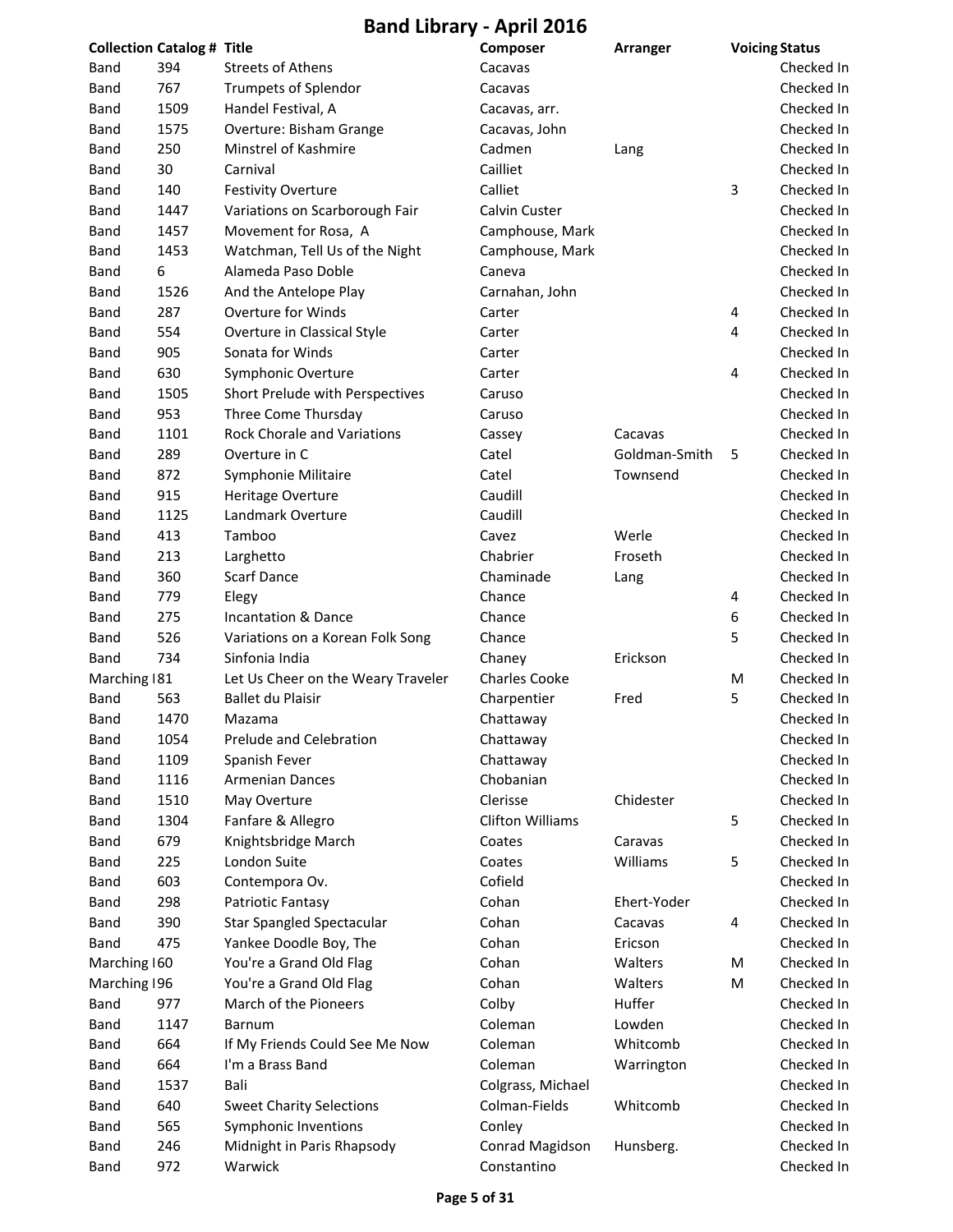**Band Library ‐ April 2016**

| <b>Collection Catalog # Title</b> |      |                                      | Composer           | Arranger          | <b>Voicing Status</b> |              |
|-----------------------------------|------|--------------------------------------|--------------------|-------------------|-----------------------|--------------|
| Band                              | 1578 | Down a Country Lane                  | Copland, Aaron     | Patterson, Merlin |                       | Checked In   |
| Band                              | 104  | Dance Suite                          | Corelli            | Suchoff           |                       | Checked In   |
| <b>Band</b>                       | 357  | Sarabande and Gavotta                | Corelli            | Johnson           |                       | Checked In   |
| Band                              | 1135 | Concerto Grosso No. 12               | Correlli           | Gordon            |                       | Checked In   |
| Band                              | 281  | Overture & Allegro from OLa SultaneÓ | Couperin-Milhaud   | Walker            |                       | Checked In   |
| Band                              | 1023 | Hymn & Fuguing Tune #1               | Cowell             |                   |                       | Checked In   |
| Band                              | 536  | <b>Singing Band</b>                  | Cowell             |                   | 4                     | Checked In   |
| Band                              | 1333 | Glorious Christmas, a                | Cowherd            |                   |                       | Checked In   |
| Band                              | 1329 | Homestead 1850                       | Cowherd            |                   |                       | Checked In   |
| <b>Band</b>                       | 509  | March Electric                       | Creatore           | Falcone           |                       | Checked In   |
| Band                              | 1091 | Prelude and Dance                    | Croft              | Gordon            |                       | Checked In   |
| Band                              | 661  | Warraguk, A Flying Mormo             | Cuomo              |                   |                       | Checked In   |
| Band                              | 1174 | Fanfare Prelude on "Lancashire"      | Curnow             |                   |                       | Checked In   |
| Band                              | 1173 | Fanfare Prelude on "Lobe Den Herren" | Curnow             |                   |                       | Checked In   |
| Band                              | 1183 | Fox River Festival                   | Curnow             |                   |                       | Checked In   |
| Band                              | 1492 | Northwest Passage                    | Curnow             |                   | 4                     | Checked In   |
| Band                              | 1177 | Phoenix Overture                     | Curnow             |                   |                       | Checked In   |
| <b>Band</b>                       | 1175 | Rogues' March, The                   | Curnow             |                   |                       | Checked In   |
| Band                              | 1186 | Seacliffe Overture                   | Curnow             |                   |                       | Checked In   |
| Band                              | 1185 | Spirit of the Guard, The             | Curnow             |                   |                       | Checked In   |
| Band                              | 1448 | Where Never Lark or Eagle Flew       | Curnow, James      |                   |                       | Checked In   |
| Band                              | 561  | Bravada (Paso Doble)                 | Curzon             |                   |                       | Checked In   |
| <b>Band</b>                       | 1485 | American Frontier, The               | Custer             |                   |                       | Checked In   |
| <b>Band</b>                       | 1493 | Fantasia on a Triumphant Hymn        | Custer             |                   |                       | Checked In   |
| Band                              | 1498 | Fresh Aire Christmas, A              | Custer             |                   |                       | Checked In   |
| <b>Band</b>                       | 1524 | Adagio For Winds                     | Daehn, Larry       |                   |                       | Checked In   |
| Band                              | 1550 | <b>Country Wildflowers</b>           | Daehn, Larry       |                   |                       | Checked In   |
| Band                              | 51   | Blue and Grey Patrol, The            | Dalbey             | Yoder             |                       | Checked In   |
| Band                              | 1065 | <b>Trois Noels</b>                   | Dandrieu           | Gordon            |                       | Checked In   |
| Band                              | 1318 | Renaissance Suite for Band           | Daniel L. Kohut    |                   | 3                     | Checked In   |
| Marching 19                       |      | <b>Battle Brigade</b>                | Darcy              |                   | M                     | Checked In   |
| Marching   10                     |      | Range Riders                         | Darcy              |                   | M                     | Checked In   |
| Band                              | 432  | Trio for Trumpets                    | Darcy              |                   |                       | Checked In   |
| Band                              | 1554 | Downtown Dash                        | Daughtrey, Nathan  |                   |                       | Checked In   |
| Band                              | 1488 | Come Home to the Sea                 | Davis              |                   |                       | Checked In   |
| <b>Band</b>                       | 1039 | From Shire and Sea                   | Davis              |                   |                       | Checked In   |
| Band                              | 950  | I Believe in Music                   | Davis              | Edmunds           |                       | Checked In   |
| <b>Band</b>                       | 419  | Three Cardinals (tpt. Trio w/ band)  | Davis              |                   |                       | Checked In   |
| <b>Band</b>                       | 937  | Whistling Boy, The                   | Davis              |                   |                       | Checked In   |
| Band                              | 1527 | Gettysburg: The Third Day            | Dawson, Jay        |                   |                       | Checked In   |
| <b>Band</b>                       | 787  | Lawrence Milk Plays Guy Lombardo     | de Camp-Huston     |                   |                       | Checked In   |
| <b>Band</b>                       | 247  | Miller's Dance from "3 Cornered HatÓ | de Falla           | Vinter            |                       | Checked In   |
| <b>Band</b>                       | 900  | Adagio for Winds                     | Del Borgo          |                   |                       | Checked In   |
| <b>Band</b>                       | 868  | Chorale & Variant                    | Del Borgo          |                   |                       | Checked In   |
| Band                              | 1336 | Festa!                               | Del Borgo          |                   | 4                     | Checked In   |
| <b>Band</b>                       | 1338 | Hampshire Sketches                   | Del Borgo          |                   |                       | Checked In   |
| <b>Band</b>                       | 1261 | Modal Song and Dance                 | Del Borgo          |                   | 2                     | Checked In   |
| <b>Band</b>                       | 1245 | <b>Ontario Suite</b>                 | Delamont           | Dedrick           |                       | Checked In   |
| <b>Band</b>                       | 1130 | March and Procession of Bacchus      | Delibes            | Osterling         |                       | Checked In   |
| <b>Band</b>                       | 560  | From Every Horizon                   | Della Joio         |                   | 5                     | Checked In   |
| Band                              | 447  | Variants on a Medieval Tune          | Della Joio         |                   | 5                     | Checked In   |
| <b>Band</b>                       | 189  | Inglesina March                      | delle Cese         |                   |                       | Missing/Lost |
| <b>Band</b>                       | 1310 | Scenes from The Louvre               | Dello Joio, Norman |                   | 5                     | Checked In   |
| Marching   11                     |      | Our Glorius Emblem                   | deLuca             |                   | M                     | Checked In   |
| Band                              | 444  | Universal Judgment, The              | DeNardis           | Cafarella         |                       | Checked In   |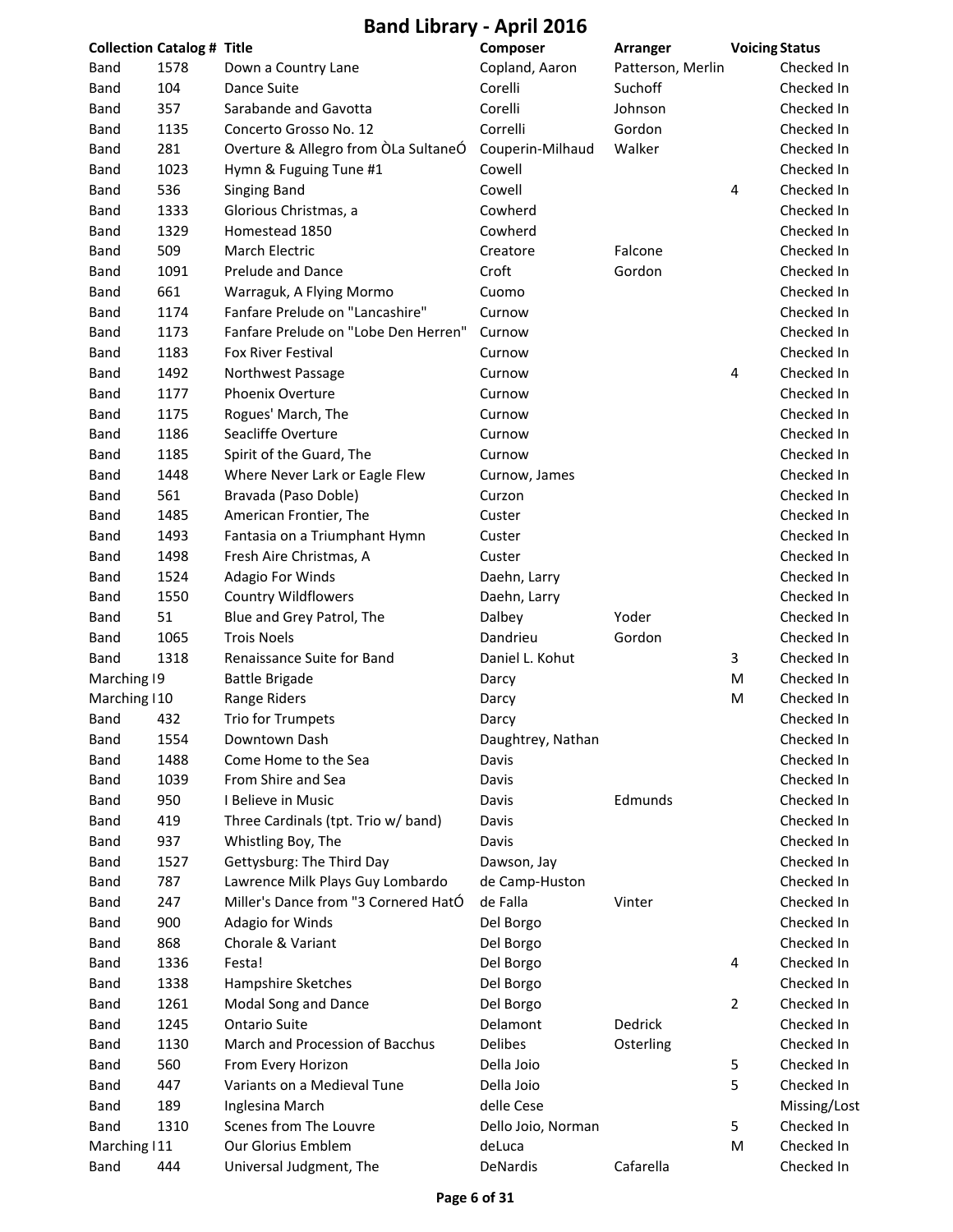| <b>Collection Catalog # Title</b> |      |                                                 | Composer           | Arranger         | <b>Voicing Status</b> |              |
|-----------------------------------|------|-------------------------------------------------|--------------------|------------------|-----------------------|--------------|
| Band                              | 161  | Funiculi Funicula                               | Denza              | Lang             |                       | Checked In   |
| Band                              | 1572 | Reflection & Jubilation                         | Dietz, Norman C.   |                  |                       | Checked In   |
| Marching 190                      |      | <b>Synocracy March</b>                          | Dill               | <b>Briegel</b>   | M                     | Checked In   |
| Band                              | 1223 | <b>Funny Bones</b>                              | Don Schaeffer      |                  | $\overline{2}$        | Checked In   |
| <b>Band</b>                       | 1208 | Meet the Musicians                              | Don Schaeffer      |                  | $\overline{2}$        | Checked In   |
| <b>Band</b>                       | 1206 | Lyric Essay                                     | Donald Coakley     |                  | 4                     | Checked In   |
| Band                              | 1211 | Songs for the Morning Band                      | Donald Coakley     |                  | 2                     | Checked In   |
| Band                              | 1421 | Snakes                                          | Duffy              |                  | 3                     | Checked In   |
| Band                              | 1161 | Sorcerer's Apprentice, The                      | Dukas              | Hubbell, Fred M. |                       | Checked In   |
| Band                              | 28   | Autumn in New York                              | Duke               | Krance           |                       | Checked In   |
| Band                              | 995  | Andante from "American Suite"                   | Dvorak             | Gordon           |                       | Checked In   |
| Band                              | 270  | New World Symphony-Finale                       | Dvorak             | Leidzen          | 6                     | Checked In   |
| Band                              | 1178 | Slavonic Dance Suite                            | Dvorak             | Curnow           |                       | Checked In   |
| Band                              | 1136 | Slavonic Dances, Op. 46                         | Dvorak             | Johnson          |                       | Checked In   |
| Band                              | 1370 | Air & Caprice                                   | Edmondson          |                  | 1                     | Checked Out  |
| <b>Band</b>                       | 997  | <b>Amazing Grace</b>                            | Edmondson          |                  |                       | Checked In   |
| Band                              | 1381 | Anasazi                                         | Edmondson          |                  | 1                     | Checked Out  |
| Band                              | 1301 | Chorale: Vigiles et Sancti                      | Edmondson          |                  |                       | Checked In   |
| Band                              | 1145 | <b>Muppet Movie Meldey</b>                      | Edmondson          |                  |                       | Checked In   |
| Band                              | 1344 | Pride of the Corps                              | Edmondson          |                  | 2                     | Checked In   |
| Band                              | 1419 | <b>Screaming Eagles</b>                         | Edmondson          |                  |                       | Checked In   |
| Band                              | 951  | Winchester March                                | Edmondson          |                  |                       | Checked In   |
| Band                              | 894  | Latin & Lace                                    | Edmunds            |                  |                       | Checked In   |
| Band                              | 777  | Pageantry Ov.                                   | Edmundson          |                  |                       | Checked In   |
| Marching   12                     |      | Pride of the Midwest                            | Edwards            |                  | M                     | Checked In   |
| Band                              | 651  | Seventeen-Seventy-Six (1776) Selections Edwards |                    | Erickson         |                       | Checked In   |
| <b>Band</b>                       | 826  | <b>Engima Variations</b>                        | Elgar              | Slocum           |                       | Checked In   |
| Band                              | 314  | Pomp and Circumstance                           | Elgar              | Sterrett         |                       | Checked In   |
| Band                              | 582  | Sursam Corda                                    | Elgar              | Houseknecht      |                       | Checked In   |
| Band                              | 645  | Ellington Portrait, An                          | Ellington          | Werloe           |                       | Checked In   |
| Band                              | 328  | Procession                                      | Elwell             | Nelson           |                       | Checked In   |
| <b>Band</b>                       | 134  | Fantasia on Dixie                               | Emmett             | Dragon           |                       | Checked In   |
| <b>Band</b>                       | 146  | First Roumanian Rhapsody Themes                 | Enesco             | Johnson          |                       | Checked In   |
| Band                              | 650  | Stargazing (Band w/tape)                        | Erb                |                  |                       | Checked In   |
| Marching   101                    |      | Dam Busters March, The                          | <b>Eric Coates</b> | Schoenfeld       | M                     | Missing/Lost |
| <b>Band</b>                       | 1435 | Aria Cantabile                                  | Erickson           |                  |                       | Checked In   |
| Band                              | 1137 | Arietta & Rondo                                 | Erickson           |                  |                       | Checked In   |
| Band                              | 1384 | <b>Balladair</b>                                | Erickson           |                  | 2                     | Checked Out  |
| Band                              | 954  | <b>Blue Ridge Overture</b>                      | Erickson           |                  | 3                     | Checked In   |
| Band                              | 1084 | Chanson & Bouree                                | Erickson           |                  |                       | Checked In   |
| Band                              | 79   | Chorale for Band                                | Erickson           |                  | 3                     | Checked In   |
| Band                              | 1197 | Citadel                                         | Erickson           |                  | $\overline{2}$        | Checked In   |
| Band                              | 107  | Deep River Suite                                | Erickson           |                  | 3                     | Checked In   |
| Band                              | 1032 | Feria                                           | Erickson           |                  |                       | Checked In   |
| Band                              | 1204 | Knights of the Round Table                      | Erickson           |                  |                       | Checked In   |
| Band                              | 678  | Mexican Folk Fantasy                            | Erickson           |                  |                       | Checked In   |
| Band                              | 1096 | Neo-Classic Suite                               | Erickson           |                  |                       | Checked In   |
| Band                              | 1097 | Notturno                                        | Erickson           |                  |                       | Checked In   |
| Band                              | 286  | Overture for Billy                              | Erickson           |                  |                       | Checked In   |
| Band                              | 1149 | Overture Jubiloso                               | Erickson           |                  |                       | Checked In   |
| Band                              | 341  | Rhythm of the Winds                             | Erickson           |                  | 3                     | Checked In   |
| <b>Band</b>                       | 1081 | Rondo Giocoso                                   | Erickson           |                  |                       | Checked In   |
| Band                              | 349  | Royal Armada                                    | Erickson           |                  |                       | Checked In   |
| <b>Band</b>                       | 383  | Sonatina for Band                               | Erickson           |                  | 3                     | Checked In   |
| <b>Band</b>                       | 414  | Tamerlane                                       | Erickson           |                  |                       | Checked In   |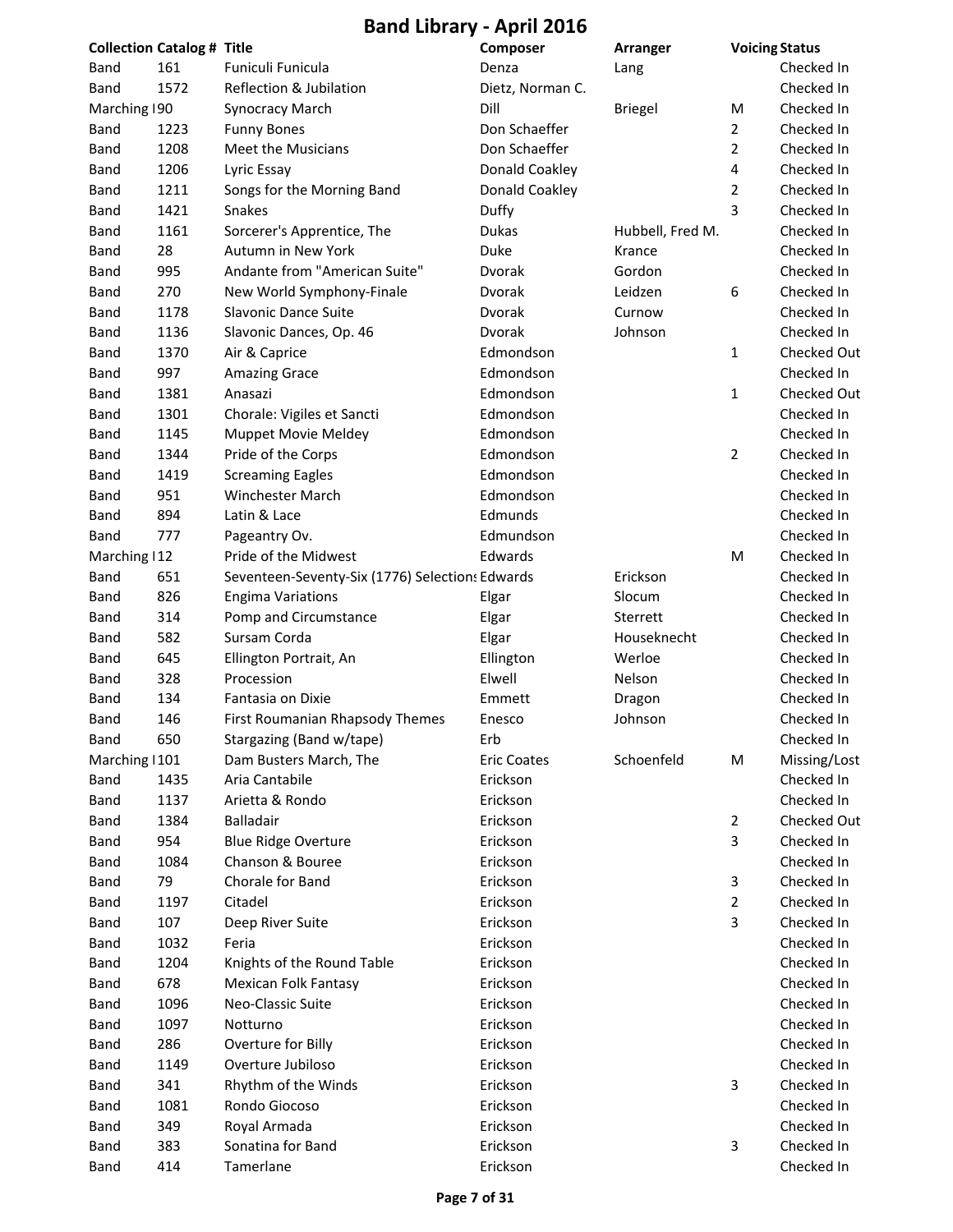|                | <b>Collection Catalog # Title</b> |                                | Composer            | Arranger        |                | <b>Voicing Status</b> |
|----------------|-----------------------------------|--------------------------------|---------------------|-----------------|----------------|-----------------------|
| Band           | 426                               | <b>Toccata for Band</b>        | Erickson            |                 | 4              | Checked In            |
| <b>Band</b>    | 557                               | Walt Disney Overture           | Erickson            |                 |                | Checked In            |
| Band           | 713                               | <b>Wind Chimes</b>             | Erickson            |                 |                | Checked In            |
| Band           | 1543                              | Air for Band                   | Erickson, Frank     |                 |                | Checked In            |
| Band           | 3                                 | Air for Band (Revised Edition) | Erickson, Frank     |                 |                | Checked Out           |
| Band           | 558                               | Nordic Triology, A             | Erickson-Davis-Reed |                 |                | Checked Out           |
| Band           | 403                               | Symphonette for Band           | Erikson             |                 | $\overline{2}$ | Checked In            |
| Band           | 643                               | Lady of Spain                  | Evans               | Cailliet        |                | Checked In            |
| Band           | 211                               | Lady of Spain Fantasia         | Evans               | Hunsberger      |                | Checked In            |
| Marching 173   |                                   | <b>Star Spangled Banner</b>    | F. Scott Key        | Smith           | M              | Checked In            |
| Band           | 1291                              | Train                          | Fabrizio            |                 |                | Checked In            |
| <b>Band</b>    | 736                               | <b>Brazilian Sleigh Bells</b>  | Faith               | Warrington      |                | Checked In            |
| <b>Band</b>    | 495                               | <b>Allsports March</b>         | Farnon              | Cacavas         |                | Checked In            |
| <b>Band</b>    | 466                               | Westminister Waltz, The        | Farnon              | Osterling       |                | Checked In            |
| Band           | 346                               | Rocketeer Concert March, The   | Farrell             |                 |                | Checked In            |
| Band           | 763                               | Symphony in B-flat - Finale    | Fauchet             | Gillette        |                | Checked In            |
| Band           | 761                               | Symphony in B-flat - Overture  | Fauchet             | Gillette        |                | Checked In            |
| Band           | 762                               | Symphony in B-flat - Scherzo   | Fauchet             | Campbell-Watson |                | Checked In            |
| Band           | 1168                              | Dixie has Landed               | Feldstein           |                 |                | Checked In            |
| Band           | 766                               | Hogan's Heroes March           | Fielding            |                 |                | Checked In            |
| Marching   13  |                                   | Americans We                   | Fillmore            |                 | M              | Checked In            |
| Marching   14  |                                   | Crosbey March                  | Fillmore            |                 | M              | Checked In            |
| Marching   15  |                                   | Footlifter March, The          | Fillmore            |                 | M              | Checked In            |
| Marching   16  |                                   | His Honor                      | Fillmore            |                 | M              | Checked In            |
| Band           | 1366                              | His Honor March                | Fillmore            | Fennell         |                | Checked In            |
| Marching   17  |                                   | Klaxon, The                    | Fillmore            |                 | M              | Checked In            |
| Marching 192   |                                   | Star Spangled Banner/Reveille  | Fillmore            |                 | M              | Checked In            |
| Marching   19  |                                   | Orange Bowl                    | Fillmore, Henry     |                 | M              | Checked In            |
| Marching   115 |                                   | President's March, The         | Fillmore, Henry     |                 | M              | Checked In            |
| Marching   18  |                                   | Footlifter, The                | Fillmory, Henry     |                 | M              | Checked In            |
| Marching 159   |                                   | <b>Storm King</b>              | Finlayson           |                 | M              | Checked In            |
| Band           | 1313                              | Sketches on a Tudor Psalm      | <b>Fisher Tull</b>  |                 | 5              | Checked In            |
| <b>Band</b>    | 500                               | Greensleeves                   | Flanders            |                 |                | Checked Out           |
| Band           | 393                               | Stradella Overture             | Flotow              | Lake            | 5              | Checked In            |
| <b>Band</b>    | 927                               | Concertata                     | Forsblad            | Livingston      |                | Checked In            |
| Band           | 1051                              | Edifice                        | Forsblad            | Livingston      |                | Checked In            |
| Band           | 844                               | Introit & Bravura              | Forsblad            | Livingston      |                | Checked In            |
| Band           | 952                               | March Futura                   | Forsblad            |                 |                | Checked In            |
| Band           | 858                               | Synopsis                       | Forsblad-Livingston |                 |                | Checked In            |
| Band           | 271                               | Niagara Overture               | Fote                |                 | 3              | Checked In            |
| Band           | 708                               | Aria with Fughetta             | Frackenpohl         |                 |                | Checked In            |
| Band           | 1194                              | Catelina for Band              | Frackenpohl         |                 |                | Checked In            |
| Band           | 989                               | Prelude and March              | Frackenpohl         |                 |                | Checked In            |
| Band           | 1099                              | Quintegon                      | Frackenpohl         |                 |                | Checked In            |
| Band           | 294                               | Panis Angelicus                | Franck              | Erickson        |                | Checked In            |
| Band           | 295                               | Panis Angelicus                | Franck              | Harvey          | 3              | Checked In            |
| Band           | 1100                              | Prelude and Fugato             | Franck              | Cacavas         |                | Checked In            |
| Band           | $\overline{2}$                    | Aguuero (Paso Doble)           | Franco, Jose        |                 |                | Checked In            |
| Band           | 1085                              | Passacaglia in E-flat          | Frank               |                 |                | Checked In            |
| <b>Band</b>    | 362                               | Sea Chanty Overture            | Fred                |                 |                | Checked In            |
| Band           | 684                               | Cabbages & Kings, Of           | Freitas             |                 |                | Checked In            |
| <b>Band</b>    | 425                               | Toccata                        | Frescobaldi         | Slocum          | 5              | Checked In            |
| Band           | 378                               | Slavonic Rhapsody              | Friedemann          | Lake            | 6              | Checked In            |
| Band           | 1506                              | Concertino for Band            | Fritz Velke         |                 |                | Checked In            |
| Band           | 385                               | Sonata Pian e Forte            | Gabrieli            | Gardner         | 3              | Checked In            |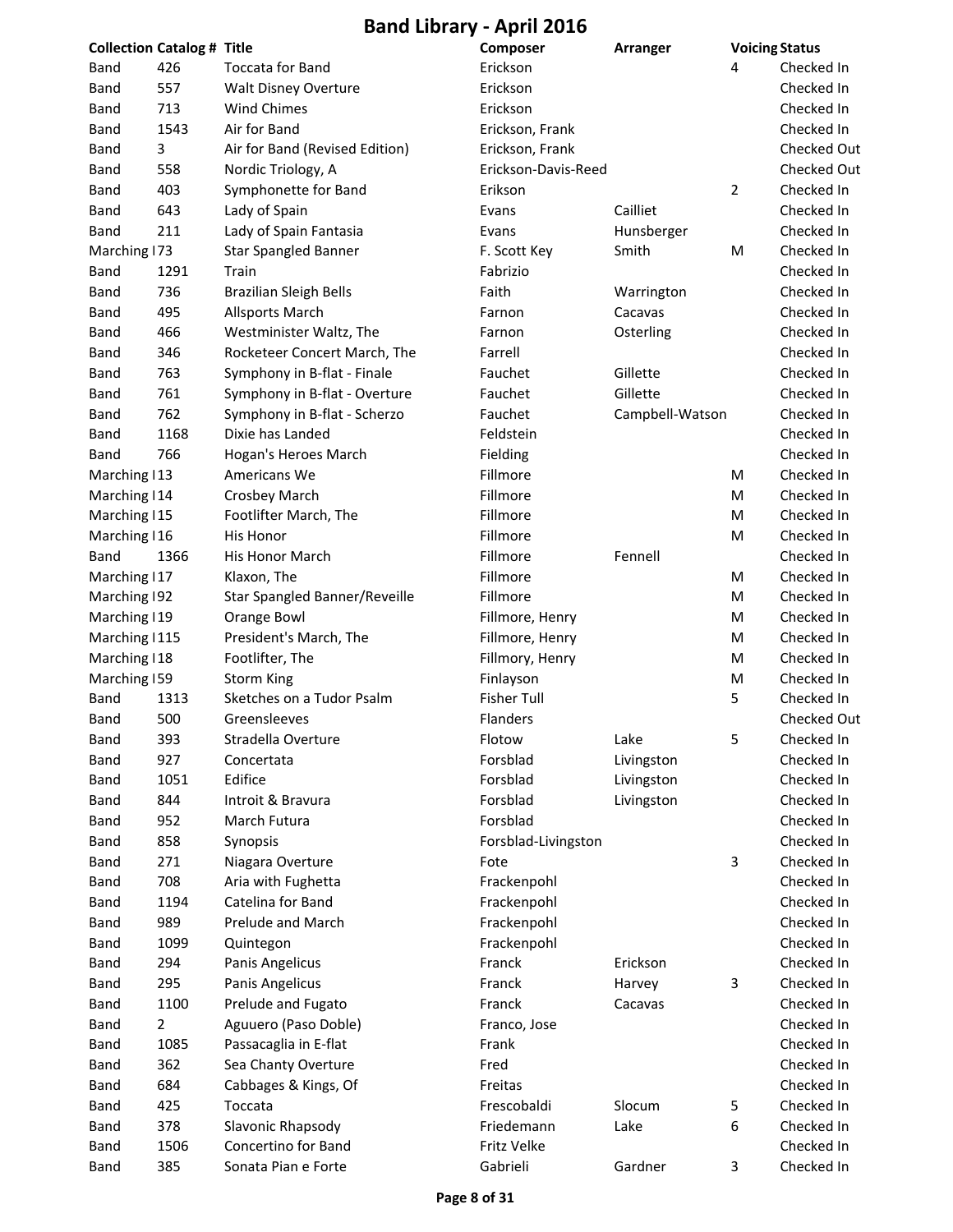| <b>Collection Catalog # Title</b> |      |                                                 | Composer                           | Arranger       | <b>Voicing Status</b>   |              |
|-----------------------------------|------|-------------------------------------------------|------------------------------------|----------------|-------------------------|--------------|
| Band                              | 1201 | Four for Fun, vol 1                             | Gallagher                          |                |                         | Checked In   |
| <b>Band</b>                       | 331  | Promised Land, The                              | Gardner                            |                | 3                       | Checked In   |
| Band                              | 381  | Sol Y Sombra                                    | Gates                              |                | 4                       | Checked In   |
| Band                              | 14   | Andante                                         | Geminiani                          | Herfurth       |                         | Checked In   |
| Band                              | 18   | Cafe 512                                        | George, Ryan                       |                |                         | Checked In   |
| Band                              | 822  | Butterfly                                       | Gerard                             |                |                         | Checked In   |
| Band                              | 342  | <b>Richard III Overture</b>                     | German                             | St. Clair      | 5                       | Checked In   |
| Band                              | 634  | American in Paris, An - MISSING                 | Gershwin                           | Krance         |                         | Checked In   |
| Band                              | 1322 | Gershwin Portrait, A                            | Gershwin                           | <b>Higgins</b> |                         | Checked In   |
| Band                              | 743  | I Got Rhythm                                    | Gershwin                           | Moss           |                         | Checked In   |
| Band                              | 372  | Little Rhapsody in Blue, The - MISSING          | Gershwin                           | Cambell-Watson | $\overline{\mathbf{3}}$ | Missing/Lost |
| Band                              | 367  | Second Prelude                                  | Gershwin                           | Krance         | 4                       | Checked In   |
| Band                              | 659  | Strike Up the Band                              | Gershwin                           | Moss           |                         | Checked In   |
| Marching   70                     |      | Strike Up the Band                              | Gershwin                           | Halle          | M                       | Checked In   |
| Band                              | 473  | Wintergreen for President from Of Thee Gershwin |                                    | Teague         |                         | Checked In   |
| Band                              | 1360 | Fanfare, Ode and Festival                       | Gervaise                           | Margolis       | 3                       | Checked In   |
| Band                              | 440  | Two Early French Dances                         | Gervaise                           | McLin          | 1                       | Checked In   |
| Band                              | 1059 | Moro Lasso                                      | Gesualdo                           | Phillips       |                         | Checked In   |
| Band                              | 539  | <b>Dedication Overture</b>                      | Giannini                           |                | 5                       | Checked In   |
| Band                              | 132  | Fantasia for Band                               | Giannini                           |                |                         | Checked In   |
| Band                              | 317  | Praeludium and Allegro                          | Giannini                           |                | 6                       | Checked In   |
| Marching 123                      |      | Ceremony of Allegiance                          | Gillis                             |                | M                       | Checked In   |
| Band                              | 1020 | <b>Instant Music</b>                            | Gillis                             |                |                         | Checked In   |
| <b>Band</b>                       | 1499 | Just a Colser Walk with Thee                    | Gillis                             | Custer         |                         | Checked In   |
| Band                              | 866  | Spiritual from Symphony No. 5 1/2               | Gillis                             | Banium         |                         | Checked In   |
| Band                              | 903  | That's Entertainment Highlights                 | Gilman                             |                |                         | Checked In   |
| Band                              | 105  | Danza Final (from Estancia)                     | Ginastera                          | John           | 5                       | Checked In   |
| Band                              | 1347 | Break It Up                                     | Gingery                            |                | $\overline{2}$          | Checked In   |
| Band                              | 644  | Alla Barocco                                    | Giovannini                         | Robinson       |                         | Checked In   |
| Band                              | 828  | Chorale & Cappriccio                            | Giovannini                         | Rovinson       |                         | Checked In   |
| Band                              | 562  | Overture in B-flat                              | Giovannini                         | Robinson       | 4                       | Checked In   |
| Band                              | 361  | Sonatina for Band                               | Giovannini                         |                | 6                       | Checked In   |
| <b>Band</b>                       | 845  | Symphony in One Movement                        | Giovannini                         | Robinson       |                         | Checked In   |
| Band                              | 17   | Chorale and Capriccio                           | Giovannini, Caesar Robinson, Wayne |                |                         | Checked In   |
| Band                              | 1564 | The Bonsai Tree                                 | Giroux, Julie                      |                |                         | Checked In   |
| Marching   100                    |      | Constellation March, The                        | <b>Glen Halbey</b>                 |                | M                       | Checked In   |
| Band                              | 1249 | French Festival                                 | Glenn Osser                        |                |                         | Checked In   |
| Band                              | 505  | Russian Sailor's Dance                          | Gliere                             | Isaac          |                         | Checked In   |
| Band                              | 1118 | Russian Sailor's Dance                          | Gliere                             | Tatgenhorst    |                         | Checked In   |
| Band                              | 1348 | Russian Sailor's Dance                          | Gliere                             | Leidzen        |                         | Checked In   |
| Band                              | 409  | Symphony No. 3 (1st Movement)                   | Gliere                             | Bainum         | 6                       | Checked In   |
| Band                              | 1110 | Russian and Ludmilla Ov.                        | Glinka                             | Hindsley       |                         | Checked In   |
| Band                              | 586  | Minuet and Dance of Blessed Spirits             | Gluck                              | Bainum         |                         | Checked In   |
| Band                              | 114  | Donkey Tango                                    | Goehr-Weil                         | Mesang         |                         | Checked In   |
| Marching   24                     |      | Abraham Lincoln March                           | Goldman                            |                | M                       | Checked In   |
| Marching 18                       |      | American Way                                    | Goldman                            |                | M                       | Checked In   |
| <b>Band</b>                       | 167  | Blue Jackets on Parade                          | Goldman                            | Leidzen        |                         | Checked In   |
| Marching 125                      |      | Chimes of Liberty                               | Goldman                            |                | M                       | Checked In   |
| Band                              | 504  | Foundation March, The                           | Goldman                            |                |                         | Checked In   |
| Marching 127                      |      | <b>Illinois March</b>                           | Goldman                            |                | M                       | Checked In   |
| Marching 197                      |      | March for Brasses                               | Goldman                            | Leidzen        | M                       | Checked In   |
| Marching   112                    |      | On the Mall                                     | Goldman                            |                | M                       | Checked In   |
| Band                              | 95   | Courtly Festival                                | Gordon                             |                | 2                       | Checked In   |
| Band                              | 699  | <b>Fitzwilliam Suite</b>                        | Gordon                             |                |                         | Checked In   |
| <b>Band</b>                       | 773  | Landscape                                       | Gordon                             |                |                         | Checked In   |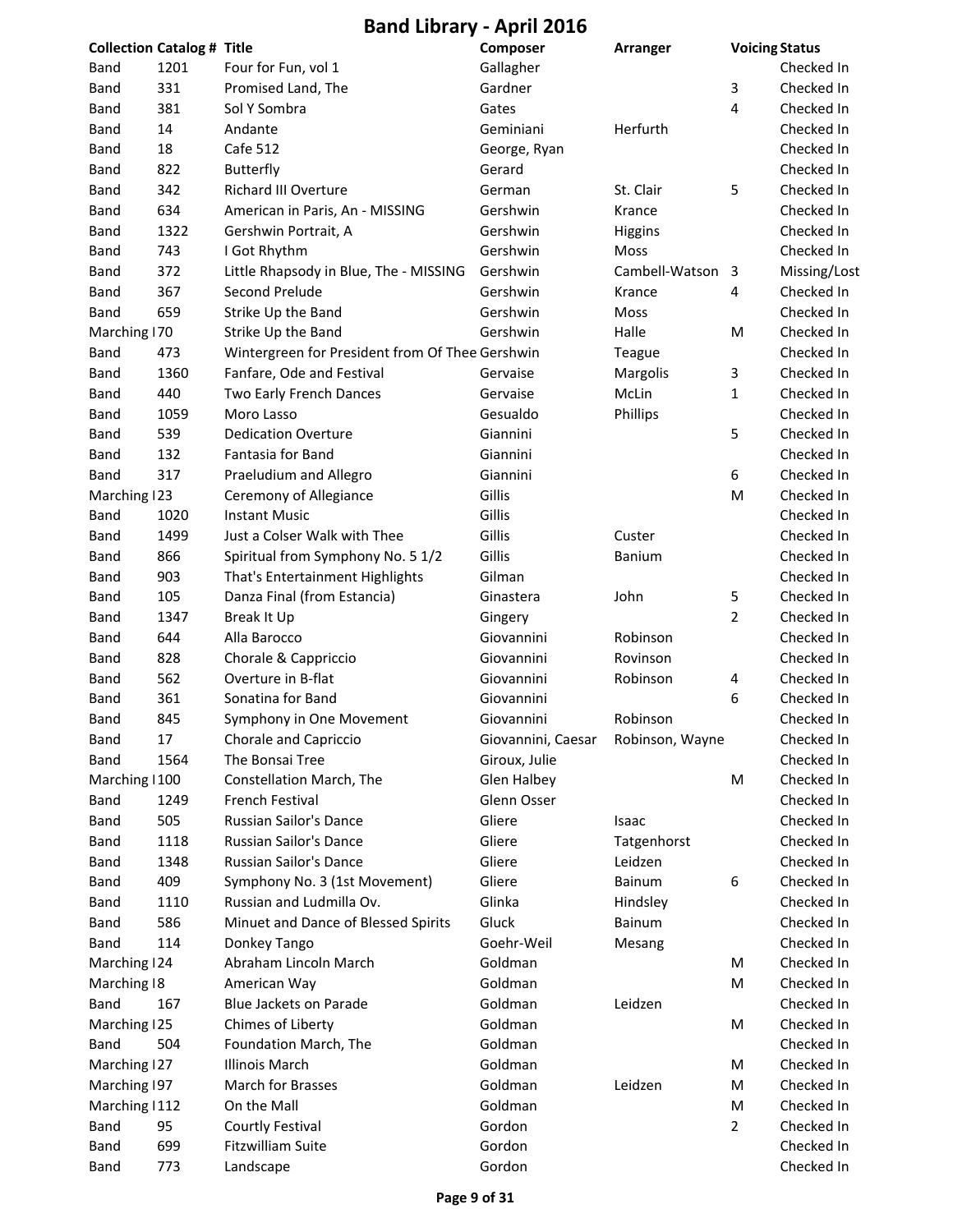|               | <b>Collection Catalog # Title</b> |                                                 | Composer      | Arranger     |                | <b>Voicing Status</b> |
|---------------|-----------------------------------|-------------------------------------------------|---------------|--------------|----------------|-----------------------|
| Band          | 1041                              | New England Chronicle                           | Gordon        |              |                | Checked In            |
| <b>Band</b>   | 324                               | Prelude on an Odd Rhythm                        | Gordon        |              |                | Checked In            |
| Band          | 345                               | Robert Burns Overture                           | Gordon        |              | $\mathbf{1}$   | Checked In            |
| Band          | 1358                              | Military Symphony                               | Gossec        | Hubbell      |                | Checked In            |
| Band          | 12                                | American Salute                                 | Gould         | Lang         | 5              | Checked In            |
| <b>Band</b>   | 737                               | Fanfare for Freedom                             | Gould         |              |                | Checked In            |
| Band          | 152                               | <b>Folk Suite Overture</b>                      | Gould         | Lang         |                | Checked In            |
| Band          | 156                               | Fourth of July                                  | Gould         |              |                | Checked In            |
| Band          | 8                                 | Jericho Rhapsody                                | Gould         |              | 6              | Checked In            |
| Band          | 976                               | Mini-Suite                                      | Gould         |              |                | Checked In            |
| <b>Band</b>   | 472                               | Windjammer Highlights                           | Goull         | Yoder        |                | Checked In            |
| Band          | 503                               | <b>Faust Ballet Music</b>                       | Gounod        | Laurendeau   |                | Checked In            |
| <b>Band</b>   | 983                               | Marche Romaine                                  | Gounod        | Cacavas      |                | Checked In            |
| Marching   28 |                                   | Washington Gray's                               | Grafulla      |              | M              | Checked In            |
| Band          | 929                               | Children's March                                | Grainger      |              | 5              | Checked In            |
| <b>Band</b>   | 502                               | <b>Colonial Song</b>                            | Grainger      |              | 6              | Checked In            |
| <b>Band</b>   | 1315                              | Immovable Do, The                               | Grainger      |              | 4              | Checked In            |
| <b>Band</b>   | 729                               | Irish Tune from County Derry / Shepher Grainger |               |              | 4/5            | Checked In            |
| <b>Band</b>   | 633                               | Lincolnshire Posy                               | Grainger      |              | 6              | Checked In            |
| <b>Band</b>   | 252                               | Molly on the Shore                              | Grainger      |              | 5              | Checked In            |
| <b>Band</b>   | 316                               | Power of Rome & the Christian Heart             | Grainger      |              |                | Checked In            |
| <b>Band</b>   | 1471                              | Spoon River                                     | Grainger      | Arr. Sheldon |                | Checked In            |
| <b>Band</b>   | 476                               | Ye Banks and Braes O'Bonnie Doon                | Grainger      |              | $\overline{4}$ | Checked Out           |
| Band          | 705                               | Last Pavan, The                                 | Granandos     | Gordon       |                | Checked In            |
| Band          | 412                               | Tambalino                                       | Grayson       |              |                | Checked In            |
| Band          | 747                               | <b>Black Magic Woman</b>                        | Green         | Giovannini   |                | Checked In            |
| Band          | 443                               | United States Steel Suite, The                  | Green         |              |                | Checked In            |
| Band          | 462                               | Wayfarer, The                                   | Green         |              | 1              | Checked In            |
| Band          | 1210                              | Sailor's Song from "Lyric Pieces"               | Greig         | Schaeffer    |                | Checked In            |
| Band          | 382                               | Solveig's Song from "Peer Gynt Suite #2(Greig   |               | Yoder        |                | Checked In            |
| Band          | 967                               | Two Lyric Pieces                                | Greig         | Constantine  |                | Checked In            |
| <b>Band</b>   | 956                               | Valmy                                           | Gretchaninoff | Forsblad     |                | Checked In            |
| <b>Band</b>   | 480                               | Huldigungsmarsch                                | Grieg         | Johnson      |                | Checked In            |
| Band          | 216                               | Last Spring, The                                | Grieg         | Wilson       |                | Checked In            |
| <b>Band</b>   | 1479                              | Orgullo De Los Toros                            | Griffin       |              |                | Checked In            |
| Band          | 1006                              | <b>Black Eyed Susie</b>                         | Gross         |              |                | Checked In            |
| Band          | 421                               | Three from the Hills                            | Gross         |              | 4              | Checked In            |
| Band          | 781                               | American Folk Rhapsody, #2                      | Grundman      |              | 4              | Checked In            |
| Band          | 1133                              | American Folk Rhapsody, #3                      | Grundman      |              | $\overline{a}$ | Checked In            |
| Band          | 580                               | Black Knight, The                               | Grundman      |              | 3              | Checked In            |
| Band          | 928                               | Colonial Legend, A                              | Grundman      |              |                | Checked In            |
| Band          | 1287                              | Concord Overture                                | Grundman      |              | $\overline{a}$ | Missing/Lost          |
| Band          | 96                                | Cowboy in Cuba                                  | Grundman      |              |                | Checked In            |
| Band          | 135                               | Fantasy on American Sailing Songs               | Grundman      |              | 4              | Checked In            |
| Band          | 631                               | <b>Hebrides Suite</b>                           | Grundman      |              | $\overline{a}$ | Checked In            |
| Band          | 190                               | <b>Interval Town</b>                            | Grundman      |              |                | Checked In            |
| Band          | 654                               | Japanese Rhapsody                               | Grundman      |              |                | Checked In            |
| Band          | 683                               | Kentucky 1800                                   | Grundman      |              | 3              | Checked In            |
| Band          | 157                               | Little English Suite                            | Grundman      |              |                | Checked In            |
| Band          | 223                               | Little Suite for Band                           | Grundman      |              | 3              | Checked In            |
| Band          | 260                               | Music for a Carnival                            | Grundman      |              |                | Checked In            |
| Band          | 934                               | Nocturne for Harp                               | Grundman      |              |                | Checked In            |
| Band          | 310                               | Pipe Dream for Clarinet                         | Grundman      |              |                | Checked In            |
| Band          | 552                               | Stagecoach Trail, The                           | Grundman      |              |                | Checked In            |
| <b>Band</b>   | 1218                              | Two Moods                                       | Grundman      |              | $\overline{2}$ | Checked In            |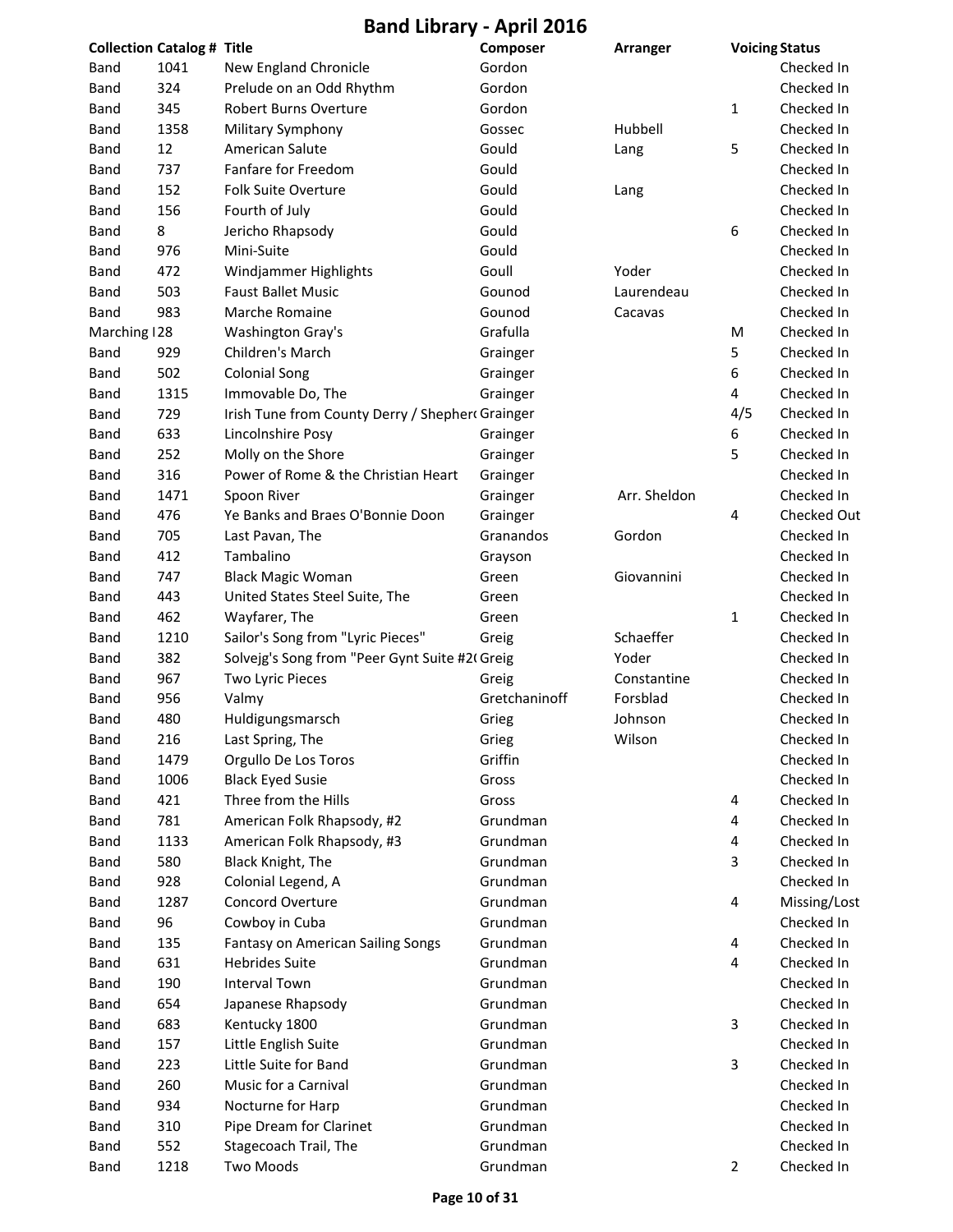| <b>Collection Catalog # Title</b> |      |                                               | Composer              | <b>Arranger</b>    |   | <b>Voicing Status</b> |
|-----------------------------------|------|-----------------------------------------------|-----------------------|--------------------|---|-----------------------|
| Band                              | 771  | Welsh Rhapsody                                | Grundman              |                    |   | Checked In            |
| Band                              | 52   | Blue and the Grey, The                        | Grundman, Clare       |                    | 4 | Checked In            |
| Band                              | 54   | Bluetail Fly, The                             | Grundman, Clare       |                    |   | Checked In            |
| <b>Band</b>                       | 57   | <b>English Suite</b>                          | Grundman, Clare       |                    |   | Missing/Lost          |
| <b>Band</b>                       | 371  | Senor, Senor (Paso Doble)                     | Guermo                |                    |   | Checked In            |
| Marching 129                      |      | <b>Illinois Loyalty</b>                       | Guild                 |                    | M | Missing/Lost          |
| Band                              | 1357 | Sanctus and Fughetta                          | Guilmant              | Hubbell            |   | Checked In            |
| Marching 168                      |      | Major General U.S. Grant's Grand March Gung'l |                       | Smith              | M | Checked In            |
| Band                              | 992  | Mini-Suite No. 1                              | Haddad                |                    |   | Checked In            |
| <b>Band</b>                       | 541  | Rosita, La                                    | Haenschen             | Cacavas            |   | Checked In            |
| <b>Band</b>                       | 1038 | Elijah Rock                                   | Hairston              | Erickson           |   | Checked In            |
| Marching 130                      |      | New Colonial                                  | Hall                  |                    | M | Checked In            |
| Marching 169                      |      | Officer of the Day                            | Hall                  |                    | M | Checked In            |
| Band                              | 463  | Wedding of the Winds                          | Hall                  | Beeler             |   | Checked In            |
| Marching   20                     |      | Independentia                                 | Hall, R.B.            |                    | M | Checked In            |
| Band                              | 604  | Entry March of the Boyares                    | Halvorsen             | <b>Barnes</b>      |   | Checked In            |
| Band                              | 23   | Aria & Fugue                                  | Handel                | Osterling          | 3 | Checked In            |
| <b>Band</b>                       | 924  | Arioso                                        | Handel                | Kinyon             |   | Checked In            |
| Band                              | 40   | <b>Baroque Suite</b>                          | Handel                | Ford               | 3 | Checked In            |
| Band                              | 1035 | Concerto Grosso (Op. 6 No. 3)                 | Handel                | Alshin             |   | Checked In            |
| <b>Band</b>                       | 748  | March and Chorus (Judas Maccabeas)            | Handel                | Goldman            |   | Checked In            |
| <b>Band</b>                       | 1176 | March from "Scipio"                           | Handel                | Curnow             |   | Checked In            |
| Band                              | 262  | Music for St. Cecilia's Day                   | Handel                | Gordon             |   | Checked In            |
| Band                              | 1129 | Music for the Royal Fireworks, The            | Handel                | Baines & Mackerras |   | Checked In            |
| Band                              | 276  | Occasional Suite, An                          | Handel                | Osterling          | 3 | Checked In            |
| Band                              | 347  | Royal Fireworks Music                         | Handel                | Sartorious         |   | Checked In            |
| <b>Band</b>                       | 350  | Royal Fireworks Suite, The                    | Handel                | Harty              |   | Checked In            |
| Band                              | 1009 | Sapper Patrol, The Saraband (from OAIn Handel |                       | Gordon             |   | Checked In            |
| Band                              | 745  | Song of Jupiter                               | Handel                | Anderson           |   | Checked In            |
| Band                              | 1494 | <b>Suite From Water Music</b>                 | Handel                | Mills, Custer      |   | Checked In            |
| Band                              | 1216 | <b>Triumphant Festival</b>                    | Handel                | Kinyon             | 2 | Checked In            |
| <b>Band</b>                       | 461  | <b>Water Music Suite</b>                      | Handel                | Kay                | 6 | Checked In            |
| Marching 131                      |      | <b>Stepping High</b>                          | Handlon               |                    | M | Checked In            |
| Marching 168                      |      | Saint Louis Blues March                       | Handy                 |                    | M | Missing/Lost          |
| <b>Band</b>                       | 887  | They That Sow in Tears                        | Handy                 | Cooke              |   | Checked In            |
| Band                              | 728  | Chorale & Alleluia                            | Hanson                |                    | 5 | Checked In            |
| <b>Band</b>                       | 825  | Nordic Symphony (no. 1) Second Moven Hanson   |                       | Maddy              |   | Checked In            |
| <b>Band</b>                       | 445  | Valdres (Norweigian March)                    | Hanssen               | <b>Bainum</b>      | 4 | Checked In            |
| Band                              | 1483 | My Shepherd                                   | Harbaugh              |                    |   | Checked In            |
| Band                              | 606  | Chorale & Fugue for Band                      | Hardt                 |                    |   | Checked In            |
| Band                              | 469  | When You Wish Upon a Star                     | Harline               | Beeler             |   | Checked In            |
|                                   | 470  |                                               | Harline               | Herfurth           |   | Checked In            |
| Band                              |      | When You Wish Upon a Star                     |                       |                    |   | Checked In            |
| Marching 179                      |      | Military Escort March                         | Harold Bennett        |                    | M |                       |
| <b>Band</b>                       | 1244 | Hootenanny                                    | <b>Harold Walters</b> |                    |   | Checked In            |
| Band                              | 1240 | <b>TV Suite</b>                               | <b>Harold Walters</b> |                    |   | Checked In            |
| Band                              | 559  | Silver Quill, The                             | Harpham               | Nestico            | 3 | Checked In            |
| <b>Band</b>                       | 575  | How the West Was Won                          | <b>Hawkins</b>        |                    |   | Checked In            |
| <b>Band</b>                       | 1154 | London Symphony, Theme From                   | Hayden                | Balent             |   | Checked In            |
| Band                              | 244  | Menuetto and Finale from Symphony No Haydn    |                       | Duthoit            |   | Checked In            |
| Band                              | 886  | Orlando Paladino, Overture                    | Haydn                 | de Rubertis        |   | Checked In            |
| Band                              | 1512 | Perthshire Majesty                            | Hazo                  |                    |   | Checked In            |
| Band                              | 1567 | Novo Lenio                                    | Hazo, Samuel          |                    |   | Checked In            |
| Band                              | 1535 | Voices of the Sky                             | Hazo, Samuel          |                    |   | Checked In            |
| Band                              | 1439 | Symphony on Themes of Sousa                   | Hearshen              |                    |   | Checked In            |
| Marching   71                     |      | In Storm and Sunshine                         | Heed                  |                    | M | Checked In            |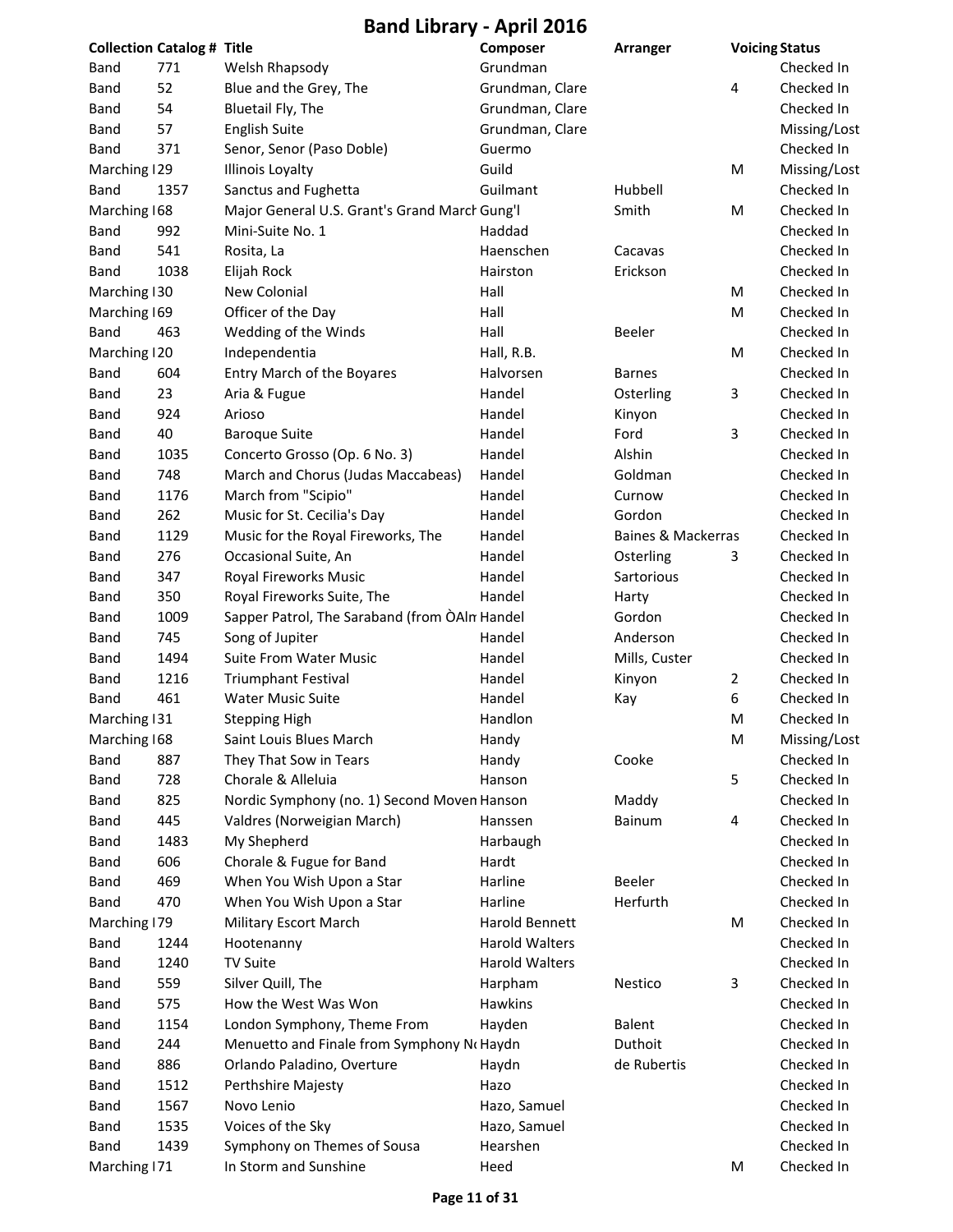|                | <b>Collection Catalog # Title</b> |                                                    | Composer              | <b>Arranger</b> |                | <b>Voicing Status</b> |
|----------------|-----------------------------------|----------------------------------------------------|-----------------------|-----------------|----------------|-----------------------|
| Band           | 1140                              | Cute                                               | Heftistyne            | Cofield         |                | Checked In            |
| Band           | 725                               | Statement                                          | Heisinger             |                 |                | Checked In            |
| Band           | 637                               | Hong Kong                                          | Henderson             |                 |                | Checked In            |
| Marching   109 |                                   | Gettysburg Address                                 | <b>Henry Melink</b>   |                 | M              | Checked In            |
| Marching 167   |                                   | Gold Bug, The                                      | Herbert               | Bennett         | M              | Checked In            |
| Band           | 518                               | <b>Ballet for Young Americans</b>                  | Hermann               |                 |                | Checked In            |
| Band           | 47                                | <b>Belmont Overture</b>                            | Hermann               |                 | 3              | Checked In            |
| Band           | 85                                | <b>Clarinet Cake</b>                               | Hermann               |                 |                | Checked In            |
| Band           | 141                               | Fete                                               | Hermann               |                 |                | Checked In            |
| Band           | 205                               | Kiddie Ballet                                      | Hermann               |                 |                | Checked In            |
| Band           | 626                               | North Sea Ov.                                      | Hermann               |                 |                | Checked In            |
| Band           | 277                               | Ode                                                | Hermann               |                 | 3              | Checked In            |
| Band           | 308                               | Pied Piper of Hamelin                              | Hermann               |                 |                | Checked In            |
| Band           | 478                               | Zampa Overture                                     | Herold                | Safranek        | 6              | Checked In            |
| Band           | 939                               | <b>Battle of Trenton</b>                           | Hewitt                |                 |                | Checked In            |
| Band           | 304                               | Petite Waltz, The                                  | Heyne                 | Cable           |                | Checked In            |
| Band           | 1490                              | Overture Espanol                                   | <b>Higgins</b>        |                 |                | Checked In            |
| Band           | 1413                              | Pueblo                                             | Higgins               |                 | $\overline{2}$ | Checked In            |
| Band           | 1491                              | Regenesis (Son of the Planet)                      | <b>Higgins</b>        |                 | 3              | Checked In            |
| Band           | 1420                              | Serengeti                                          | <b>Higgins</b>        |                 | 2              | Checked In            |
| Band           | 891                               | Passing the Pyramids                               | Hildreth              |                 |                | Checked In            |
| Marching   80  |                                   | One Finger Piano March                             | Hilger                | Yoder           | M              | Checked In            |
| Band           | 1368                              | Variations on an African Hymn Song                 | Hilliard              |                 | 4              | Checked Out           |
| Band           | 1334                              | Creed                                              | Himes                 |                 | 2              | Checked In            |
| Band           | 1452                              | Barbarossa                                         | Himes, William        |                 |                | Checked In            |
| Band           | 1530                              | Latin Folk Song Trilogy                            | Himes, William        |                 |                | Checked In            |
| Band           | 774                               | March from Symphonic Metamorphoses Hindemith       |                       | Wilson          |                | Checked In            |
| <b>Band</b>    | 832                               | Symphony in B-flat                                 | Hindemith             |                 |                | Checked In            |
| Band           | 1127                              | Geschwindmarsch from Sinfonia Serena Hindmith      |                       |                 |                | Checked In            |
| Band           | 1474                              | New Anzacs, The                                    | Hogg                  |                 |                | <b>Checked Out</b>    |
| Band           | 816                               | Get Together/Light My Fire                         | Holcombe              |                 |                | Checked In            |
| Band           | 674                               | Overture in "Pop" Style                            | Holcombe              |                 |                | Checked In            |
| Band           | 859                               | Skylab March                                       | Holcombe              |                 |                | Checked In            |
| Band           | 676                               | Three-Quarter Blues (a Jazz Waltz)                 | Holcombe              |                 |                | Checked In            |
| Band           | 810                               | <b>Coronation Hymn</b>                             | Holden                | Ployhar         |                | Checked In            |
| Band           | 389                               | Stagecoach                                         | Holmes                |                 |                | Checked In            |
| Band           | 1477                              | Adagio                                             | Holsinger             |                 |                | Checked In            |
| Band           | 1284                              | Gathering of the Ranks at Hebron, The              | Holsinger             |                 | 4              | Checked In            |
| Band           | 1411                              | On a Hymnsong of Philip Bliss                      | Holsinger             |                 | $\overline{2}$ | Checked In            |
| Band           | 1429                              | On an American Spiritual                           | Holsinger             |                 | 4              | Checked In            |
| Band           | 1484                              | On The Cul-de-sac Three-o-clock, Friday. Holsinger |                       |                 |                | Checked In            |
| Band           | 1454                              | Gathering of the Ranks at Hebron, The              | Holsinger, David R.   |                 |                | Checked In            |
| Band           | 147                               | First Suite in E-Flat                              | Holst                 |                 | 5              | Checked In            |
| Band           | 801                               | Hammersmith                                        | Holst                 |                 |                | Checked In            |
| Band           | 1400                              | In the Bleak Midwinter                             | Holst                 |                 |                | Checked In            |
| Band           | 1340                              | Jupiter Hymn (The Planets)                         | Holst                 | de Meij         |                | Checked In            |
| Band           | 534                               | Moorside March                                     | Holst                 | Jacob           | 5              | Checked In            |
| Band           | 1182                              | Moorside March                                     | Holst                 | Curnow          |                | Checked In            |
| Band           | 627                               | Second Suite in F                                  | Holst                 |                 | 5              | Checked In            |
| Band           | 1557                              | <b>Marching Song</b>                               | Holst, Gustav         | Moss, John      |                | Checked In            |
| Band           | 1511                              | Sea Portrait: A Tone Painting                      | Homer LaGassey        |                 |                | Checked In            |
| Band           | 1082                              | Paul Bunyan                                        | Hounsell              |                 |                | Checked In            |
| Band           | 1239                              | Passacaglia in G-minor                             | <b>Houston Bright</b> |                 |                | Checked In            |
| Band           | 694                               | Hymn to Yerevan                                    | Hovhaness             |                 |                | Checked In            |
| Band           | 904                               | <b>Mysterious Mountains</b>                        | Hovhaness             | Erickson        |                | Checked In            |
|                |                                   |                                                    |                       |                 |                |                       |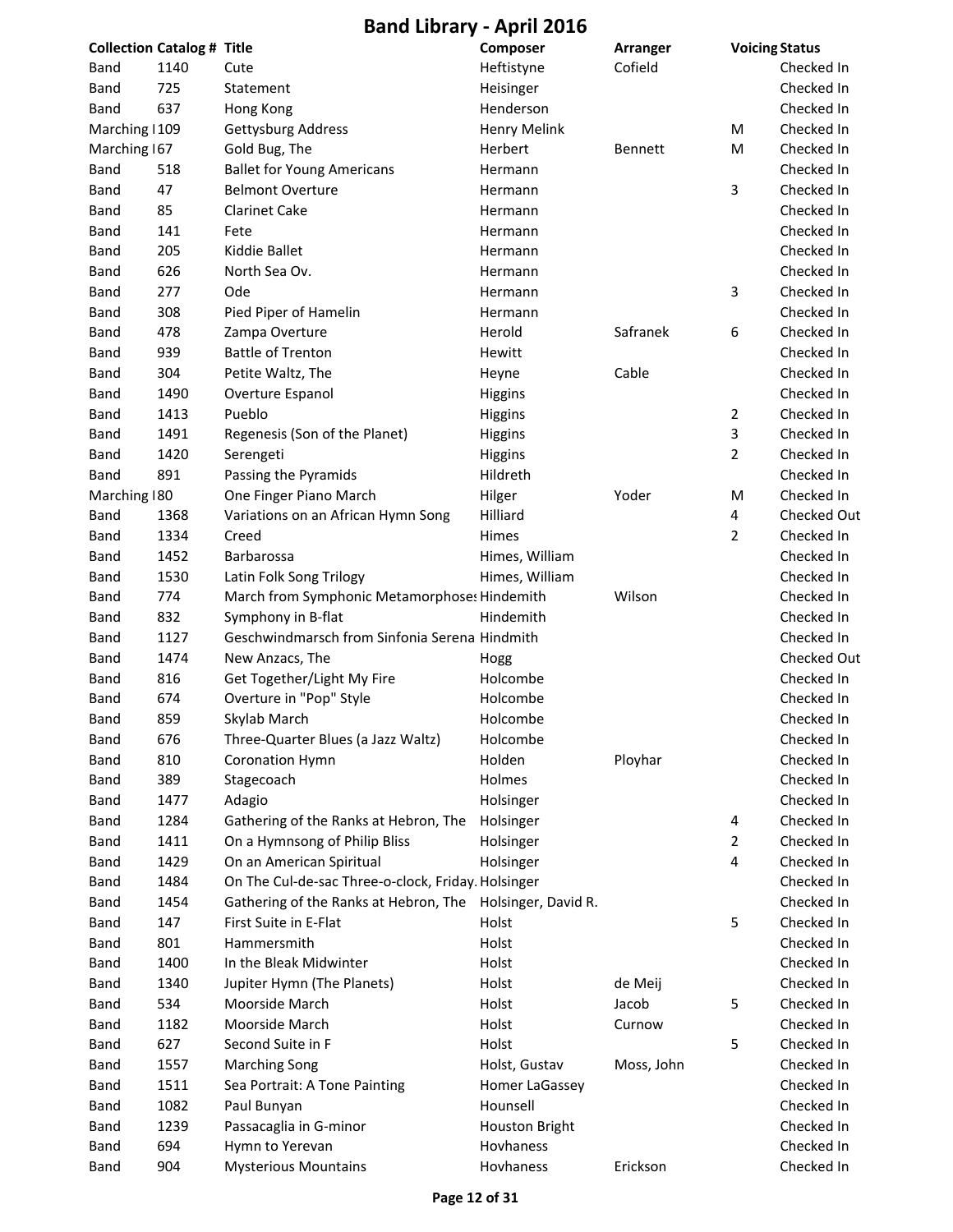|                | <b>Collection Catalog # Title</b> |                                                      | Composer      | Arranger |                | <b>Voicing Status</b> |
|----------------|-----------------------------------|------------------------------------------------------|---------------|----------|----------------|-----------------------|
| Band           | 1043                              | Suite for Band                                       | Hovhaness     |          |                | Checked In            |
| Band           | 1317                              | Tapor No. 1                                          | Hovhaness     |          | 4              | Checked In            |
| Band           | 662                               | Three Journeys to a Holy Mountain                    | Hovhaness     |          |                | Checked In            |
| Band           | 1308                              | Laude: Chorale, Variations and Metamor Howard Hanson |               |          | 6              | Checked In            |
| Band           | 1076                              | Sussex Psalm                                         | Howland       |          |                | Checked In            |
| Band           | 884                               | Rondo Caprice                                        | Hubbell       |          |                | Checked In            |
| Band           | 885                               | Three R's for Band                                   | Hubbell       |          |                | Checked In            |
| Band           | 660                               | Pusillanimous Pussycat, The                          | Huber         |          |                | Checked In            |
| Band           | 1475                              | <b>Bushdance</b>                                     | Hultgren      |          |                | Checked In            |
| Marching 162   |                                   | <b>National Spirit</b>                               | Hummell       | Hermann  | M              | Checked In            |
| Band           | 778                               | Three Marches for Band                               | Hummell       | Townsend |                | Checked In            |
| Band           | 474                               | Witches Waltz, from Hansel and Gretel Humperdinc     |               | Davis    |                | Checked In            |
| Band           | 1386                              | <b>Evening Prayer</b>                                | Humperdinck   |          |                | Checked In            |
| Band           | 993                               | Man of Gold Ov.                                      | Hurrell       |          |                | Checked In            |
| Band           | 910                               | Al Fresco                                            | Husa          | Beeler   |                | Checked In            |
| Band           | 829                               | Apotheosis of this Earth                             | Husa          |          |                | Checked In            |
| Band           | 799                               | Music for Prague 1968                                | Husa          |          | 6              | Checked In            |
| Band           | 715                               | Intensity No. 1                                      | Huston        |          |                | Checked In            |
| Band           | 15                                | Andante                                              | Ingalls       |          |                | Checked In            |
| Band           | 930                               | <b>Circus Band</b>                                   | <b>Ives</b>   | Elkus    |                | Checked In            |
| Band           | 642                               | Variations on America                                | <b>lves</b>   | Schuman  | 6              | Checked In            |
| Marching   111 |                                   | Hall of Fame Concert March                           | J. Olivadoti  |          | м              | Checked In            |
| Marching 195   |                                   | With Freedom's Flag                                  | J. Olivadoti  |          | M              | Checked In            |
| Band           | 823                               | Furioso Polka                                        | J. Strauss    | O'Brien  |                | Checked In            |
| Band           | 171                               | Gypsy Baron, The                                     | J. Strauss    | Walters  |                | Checked In            |
| Band           | 302                               | Perpetual Motion (Perpetum Mobile)                   | J. Strauss    | Leidzen  |                | Checked In            |
| Band           | 460                               | Waltzes from "Die Fledermaus"                        | J. Strauss    | Henning  | 5              | Checked In            |
| Band           | 9                                 | American Jubilee Overture                            | J. Wagner     |          |                | Checked In            |
| Band           | 90                                | Concerto Grosso                                      | J. Wagner     |          |                | Checked In            |
| Band           | 129                               | Eulogy                                               | J. Wagner     |          | 3              | Checked In            |
| Band           | 710                               | Festive Fanfare, A                                   | J. Wagner     |          |                | Checked In            |
| Marching   102 |                                   | <b>Emblem of Unity</b>                               | J.J. Richards |          | M              | Checked In            |
| Band           | 1503                              | Who's Who in Navy Blue March                         | J.P. Sousa    |          |                | Checked In            |
| <b>Band</b>    | 1205                              | Komm, Susser Tod (Come, Sweet Death) J.S. Bach       |               | Leidzen  | 3              | Checked In            |
| Band           | 704                               | Three Songs of Colonial America                      | Jackson       |          |                | Checked In            |
| Band           | 149                               | Flag of Stars                                        | Jacob         |          | 6              | Checked In            |
| Band           | 280                               | Original Suite, An                                   | Jacob         |          | 5              | Checked In            |
| Band           | 739                               | William Byrd Suite                                   | Jacob         |          | 5              | Checked In            |
| Band           | 175                               | Symphonie for Band                                   | Jadin         | Schaefer | 4              | Checked In            |
| Band           | 1055                              | Chorale & Toccata                                    | Jager         |          |                | Checked In            |
| Band           | 1198                              | Cliff Island Suite                                   | Jager         |          | 3              | Checked In            |
| Band           | 1234                              | <b>Heric Saga</b>                                    | Jager         |          |                | Checked In            |
| Band           | 1189                              | Pastorale and Country Dance                          | Jager         |          |                | Checked In            |
| Band           | 368                               | Second Suite                                         | Jager         |          | 5              | Checked In            |
| Band           | 33                                | <b>Stars and Bars</b>                                | Jager         |          |                | Checked In            |
| Band           | 525                               | Symphony for Band                                    | Jager         |          | 6              | Checked In            |
| Band           | 740                               | <b>Third Suite</b>                                   | Jager         |          | 5              | Checked In            |
| Band           | 1251                              | <b>March for Moderns</b>                             | Jared Spears  |          |                | Checked In            |
| Band           | 218                               | Lawrence of Arabia, Theme from                       | Jarre         | Reed     | 4              | Checked In            |
| Band           | 1257                              | Fanfare                                              | Jay Chattaway |          | 2              | Checked In            |
| Band           | 1258                              | Rodeo - 1st movement of Western Suite Jay Chattaway  |               |          | $\overline{2}$ | Checked In            |
| Band           | 1259                              | Starship One                                         | Jay Chattaway |          | 2              | Checked In            |
| Band           | 1260                              | Sunride - 2nd movement of Western Sui Jay Chattaway  |               |          | 2              | Checked In            |
| Band           | 1272                              | <b>Street Dance</b>                                  | Jeff Taylor   |          | 2              | Checked In            |
| Band           | 10                                | American Overture for Band                           | Jenkins       |          | 5              | Checked In            |
|                |                                   |                                                      |               |          |                |                       |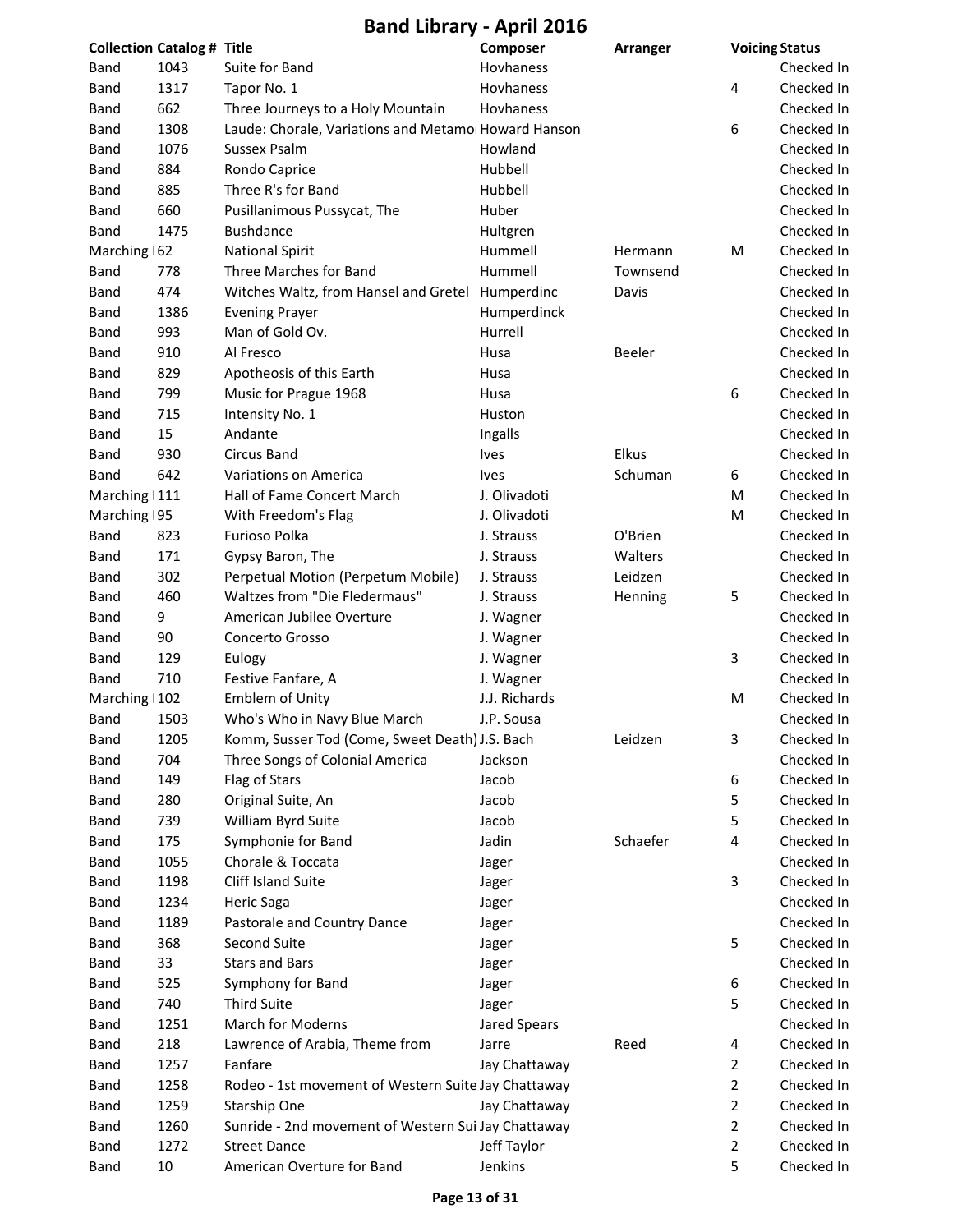|              | <b>Collection Catalog # Title</b> |                                         | Composer           | Arranger            | <b>Voicing Status</b> |              |
|--------------|-----------------------------------|-----------------------------------------|--------------------|---------------------|-----------------------|--------------|
| Band         | 1372                              | African Road                            | Jennings           |                     | 3                     | Checked In   |
| Band         | 1371                              | Aladdin                                 | Jennings           |                     |                       | Checked In   |
| Band         | 1496                              | Brandenburg Gate (Concert March)        | Jennings           |                     | 2                     | Checked In   |
| Band         | 1398                              | El Mirador                              | Jennings           |                     |                       | Checked In   |
| Band         | 1414                              | Prehistoric Suite                       | Jennings           |                     | 1                     | Checked In   |
| Band         | 1294                              | Where No Man Has Gone Before            | Jennings           |                     |                       | Checked In   |
| <b>Band</b>  | 398                               | <b>Advance Guard</b>                    | Jerry Nowak        |                     | 2                     | Checked In   |
| Band         | 1252                              | <b>Grecian Theme and Dance</b>          | John Cacavas       |                     |                       | Checked In   |
| Band         | 1219                              | Acapulco Holiday                        | John Edmondson     |                     | 1                     | Checked In   |
| Band         | 1390                              | <b>Celebration for Winds</b>            | John Edmondson     |                     | 1                     | Checked In   |
| Band         | 1220                              | Air and Dance                           | John Kinyon        |                     | 1                     | Checked In   |
| Band         | 1207                              | March Fantastique                       | John Kinyon        |                     | 2                     | Checked In   |
| Band         | 1266                              | Suffolk Celebration, A                  | John Kinyon        |                     | 3                     | Checked In   |
| Band         | 1212                              | Tanglewood                              | John Tatgenhorst   |                     | 3                     | Checked In   |
| Band         | 508                               | Concert Overture for Band               | Johnson            |                     |                       | Checked In   |
| Band         | 482                               | Desert Dawn Overture                    | Johnson            |                     | $\overline{2}$        | Checked In   |
| Marching 158 |                                   | Illinois - By Thy Rivers Gently Flowing | Johnson            | Warrington          | M                     | Checked In   |
| Band         | 1017                              | Passacaglia and Fugue                   | Johnson            |                     |                       | Checked In   |
| Band         | 481                               | Prince and Pauper Overture              | Johnson            |                     |                       | Checked In   |
| Band         | 1107                              | Scenario                                | Johnson            |                     |                       | Checked In   |
| Band         | 467                               | Westward Ho                             | Johnson            |                     |                       | Checked In   |
| Band         | 1283                              | <b>Interlochen Variations</b>           | Jones              |                     |                       | Checked In   |
| <b>Band</b>  | 909                               | Maple Leaf Rag - MISSING                | Joplin             | Frackenpohl         |                       | Missing/Lost |
| Band         | 671                               | Canto Capers                            | Jordan, Robert     |                     |                       | Checked In   |
| Band         | 669                               | Imperium                                | Jordan, Robert     |                     |                       | Checked In   |
| Band         | 668                               | Repartee                                | Jordan, Robert     |                     |                       | Checked In   |
| Band         | 670                               | Trionfonte                              | Jordan, Robert     |                     |                       | Checked In   |
| Band         | 1533                              | Declaration and Song                    | Jordan, Robert M.  |                     |                       | Checked In   |
| Band         | 667                               | Quest                                   | Jordan, Robert M.  |                     |                       | Checked In   |
| Band         | 1534                              | <b>Super Solis</b>                      | Jordan, Robert M.  |                     |                       | Checked In   |
| Marching 182 |                                   | My Country March                        | Joseph Paulson     |                     | M                     | Checked In   |
| Band         | 1446                              | Water is Wide, the                      | Julie Griffin arr. |                     |                       | Checked In   |
| Band         | 1195                              | Centerfold                              | Justman            | Conley              | $\overline{2}$        | Checked In   |
| Band         | 1151                              | Lustspiel Overture                      | K 1 r-Bela         | Roberts             |                       | Checked In   |
| Band         | 1011                              | Ancient Dance & Toccatina               | Kabalevsky         | Schaefer            |                       | Checked In   |
| Band         | 588                               | Colas Breugnon Overture                 | Kabalevsky         | Hunsberger          | 6                     | Checked In   |
| Band         | 87                                | Comedian's Galop                        | Kabalevsky         | Leidzen             |                       | Checked In   |
| Band         | 1016                              | Six Episodes for Band                   | Kabalevsky         | Siekmann            |                       | Checked In   |
| Band         | 1062                              | <b>Waltz Antique</b>                    | Kabalevsky         | Pharmer             |                       | Checked In   |
| Band         | 961                               | Variations on a Slovakian Folksong      | Kabalvsky          | Siekmann            |                       | Checked In   |
| Band         | 922                               | Suite in Minor Mode                     | Kabelevsky         | Siekmann            | 2                     | Checked In   |
| Band         | 408                               | Symphony No. 1 in G minor (Finale)      | Kalinnikov         | Balnum              |                       | Checked In   |
| Marching 132 |                                   | Love's Own Sweet Song                   | Kalman             | Yoder               | M                     | Checked In   |
| Band         | 1093                              | Ray of Hope Concert March               | Kawaski            |                     |                       | Checked In   |
| Band         | 19                                | Antiphony for Winds                     | Kechley            |                     |                       | Checked In   |
| Band         | 396                               | Suite for Concert Band                  | Kechley            |                     | 6                     | Checked In   |
| Band         | 203                               | Jubilee Concert March                   | Kenney             |                     |                       | Checked In   |
| Band         | 86                                | Coat of Arms                            | Kenny              |                     | 4                     | Checked In   |
| Band         | 99                                | Cuban Fantasy                           | Kepner             |                     |                       | Checked In   |
| Band         | 1242                              | In Town Suite                           | Kepner             |                     |                       | Checked In   |
| Band         | 69                                | Scandinavian Polka                      | Kern               | Cacavas             |                       | Checked In   |
| Marching 133 |                                   | Fanfare for a Ceremonial Occasion       | Ketelbey           |                     | M                     | Checked In   |
| Marching 187 |                                   | Star Spangled Banner and Fanfare        | Key, F. Scott      | Powers and Taylor M |                       | Checked In   |
| Band         | 1105                              | <b>Bandances</b>                        | Keyes              |                     |                       | Checked In   |
| <b>Band</b>  | 1389                              | Broadway One-Step                       | King               | Paynter             |                       | Checked In   |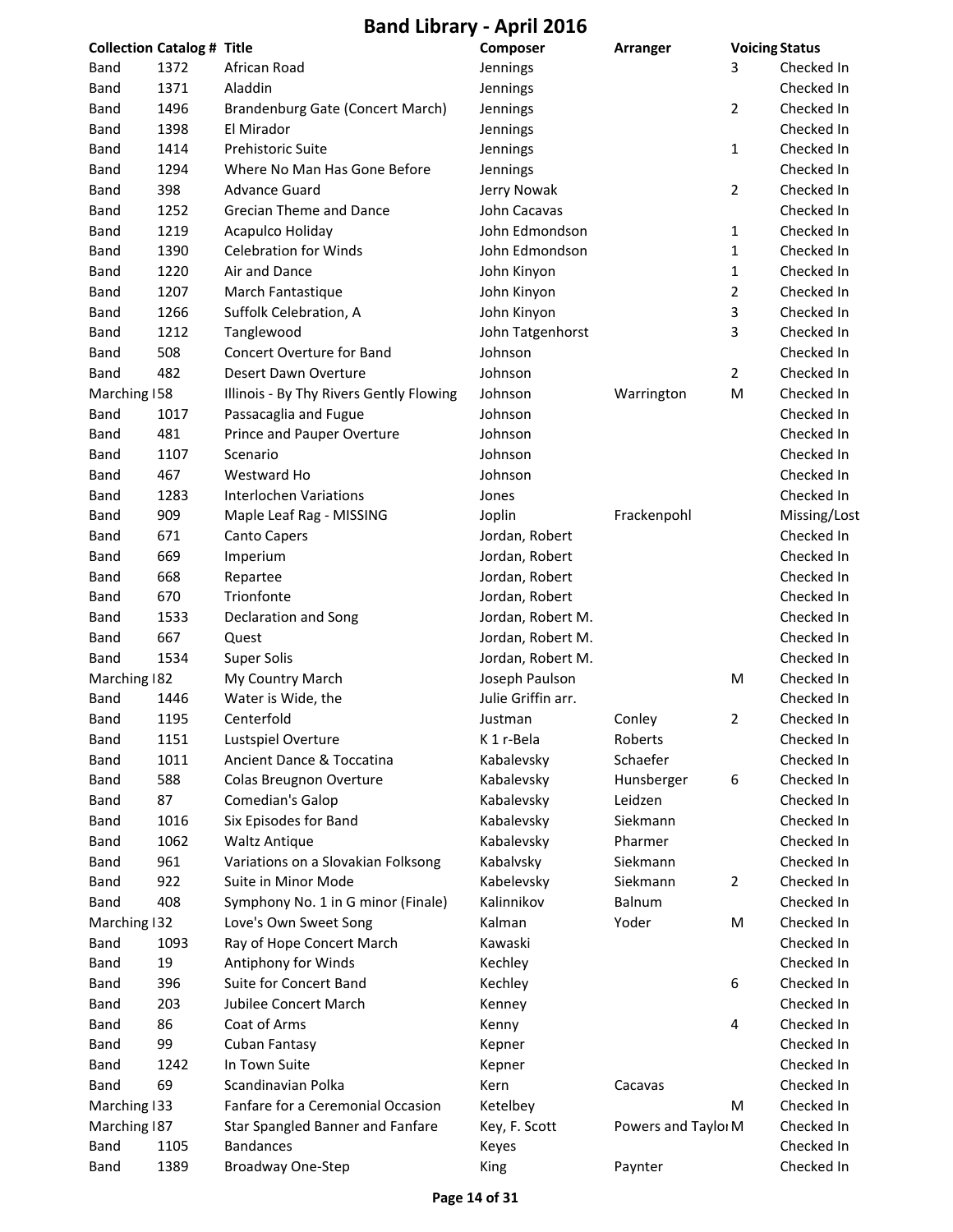|                | <b>Collection Catalog # Title</b> |                                                 | Composer         | Arranger          |   | <b>Voicing Status</b>    |
|----------------|-----------------------------------|-------------------------------------------------|------------------|-------------------|---|--------------------------|
| Band           | 507                               | Diamond Jubilee March                           | King             |                   |   | Checked In               |
| Marching 154   |                                   | <b>Goldman Band March</b>                       | King             |                   | м | Checked In               |
| Marching 134   |                                   | Hosts of Freedom                                | King             |                   | M | Checked In               |
| Marching 153   |                                   | Lieutenant Commander                            | King             |                   | м | Checked In               |
| Marching   113 |                                   | Prestissimo                                     | King             |                   | м | Checked In               |
| Marching 138   |                                   | Pride of the Illini                             | King             |                   | м | Checked In               |
| Marching 137   |                                   | Men of Music                                    | King and Walters |                   | м | Checked In               |
| Band           | 1563                              | Our Heritage March                              | King, Karl L.    | Swearingen, James |   | Checked In               |
| Band           | 1388                              | <b>British Isle Ballads</b>                     | Kinyon           |                   |   | Checked In               |
| Band           | 65                                | <b>Carnival for Trombones</b>                   | Kinyon           |                   |   | Checked In               |
| Band           | 1404                              | Flurry For Winds and Percussion                 | Kinyon           |                   | 2 | Checked In               |
| Band           | 1001                              | Royal March                                     | Kinyon           |                   |   | Checked In               |
| Band           | 1449                              | Devil Dance                                     | Kinyon, John     |                   |   | Checked In               |
| Band           | 31                                | <b>Aylesford Variations</b>                     | Kirk             |                   | 4 | Checked In               |
| Band           | 901                               | Cherish                                         | Kirkman          | de Camp           |   | Checked In               |
| Band           | 41                                | <b>Baroque Suite</b>                            | Kirnberger       | Osterling         | 3 | Checked In               |
| Band           | 325                               | Prelude to Kunihild                             | Kistler          | Barr              | 3 | Checked In               |
| Band           | 119                               | Dude Ranch                                      | Kleinsinger      |                   |   | Checked In               |
| Band           | 1566                              | The Billboard March                             | Klohr, John N.   | Glover, Andrew    |   | Checked In               |
| Band           | 1288                              | Visits, Suite #1                                | Knight           |                   |   | Checked In               |
| <b>Band</b>    | 1021                              | From the Piedmont Ov.                           | Koepke           |                   |   | Checked In               |
| <b>Band</b>    | 391                               | Stella Polaris Concert March                    | Koepke           |                   |   | Checked In               |
| <b>Band</b>    | 506                               | Life With Uncle Sam                             | Kohs             |                   |   | Checked In               |
| Band           | 1422                              | Spartanburg Overture                            | Kopetz           |                   |   | Checked In               |
| Band           | 1014                              | Gestures                                        | Korte            |                   |   | Checked In               |
| Band           | 875                               | Three Merry Marches                             | Krenek           |                   |   | Checked In               |
| Band           | 1015                              | Declaration for Trumpet & Band                  | Kroeger          |                   |   | Checked In               |
| Band           | 363                               | Sea Portrait                                    | La Gassey        |                   |   | Checked In               |
| Band           | 769                               | Sequoia                                         | La Gassey        |                   |   | Checked In               |
| Band           | 468                               | When Johnny Comes Marching Home                 | Lambert          | Erickson          |   | Checked In               |
| Band           | 1545                              | In the Forest of the King                       | LaPlante, Pierre |                   |   | Checked In               |
| <b>Band</b>    | 1465                              | Song for Friends, A                             | Larry Daehn      |                   |   | <b>Checked Out</b>       |
| <b>Band</b>    | 58                                | <b>Brighton Beach</b>                           | Latham           |                   | 4 | Checked In               |
| Band           | 332                               | Proud Heritage                                  | Latham           |                   |   | Checked In               |
| <b>Band</b>    | 334                               | Quiet Tune (Chamber Band)                       | Latham           |                   |   | Checked In               |
| Band           | 420                               | <b>Three Chorale Preludes</b>                   | Latham           |                   | 4 | Checked In               |
| Marching   74  |                                   | Fanfare from E.T.                               | Lavender         | <b>Bocook</b>     | M | Checked In               |
| Band           | 911                               | Matrix                                          | Leckrone         |                   |   | Checked In               |
| Band           | 229                               | Mademoiselle Angot                              | Lecocq           | Mohaupt           |   | Checked In               |
| Band           | 56                                | <b>Bolero Espanol</b>                           | Lecuona          |                   | 4 | Checked In               |
| Band           | 782                               | Malaguena                                       | Lecuona          | Cacavas           |   | Checked In               |
| Band           | 1053                              | March des Parachutistes Belges - MISSIN Leemans |                  | Wiley             |   | Checked In               |
| Band           | 1142                              | Michel Legrand in Concert                       | Legrand          | Polster           |   | Checked In               |
| Band           | 1541                              | "The Merry Widow" Selections                    | Lehar, Franz     | Suzuki, Eiji      |   | Checked In               |
| Band           | 148                               | First Swedish Rhapsody                          | Leidzen          |                   | 3 | Checked In               |
| Band           | 564                               | Man of La Mancha                                | Leigh            | Erickson          | 4 | Checked In               |
| Band           | 423                               | Timpat (for solo Timpani w/Band)                | Leist            |                   |   | Checked In               |
| Band           | 570                               | <b>Camelot Highlights</b>                       | Lerner-Lowe      | Yoder             | 3 | Checked In               |
|                |                                   |                                                 |                  |                   |   |                          |
| Band           | 273<br>267                        | Night Flight to Madrid                          | Leslie           |                   |   | Checked In<br>Checked In |
| <b>Band</b>    |                                   | My Regalds                                      | Liewellyn        |                   |   |                          |
| Band           | 981                               | Midnight Fire Alarm, The                        | Lincoln          | Krance            |   | Checked In               |
| Band           | 517                               | Jugoslav Polka                                  | List             |                   | 1 | Checked In               |
| Band           | 232                               | March of the Ill-Assorted Guards                | Livingson        | Lang              |   | Checked In               |
| Band           | 1069                              | Mirage for Band                                 | Livingston       |                   |   | Checked In               |
| Band           | 1070                              | Pastoral for Winds                              | Livingston       |                   |   | Checked In               |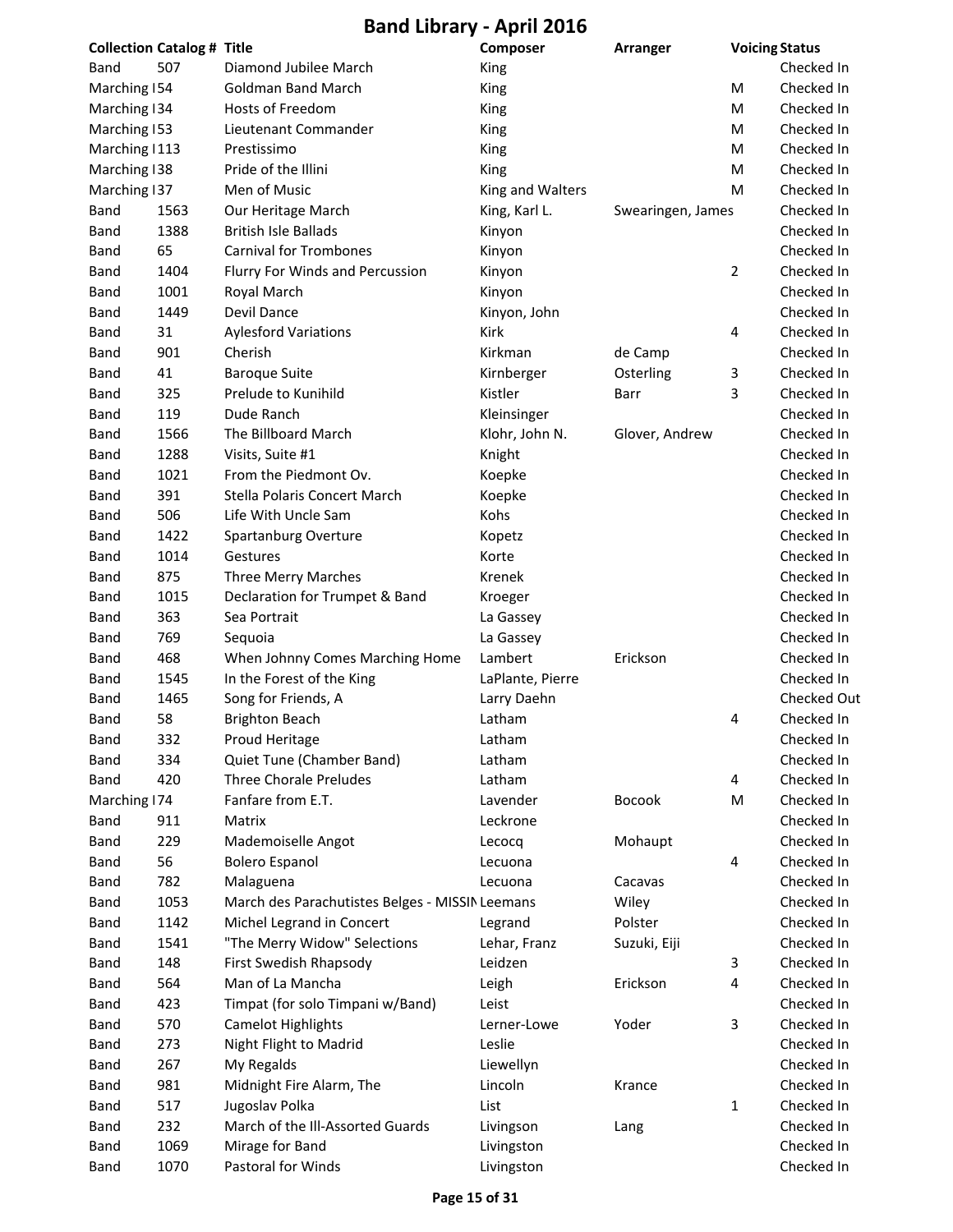|               | <b>Collection Catalog # Title</b> |                                         | Composer            | <b>Arranger</b> |   | <b>Voicing Status</b> |
|---------------|-----------------------------------|-----------------------------------------|---------------------|-----------------|---|-----------------------|
| Band          | 605                               | Three Baroque Miniatures                | Livingston-Forsblad |                 |   | Checked In            |
| <b>Band</b>   | 1221                              | Ballad for a Rainy Day                  | Lloyd Conley        |                 | 2 | Checked In            |
| Band          | 1171                              | Evita                                   | Lloyd-Webber        | Cacavas         |   | Checked In            |
| Band          | 883                               | Hosanna (Jesus Christ Super Star)       | Lloyd-Weber         | Cacavas         |   | Checked In            |
| Band          | 906                               | Elegy for a Young American              | Lo Presti           |                 | 4 | Checked In            |
| Marching 184  |                                   | Fugue for Tinhorns                      | Loesser             | Cacavas         | M | Checked In            |
| Band          | 791                               | Hans Christian Anderson Suite           | Loesser             | Cable           |   | Checked In            |
| Band          | 265                               | My Fair Lady Selection                  | Loewe               | Bennett         | 4 | Checked In            |
| Band          | 1232                              | Paint Your Wagon                        | Loewe               | Cacavas         |   | Checked In            |
| Band          | 584                               | Joi                                     | Logan               |                 | 4 | Checked In            |
| Band          | 1075                              | Presto Chango                           | Logan               |                 |   | Checked In            |
| Band          | 272                               | Night Before Christmas (w/Narrator)     | Long                |                 |   | Checked In            |
| Band          | 1373                              | An Irish Air                            | Longfield           |                 |   | Checked In            |
| Band          | 163                               | <b>Gallito Paso Doble</b>               | Lope                | Walters         |   | Checked In            |
| Band          | 1248                              | <b>Campus Bells</b>                     | Louis Palange       |                 |   | Checked In            |
| Band          | 1292                              | March                                   | Lowden              |                 |   | Checked In            |
| Band          | 35                                | <b>Ballet Egyptian</b>                  | Luigini             | Laurendeau      |   | Checked In            |
| Band          | 36                                | <b>Ballet Egyptian</b>                  | Luigini             | Bennett         |   | Checked In            |
| Band          | 1233                              | <b>Ballet Egyptian</b>                  | Luigini             | Hubbell         |   | Checked In            |
| Band          | 231                               | March for the King's Regiment           | Lully               | Gardner         |   | Checked In            |
| Band          | 1061                              | Two Intermezzi                          | Lully               | Forsbald        |   | Checked In            |
| Band          | 682                               | March "Onward"                          | Luthold             | Whear           |   | Checked In            |
| Marching   91 |                                   | Star Spangled Banner in G (for strings) | M.S.                |                 | M | Checked In            |
| Band          | 1012                              | Scarborough Fair                        | MacBeth             |                 |   | Checked In            |
| <b>Band</b>   | 1546                              | Sheltering Sky                          | Mackey, John        |                 |   | Checked In            |
| Band          | 811                               | Fantasy on a Bell Carol                 | Madden              |                 |   | Checked In            |
| Band          | 933                               | March Festivo                           | Madden              |                 |   | Checked In            |
| Band          | 899                               | Symphony No. 3 (Finale excerpts)        | Mahler              | Reynolds        |   | Checked In            |
| Band          | 529                               | Dragons of Villars                      | Maillart            | <b>Barnes</b>   |   | Checked In            |
| Band          | 596                               | Liturgical Music for Band               | Mailman             |                 | 5 | Checked In            |
| Band          | 601                               | <b>Concert Band Medley</b>              | Mancini             | Warrington      |   | Checked In            |
| Band          | 636                               | Days of Wine & Roses                    | Mancini             | Krance          |   | Checked In            |
| Band          | 400                               | Surprise Samba                          | Manno               |                 |   | Checked In            |
| Band          | 594                               | Psalm and Air                           | Marcello            | Ployhar         | 1 | Checked In            |
| Band          | 540                               | Fascination                             | Marchetti           | Walters         |   | Checked In            |
| Band          | 1200                              | Fanfare Ode and Festival                | Margolis            |                 | 3 | Checked In            |
| Band          | 1440                              | Soldier's Procession & Sword Dance      | Margolis            |                 |   | <b>Checked Out</b>    |
| Band          | 446                               | Valzer Campestre                        | Marinuzfi           | Harding         |   | Checked In            |
| Band          | 1027                              | Come to the Zoo                         | Martin              | Pizzuto         |   | Checked In            |
| Band          | 1010                              | Cavalleria Rusticana Fantasy            | Mascagni            | Caneva          |   | Checked In            |
| Band          | 1416                              | Rollo Takes a Walk                      | Maslanlsa           |                 |   | Checked In            |
| Band          | 821                               | Meditation from "Thais"                 | Massenet            | Harding         |   | Checked In            |
| Band          | 306                               | Phedre Overture                         | Massenet            | Safranck        |   | Checked In            |
| Band          | 319                               | Prelude                                 | Massenet            | Holmes          |   | Checked In            |
| Band          | 176                               | <b>Herald Trumpets</b>                  | Maxwell             |                 |   | Checked In            |
| Band          | 837                               | March Differente                        | Maxwell             |                 |   | Checked In            |
| Band          | 1031                              | Battaglia                               | McBeth              |                 | 3 | Checked In            |
| Band          | 663                               | Canticle                                | McBeth              |                 |   | Checked In            |
| Band          | 1120                              | Canto                                   | McBeth              |                 | 3 | Checked In            |
| Band          | 1379                              | Cavata                                  | McBeth              |                 | 3 | Checked In            |
| Band          | 1132                              | Chant and Jubilo                        | McBeth              |                 | 4 | Checked In            |
| Band          | 1436                              | Drayton Hall Esprit                     | McBeth              |                 | 3 | Checked In            |
| Band          | 1401                              | Kaddish                                 | McBeth              |                 | 4 | Checked In            |
| <b>Band</b>   | 1289                              | Masque                                  | McBeth              |                 | 5 | Checked In            |
| Band          | 785                               | Meadowlands                             | McBeth              |                 | 3 | Checked In            |
|               |                                   |                                         |                     |                 |   |                       |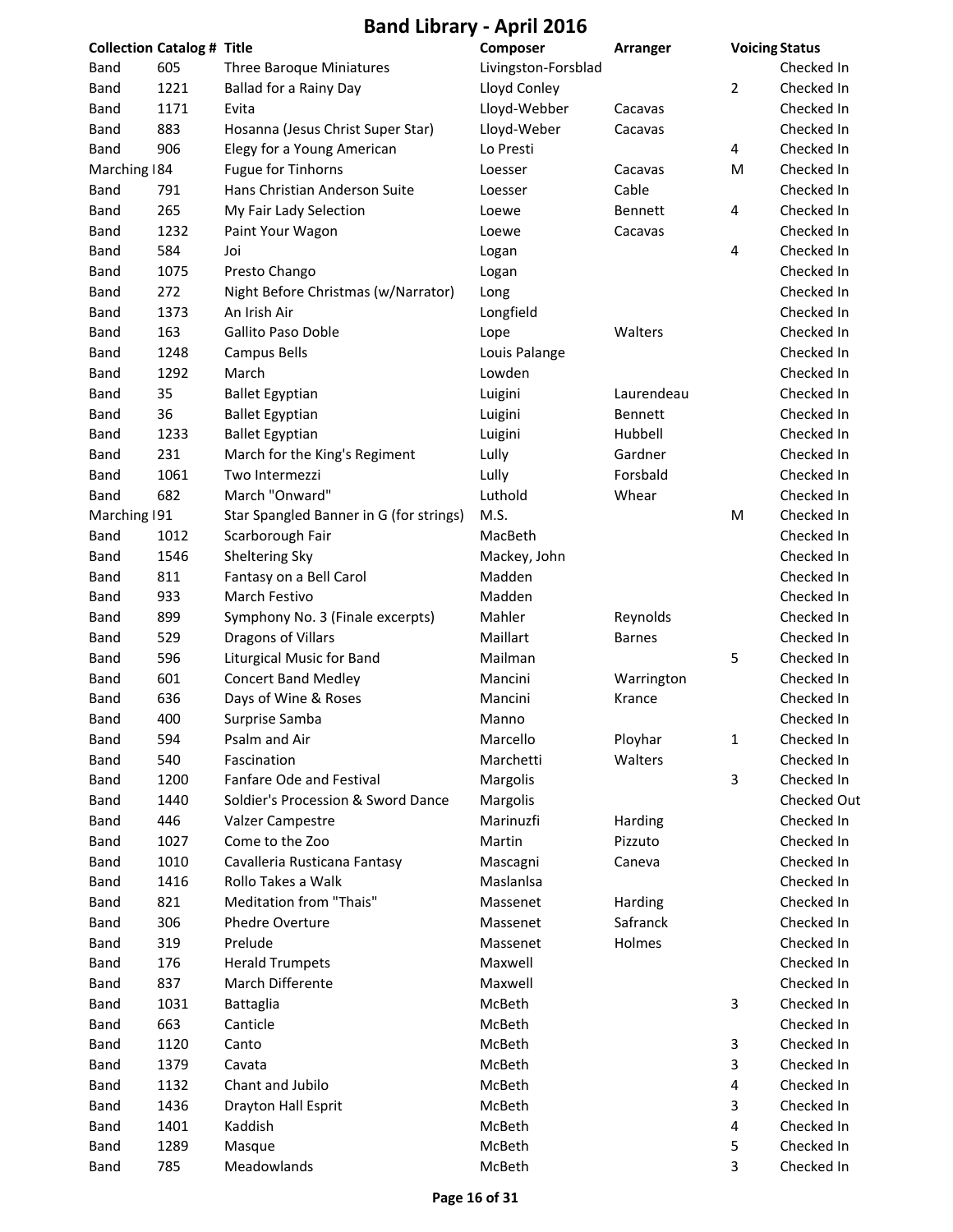|               | <b>Collection Catalog # Title</b> |                                                    | Composer                            | <b>Arranger</b>     | <b>Voicing Status</b> |              |
|---------------|-----------------------------------|----------------------------------------------------|-------------------------------------|---------------------|-----------------------|--------------|
| Band          | 1255                              | Praises                                            | McBeth                              |                     | 3                     | Checked In   |
| <b>Band</b>   | 34                                | <b>Ballata</b>                                     | McCarty                             |                     | 5                     | Checked In   |
| Band          | 1019                              | <b>Beguine Azul</b>                                | McGill                              |                     |                       | Checked In   |
| Band          | 1469                              | All the Pretty Little Horses                       | McGinty                             |                     |                       | Checked In   |
| Band          | 1391                              | Chorale Prelude - MISSING                          | McGinty                             |                     |                       | Missing/Lost |
| Band          | 1392                              | Clouds                                             | McGinty                             |                     | 1                     | Checked In   |
| <b>Band</b>   | 1155                              | Encomium                                           | McGinty                             |                     |                       | Checked In   |
| <b>Band</b>   | 1302                              | Great Wall, The                                    | McGinty                             |                     |                       | Checked In   |
| Band          | 1402                              | Kaleidos                                           | McGinty                             |                     |                       | Checked In   |
| Band          | 1408                              | Mohawk Trail, The - MISSING                        | McGinty                             |                     |                       | Missing/Lost |
| Band          | 1226                              | Prelude to a Festival (with SATB chorus) McGinty   |                                     |                     | $\overline{2}$        | Checked In   |
| <b>Band</b>   | 1380                              | Red Balloon, The                                   | McGinty                             |                     | $\overline{2}$        | Checked Out  |
| Band          | 1427                              | <b>Westwind Overture</b>                           | McGinty                             |                     | $\mathbf{1}$          | Checked In   |
| Band          | 579                               | From Foxen's Glen                                  | McKay                               |                     |                       | Checked In   |
| Band          | 897                               | <b>State Street Strut</b>                          | McLeod                              |                     |                       | Checked In   |
| Band          | 11                                | American Patrol                                    | Meacham                             |                     | 4                     | Checked In   |
| Band          | 285                               | Overture for Band                                  | Mendelssohn                         | Geissle             |                       | Checked In   |
| <b>Band</b>   | 1525                              | <b>Overture for Winds</b>                          | Mendelssohn                         | Boyd                |                       | Checked In   |
| <b>Band</b>   | 1321                              | Piano Concerto - G minor / 1st mvt.                | Mendelssohn                         | Dahnert             |                       | Checked In   |
| Band          | 352                               | Ruy Blas Overture                                  | Mendelssohn                         | Shepard             | 5                     | Checked In   |
| Band          | 1162                              | Overture for Band                                  | Mendelssohn-Bartho Hubbell, Fred M. |                     |                       | Checked In   |
| Band          | 727                               | Canzona                                            | Mennin                              |                     |                       | Checked In   |
| Band          | 366                               | Sebastian Ballet                                   | Menotti                             | Lang                | 5                     | Checked In   |
| Marching   40 |                                   | Tioga                                              | Meretta                             |                     | M                     | Checked In   |
| <b>Band</b>   | 199                               | Jazz Suite, A                                      | Mersey                              | Hunsberger          |                       | Checked In   |
| Band          | 50                                | Rodeo                                              | Mesang                              |                     |                       | Checked In   |
| Band          | 1552                              | Symbol of Honor                                    | Mesang, Ted                         | Hilliard, Quincy C. |                       | Checked In   |
| <b>Band</b>   | 1303                              | Return of the Dawn Treader                         | Meyer                               |                     | 2                     | Checked In   |
| Band          | 1445                              | Forge of the Vulcan, The                           | Michael Sweeney                     |                     |                       | Checked In   |
| Band          | 49                                | Ben Franklin in Paris                              | Michaels                            | Cacavas             |                       | Checked In   |
| Marching 193  |                                   | Entry to the Coliseum                              | Mike Leckrone                       |                     | M                     | Checked In   |
| Band          | 1243                              | <b>Triumphal March</b>                             | Miklos Rozsa                        | Leidzen             |                       | Checked In   |
| Band          | 397                               | <b>Suite Francaise</b>                             | Milhaud                             |                     | 6                     | Checked In   |
| Band          | 329                               | Procession and Interlude                           | Miller                              |                     | 4                     | Checked In   |
| Band          | 814                               | It's Not Unusual/Delilah                           | Mills                               | Reed                |                       | Checked In   |
| Band          | 839                               | Concertante                                        | Missal                              |                     |                       | Checked In   |
| Band          | 688                               | Capriso for Band                                   | Mitchell                            |                     |                       | Checked In   |
| Band          | 895                               | Intro & Fantasia                                   | Mitchell                            |                     |                       | Checked In   |
| Band          | 918                               | Song for the Youth                                 | Mitchell                            |                     |                       | Checked In   |
| Band          | 174                               | Happy Wanderer, The                                | Moller                              | Yoder               |                       | Checked In   |
| Band          | 1523                              | Huapango!                                          | Moncayo                             | Osmon               | 5                     | Checked In   |
| Band          | 219                               | L'Enfilade Overture                                | Montgomery                          |                     |                       | Checked In   |
| Marching   41 |                                   | Little Giant                                       | Moon                                |                     | M                     | Checked In   |
| Band          | 629                               | Marcho Poco                                        | Moore                               |                     |                       | Checked In   |
| Band          | 236                               | Marcho Scherzo                                     | Moore                               |                     |                       | Checked In   |
| Band          | 1087                              | Midway Gaiety                                      | Moore                               |                     |                       | Checked In   |
| Band          | 1074                              | Rise and Shine Concert March                       | Moore                               |                     |                       | Checked In   |
| Band          | 545                               | Three Contemporaries                               | Moore                               | Wilson              |                       | Checked In   |
| Band          | 1124                              | Adams Chronicles, Theme from the                   | Morris                              | O'Brien             |                       | Checked In   |
| Band          | 544                               | Concertino (for winds & percussion)                | Morrissey                           |                     | 4                     | Checked In   |
| <b>Band</b>   | 1013                              | Elegy for Band                                     | Morrissey                           |                     |                       | Checked In   |
| Band          | 142                               | Fiesta of the Charros (from Viva Mexico) Morrissey |                                     |                     |                       | Checked In   |
|               | 155                               | Four Episodes for Band                             |                                     |                     |                       | Checked In   |
| Band          | 261                               | Music for a Ceremony                               | Morrissey                           |                     | 1<br>4                | Checked In   |
| Band          |                                   |                                                    | Morrissey                           |                     |                       |              |
| Band          | 455                               | Parade (Viva Mexico)                               | Morrissey                           |                     |                       | Checked In   |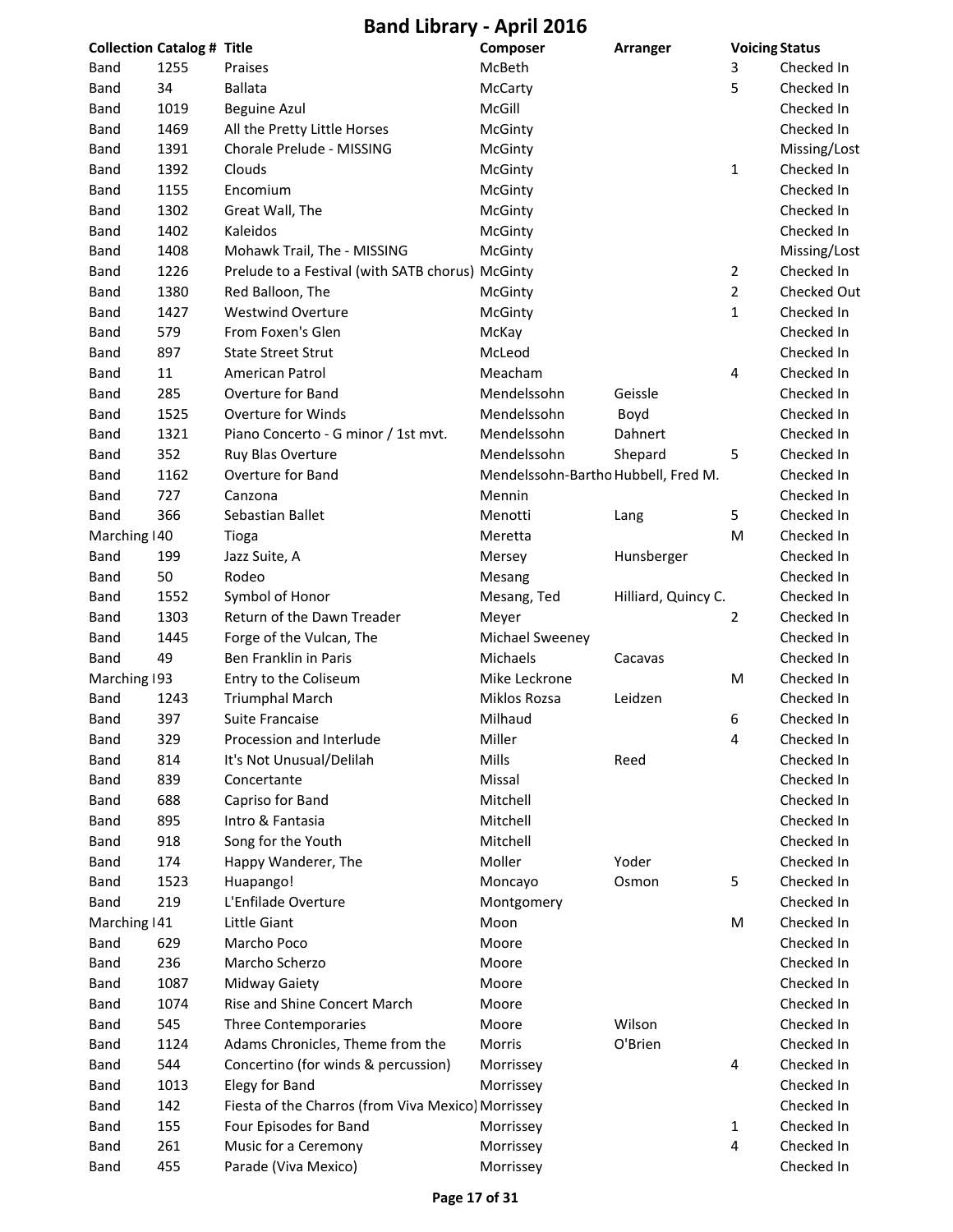| <b>Band Library - April 2016</b> |                                   |                                                  |                    |                  |   |                       |
|----------------------------------|-----------------------------------|--------------------------------------------------|--------------------|------------------|---|-----------------------|
|                                  | <b>Collection Catalog # Title</b> |                                                  | Composer           | Arranger         |   | <b>Voicing Status</b> |
| Band                             | 330                               | Processional from "Viva Mexico"                  | Morrissey          |                  |   | Checked In            |
| <b>Band</b>                      | 333                               | Pueblo de Los Angeles (from Viva Mexic Morrissey |                    |                  | 3 | Checked In            |
| Band                             | 375                               | Skyline Overture                                 | Morrissey          |                  |   | Checked In            |
| Band                             | 459                               | <b>Waltzes for Band</b>                          | Morrissey          |                  |   | Checked In            |
| Band                             | 48                                | <b>Bells of San Miguel</b>                       | Morrissey, John    |                  |   | Checked In            |
| <b>Band</b>                      | 55                                | Four Episodes for Band                           | Morrissey, John J. |                  |   | Missing/Lost          |
| Marching 165                     |                                   | Up the Street                                    | Morse              |                  | M | Checked In            |
| Band                             | 1353                              | Boris Gudounov (Siege of Kazan from)             | Moussorgsky        | Hubbell          |   | Checked In            |
| Band                             | 1158                              | Pictures at an Exhibition                        | Moussorgsky        | Hindsley         |   | Checked In            |
| Band                             | 1235                              | Pictures at an Exhibition                        | Moussorgsky        | Curnow           | 3 | Checked In            |
| Band                             | 577                               | Abduction from the Seraglio Overture             | Mozart             | Isaac            | 3 | Checked In            |
| <b>Band</b>                      | 1033                              | Alla Marcia                                      | Mozart             | Erickson         |   | Checked In            |
| Band                             | 960                               | Allegro & Dance                                  | Mozart             | Cacavas          |   | Checked In            |
| Band                             | 912                               | Alleluia                                         | Mozart             | <b>Barnes</b>    |   | Checked In            |
| Band                             | 555                               | Ave Verum Corpus                                 | Mozart             | Buehlman         | 2 | Checked In            |
| Band                             | 186                               | Impressario Overture, The                        | Mozart             | <b>Barnes</b>    |   | Checked In            |
| Band                             | 237                               | Marriage of Figaro Overture                      | Mozart             | Slocum           | 5 | Checked In            |
| Band                             | 962                               | Minuet and Country Dance                         | Mozart             | Gordon           |   | Checked In            |
| Band                             | 1482                              | Sleigh Ride, The                                 | Mozart             | Dunnigan         |   | Checked In            |
| Band                             | 429                               | Trauermusik                                      | Mozart             | Osterling        | 4 | Checked In            |
| <b>Band</b>                      | 1160                              | Suite from "The Magic Flute"                     | Mozart, W.A.       | Hubbell, Fred M. |   | Checked In            |
| Band                             | 356                               | Sarabande and Fantasia                           | Muffat             | Osterling        | 3 | Checked In            |
| <b>Band</b>                      | 94                                | Coronation Scene from "Boris GodonovC Mussorgsky |                    | Buehlman         | 4 | Checked In            |
| <b>Band</b>                      | 168                               | Great Gate of Kiev                               | Mussorgsky         | Eymann           | 3 | Checked In            |
| Band                             | 195                               | Intro to Khovantschina                           | Mussorgsky         | Davis            | 4 | Checked In            |
| Band                             | 847                               | Concerto Grosso (Jazz Combo & Band)              | Mutchler           |                  |   | Checked In            |
| Band                             | 510                               | <b>Constellation Concert March</b>               | Myers              |                  |   | Checked In            |
| Band                             | 1253                              | <b>Ulysses Overture</b>                          | N. DeRuberts       |                  |   | Checked In            |
| <b>Band</b>                      | 695                               | Pieces of Eight                                  | Neff-Jenkins       |                  |   | Checked In            |
| Band                             | 874                               | Introit                                          | Nehlybel           |                  |   | Checked In            |
| Band                             | 80                                | Chorale for Symphonic Band                       | Nelhybel           |                  |   | Checked In            |
| Band                             | 1236                              | Corsican Litany                                  | Nelhybel           |                  |   | Checked In            |
| <b>Band</b>                      | 730                               | Estampie                                         | Nelhybel           |                  |   | Checked In            |
| Band                             | 212                               | Festivo                                          | Nelhybel           |                  | 4 | Checked In            |
| Band                             | 1057                              | March to Nowhere                                 | Nelhybel           |                  |   | Checked In            |
| Band                             | 1122                              | Praise to the Lord                               | Nelhybel           |                  |   | Checked In            |
| Band                             | 321                               | Prelude and Fugue                                | Nelhybel           |                  | 6 | Checked In            |
| Band                             | 607                               | <b>Suite Concertante</b>                         | Nelhybel           |                  |   | Checked In            |
| Band                             | 879                               | <b>Symphonic Movement</b>                        | Nelhybel           |                  | 6 | Checked In            |
| Band                             | 433                               | Trittico                                         | Nelhybel           |                  | 6 | Checked In            |
| Band                             | 949                               | Two Symphonic Movements                          | Nelhybel           |                  |   | Checked In            |
| Marching 194                     |                                   | <b>Ceremonial Music</b>                          | Nelhybel, Vaclav   |                  | M | Checked In            |
| Band                             | 240                               | Mayflower Overture                               | Nelson             |                  | 5 | Checked In            |
| Band                             | 1339                              | Resonances I                                     | Nelson             |                  |   | Checked In            |
| Band                             | 798                               | Rocky Point Holiday                              | Nelson             |                  |   | Checked In            |
| Band                             | 1029                              | <b>Ballerina</b>                                 | Nestico            |                  |   | Checked In            |
| Band                             | 556                               | Before the Wind                                  | Nestico            |                  |   | Checked In            |
| Band                             | 62                                | <b>Campus Portraits</b>                          | Nestico            |                  | 4 | Checked In            |
| Band                             | 593                               | Greenbriars of Wexley, The                       | Nestico            |                  |   | Checked In            |
| Band                             | 1112                              | Tribute to Stephen Foster, A                     | Nestico            |                  |   | Checked In            |
| Band                             | 581                               | Vaquero                                          | Nestico            |                  | 3 | Checked In            |
| Band                             | 598                               | Folia Variations, La                             | Niblock            |                  |   | Checked In            |
| Band                             | 245                               | Merry Wives of Windsor Ov., The                  | Nicolai            | Godfrey          |   | Checked In            |
| Band                             | 770                               | Centennial Fanfare March                         | Nixon              |                  |   | Checked In            |
| <b>Band</b>                      | 775                               | Feista Del Pacifico                              | Nixon              |                  |   | Checked In            |
|                                  |                                   |                                                  |                    |                  |   |                       |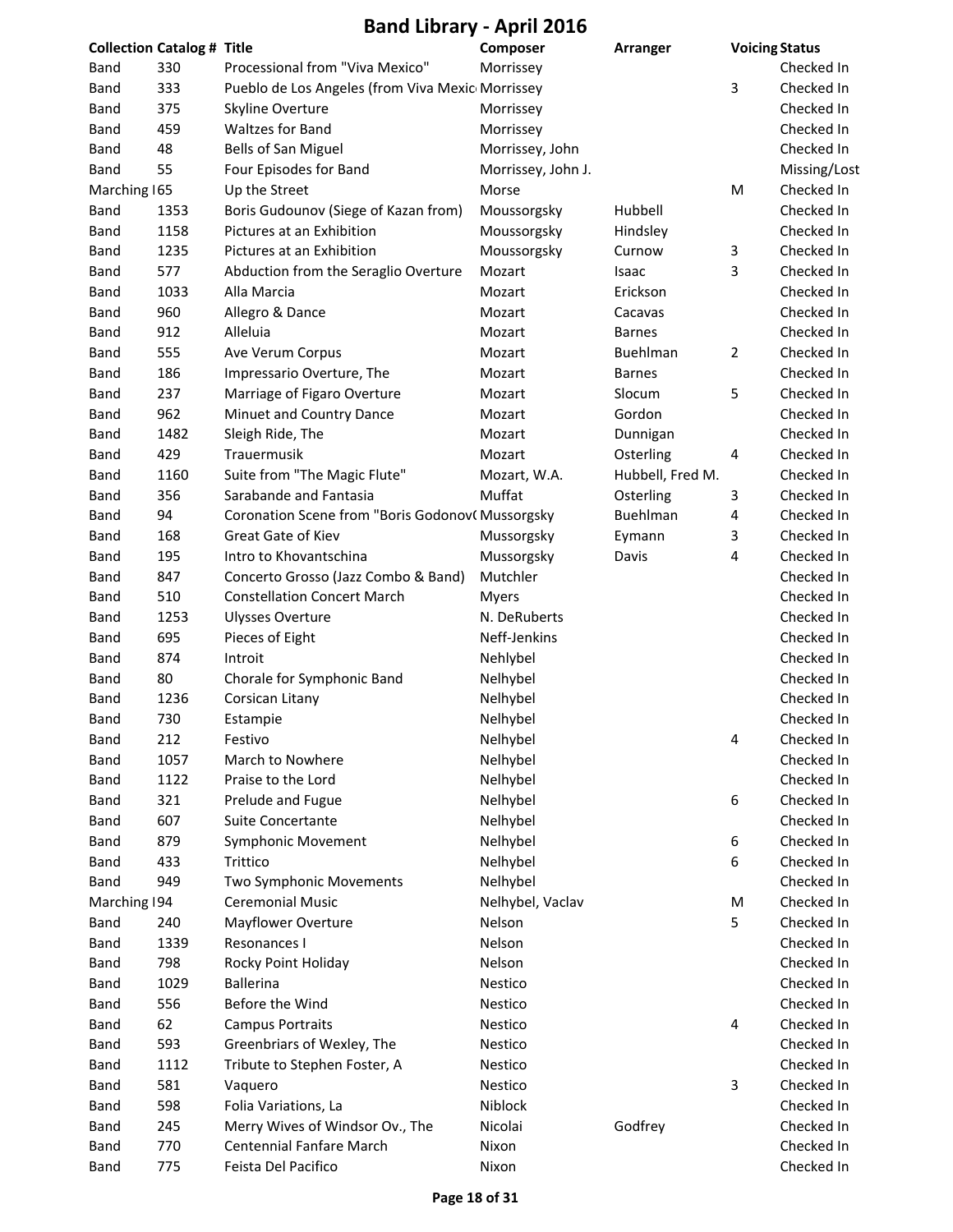|      |                                                                        | Composer                                                                                                                                                                                                                                                                                                                                                                                                                                                                                                                                                                                         | Arranger                                                                                                                                                                                                                                                                                                                                                           | <b>Voicing Status</b> |                  |
|------|------------------------------------------------------------------------|--------------------------------------------------------------------------------------------------------------------------------------------------------------------------------------------------------------------------------------------------------------------------------------------------------------------------------------------------------------------------------------------------------------------------------------------------------------------------------------------------------------------------------------------------------------------------------------------------|--------------------------------------------------------------------------------------------------------------------------------------------------------------------------------------------------------------------------------------------------------------------------------------------------------------------------------------------------------------------|-----------------------|------------------|
| 940  | Music for a Civic Celebration                                          | Nixon                                                                                                                                                                                                                                                                                                                                                                                                                                                                                                                                                                                            |                                                                                                                                                                                                                                                                                                                                                                    |                       | Checked In       |
| 1131 | American Festival March, The                                           | Nowak                                                                                                                                                                                                                                                                                                                                                                                                                                                                                                                                                                                            |                                                                                                                                                                                                                                                                                                                                                                    |                       | Checked In       |
| 841  | Battle Cry of Freedom                                                  | Nowak                                                                                                                                                                                                                                                                                                                                                                                                                                                                                                                                                                                            |                                                                                                                                                                                                                                                                                                                                                                    |                       | Checked In       |
| 1268 | <b>Bravada</b>                                                         | Nowak                                                                                                                                                                                                                                                                                                                                                                                                                                                                                                                                                                                            |                                                                                                                                                                                                                                                                                                                                                                    | 2                     | Checked In       |
| 1058 | March of the Freeman                                                   | Nowak                                                                                                                                                                                                                                                                                                                                                                                                                                                                                                                                                                                            |                                                                                                                                                                                                                                                                                                                                                                    |                       | Checked In       |
| 1293 | <b>Star Voyager Tone Poem</b>                                          | Nowak                                                                                                                                                                                                                                                                                                                                                                                                                                                                                                                                                                                            |                                                                                                                                                                                                                                                                                                                                                                    |                       | Checked In       |
| 37   | <b>Ballet Parisien</b>                                                 | Offenbach                                                                                                                                                                                                                                                                                                                                                                                                                                                                                                                                                                                        | Issac                                                                                                                                                                                                                                                                                                                                                              | 4                     | Checked In       |
| 180  | Holiday in Paris                                                       | Offenbach                                                                                                                                                                                                                                                                                                                                                                                                                                                                                                                                                                                        | Isaac                                                                                                                                                                                                                                                                                                                                                              | 4                     | Checked In       |
| 365  | <b>National Victors March</b>                                          | Olivadoti                                                                                                                                                                                                                                                                                                                                                                                                                                                                                                                                                                                        |                                                                                                                                                                                                                                                                                                                                                                    |                       | Checked In       |
| 388  | Springtime Festival                                                    | Olivadoti                                                                                                                                                                                                                                                                                                                                                                                                                                                                                                                                                                                        |                                                                                                                                                                                                                                                                                                                                                                    |                       | Checked In       |
| 1098 | Steeps of Kalmarr Ov.                                                  | Olivadoti                                                                                                                                                                                                                                                                                                                                                                                                                                                                                                                                                                                        |                                                                                                                                                                                                                                                                                                                                                                    |                       | Checked In       |
| 1042 | Zaragoza (Paso Doble)                                                  | Olivadoti                                                                                                                                                                                                                                                                                                                                                                                                                                                                                                                                                                                        |                                                                                                                                                                                                                                                                                                                                                                    |                       | Checked In       |
| 1026 | April Ov., An                                                          | O'Neill                                                                                                                                                                                                                                                                                                                                                                                                                                                                                                                                                                                          |                                                                                                                                                                                                                                                                                                                                                                    |                       | Checked In       |
| 1394 | Crater Lake Overture                                                   | <b>OÕReilly</b>                                                                                                                                                                                                                                                                                                                                                                                                                                                                                                                                                                                  |                                                                                                                                                                                                                                                                                                                                                                    | $\mathbf{1}$          | Checked In       |
| 916  | Regalia                                                                | O'Reilley                                                                                                                                                                                                                                                                                                                                                                                                                                                                                                                                                                                        |                                                                                                                                                                                                                                                                                                                                                                    |                       | Checked In       |
| 861  | Stratford Ov.                                                          | O'Reilley                                                                                                                                                                                                                                                                                                                                                                                                                                                                                                                                                                                        |                                                                                                                                                                                                                                                                                                                                                                    |                       | Checked In       |
| 1153 | Cobb County Festival                                                   | O'Reilly                                                                                                                                                                                                                                                                                                                                                                                                                                                                                                                                                                                         |                                                                                                                                                                                                                                                                                                                                                                    | 3                     | Checked In       |
| 1323 | <b>Hudson River Suite</b>                                              | O'Reilly                                                                                                                                                                                                                                                                                                                                                                                                                                                                                                                                                                                         |                                                                                                                                                                                                                                                                                                                                                                    |                       | Checked In       |
| 1297 | Jefferson County Ov.                                                   | O'Reilly                                                                                                                                                                                                                                                                                                                                                                                                                                                                                                                                                                                         |                                                                                                                                                                                                                                                                                                                                                                    | $\overline{2}$        | Checked In       |
| 1094 | Music for the Cinema                                                   | O'Reilly                                                                                                                                                                                                                                                                                                                                                                                                                                                                                                                                                                                         |                                                                                                                                                                                                                                                                                                                                                                    |                       | Checked In       |
| 590  | Carmina Burana                                                         | Orff                                                                                                                                                                                                                                                                                                                                                                                                                                                                                                                                                                                             | Krance                                                                                                                                                                                                                                                                                                                                                             | 6                     | Checked In       |
| 188  | In a Clock Store                                                       | Orth                                                                                                                                                                                                                                                                                                                                                                                                                                                                                                                                                                                             | Vitto                                                                                                                                                                                                                                                                                                                                                              |                       | Checked In       |
| 39   | Bandolero                                                              | Osser                                                                                                                                                                                                                                                                                                                                                                                                                                                                                                                                                                                            |                                                                                                                                                                                                                                                                                                                                                                    |                       | Checked In       |
| 649  |                                                                        | Osser                                                                                                                                                                                                                                                                                                                                                                                                                                                                                                                                                                                            |                                                                                                                                                                                                                                                                                                                                                                    |                       | Checked In       |
| 43   |                                                                        | Osser                                                                                                                                                                                                                                                                                                                                                                                                                                                                                                                                                                                            |                                                                                                                                                                                                                                                                                                                                                                    |                       | Checked In       |
| 44   |                                                                        | Osser                                                                                                                                                                                                                                                                                                                                                                                                                                                                                                                                                                                            |                                                                                                                                                                                                                                                                                                                                                                    |                       | Checked In       |
| 178  |                                                                        | Osser                                                                                                                                                                                                                                                                                                                                                                                                                                                                                                                                                                                            |                                                                                                                                                                                                                                                                                                                                                                    | 4                     | Checked In       |
| 197  | Italian Festival                                                       | Osser                                                                                                                                                                                                                                                                                                                                                                                                                                                                                                                                                                                            |                                                                                                                                                                                                                                                                                                                                                                    | 1                     | Checked In       |
| 364  |                                                                        |                                                                                                                                                                                                                                                                                                                                                                                                                                                                                                                                                                                                  |                                                                                                                                                                                                                                                                                                                                                                    |                       | Checked In       |
| 395  |                                                                        |                                                                                                                                                                                                                                                                                                                                                                                                                                                                                                                                                                                                  |                                                                                                                                                                                                                                                                                                                                                                    |                       | Checked In       |
| 511  |                                                                        | Osser                                                                                                                                                                                                                                                                                                                                                                                                                                                                                                                                                                                            |                                                                                                                                                                                                                                                                                                                                                                    |                       | Checked In       |
| 531  |                                                                        |                                                                                                                                                                                                                                                                                                                                                                                                                                                                                                                                                                                                  |                                                                                                                                                                                                                                                                                                                                                                    | 3                     | Checked In       |
| 46   |                                                                        |                                                                                                                                                                                                                                                                                                                                                                                                                                                                                                                                                                                                  |                                                                                                                                                                                                                                                                                                                                                                    | 3                     | Checked In       |
| 881  |                                                                        |                                                                                                                                                                                                                                                                                                                                                                                                                                                                                                                                                                                                  |                                                                                                                                                                                                                                                                                                                                                                    |                       | Checked In       |
| 75   |                                                                        |                                                                                                                                                                                                                                                                                                                                                                                                                                                                                                                                                                                                  |                                                                                                                                                                                                                                                                                                                                                                    | 3                     | Checked In       |
| 1117 | Costa Brava                                                            |                                                                                                                                                                                                                                                                                                                                                                                                                                                                                                                                                                                                  |                                                                                                                                                                                                                                                                                                                                                                    |                       | Checked In       |
| 258  |                                                                        |                                                                                                                                                                                                                                                                                                                                                                                                                                                                                                                                                                                                  |                                                                                                                                                                                                                                                                                                                                                                    |                       | Checked In       |
| 296  |                                                                        |                                                                                                                                                                                                                                                                                                                                                                                                                                                                                                                                                                                                  |                                                                                                                                                                                                                                                                                                                                                                    |                       | Checked In       |
| 963  |                                                                        |                                                                                                                                                                                                                                                                                                                                                                                                                                                                                                                                                                                                  |                                                                                                                                                                                                                                                                                                                                                                    |                       | Checked In       |
| 1256 | Samba for Flutes                                                       |                                                                                                                                                                                                                                                                                                                                                                                                                                                                                                                                                                                                  |                                                                                                                                                                                                                                                                                                                                                                    |                       | Checked In       |
|      |                                                                        |                                                                                                                                                                                                                                                                                                                                                                                                                                                                                                                                                                                                  |                                                                                                                                                                                                                                                                                                                                                                    |                       | Checked In       |
| 1050 |                                                                        |                                                                                                                                                                                                                                                                                                                                                                                                                                                                                                                                                                                                  |                                                                                                                                                                                                                                                                                                                                                                    |                       | Checked In       |
|      |                                                                        |                                                                                                                                                                                                                                                                                                                                                                                                                                                                                                                                                                                                  |                                                                                                                                                                                                                                                                                                                                                                    |                       | Checked In       |
| 401  |                                                                        |                                                                                                                                                                                                                                                                                                                                                                                                                                                                                                                                                                                                  |                                                                                                                                                                                                                                                                                                                                                                    |                       | Checked In       |
| 768  |                                                                        |                                                                                                                                                                                                                                                                                                                                                                                                                                                                                                                                                                                                  |                                                                                                                                                                                                                                                                                                                                                                    |                       | Checked In       |
|      |                                                                        |                                                                                                                                                                                                                                                                                                                                                                                                                                                                                                                                                                                                  |                                                                                                                                                                                                                                                                                                                                                                    |                       | Checked In       |
|      |                                                                        |                                                                                                                                                                                                                                                                                                                                                                                                                                                                                                                                                                                                  |                                                                                                                                                                                                                                                                                                                                                                    |                       | Checked In       |
|      |                                                                        |                                                                                                                                                                                                                                                                                                                                                                                                                                                                                                                                                                                                  |                                                                                                                                                                                                                                                                                                                                                                    |                       | Checked In       |
|      |                                                                        |                                                                                                                                                                                                                                                                                                                                                                                                                                                                                                                                                                                                  |                                                                                                                                                                                                                                                                                                                                                                    |                       | Checked In       |
|      |                                                                        |                                                                                                                                                                                                                                                                                                                                                                                                                                                                                                                                                                                                  |                                                                                                                                                                                                                                                                                                                                                                    |                       | Checked In       |
|      |                                                                        |                                                                                                                                                                                                                                                                                                                                                                                                                                                                                                                                                                                                  |                                                                                                                                                                                                                                                                                                                                                                    |                       | Checked In       |
| 935  |                                                                        |                                                                                                                                                                                                                                                                                                                                                                                                                                                                                                                                                                                                  |                                                                                                                                                                                                                                                                                                                                                                    |                       | Checked In       |
|      |                                                                        |                                                                                                                                                                                                                                                                                                                                                                                                                                                                                                                                                                                                  |                                                                                                                                                                                                                                                                                                                                                                    |                       | Checked In       |
|      |                                                                        |                                                                                                                                                                                                                                                                                                                                                                                                                                                                                                                                                                                                  |                                                                                                                                                                                                                                                                                                                                                                    |                       | Checked In       |
|      |                                                                        |                                                                                                                                                                                                                                                                                                                                                                                                                                                                                                                                                                                                  |                                                                                                                                                                                                                                                                                                                                                                    |                       |                  |
|      | 359<br>374<br>422<br>1190<br>549<br>980<br>1481<br>1540<br>1374<br>988 | <b>Collection Catalog # Title</b><br>Beguine Again<br><b>Beguine Festival</b><br>Beguine for Band<br>Holiday for Winds<br>Seascape<br>Studio One<br>Tango for Band<br>Bandology<br><b>Beguine for Flutes</b><br>Cake Walk for Band<br>Charter Oak<br>Mount of Might<br>Parading the Brasses<br>Preludio for Band<br>Scandinavian Fantasy<br>Scarlet Hurricane<br>Skip to my Flute<br>Swedish Folk Suite<br><b>Tall Cedars</b><br>Thundercrest<br><b>Totem Pole</b><br><b>Tropical Twilight</b><br>Mazurka Militaire<br>Plains West Concert March<br>The Tahoka Galop<br>El Relicario<br>Alleluia | Osser<br>Osser<br>Osterling<br>Osterling<br>Osterling<br>Osterling<br>Osterling<br>Osterling<br>Osterling<br>Osterling<br>Osterling<br>Osterling<br>Osterling<br>Osterling<br>Osterling<br>Osterling<br>Osterling<br>Osterling<br>Osterling<br>Ostransky<br>Owens<br>Owens, William<br>Grand Serenade for an Awful Lot of Win P.D.Q. Bach<br>Padilla<br>Palestrina | Conley                | 3<br>3<br>4<br>3 |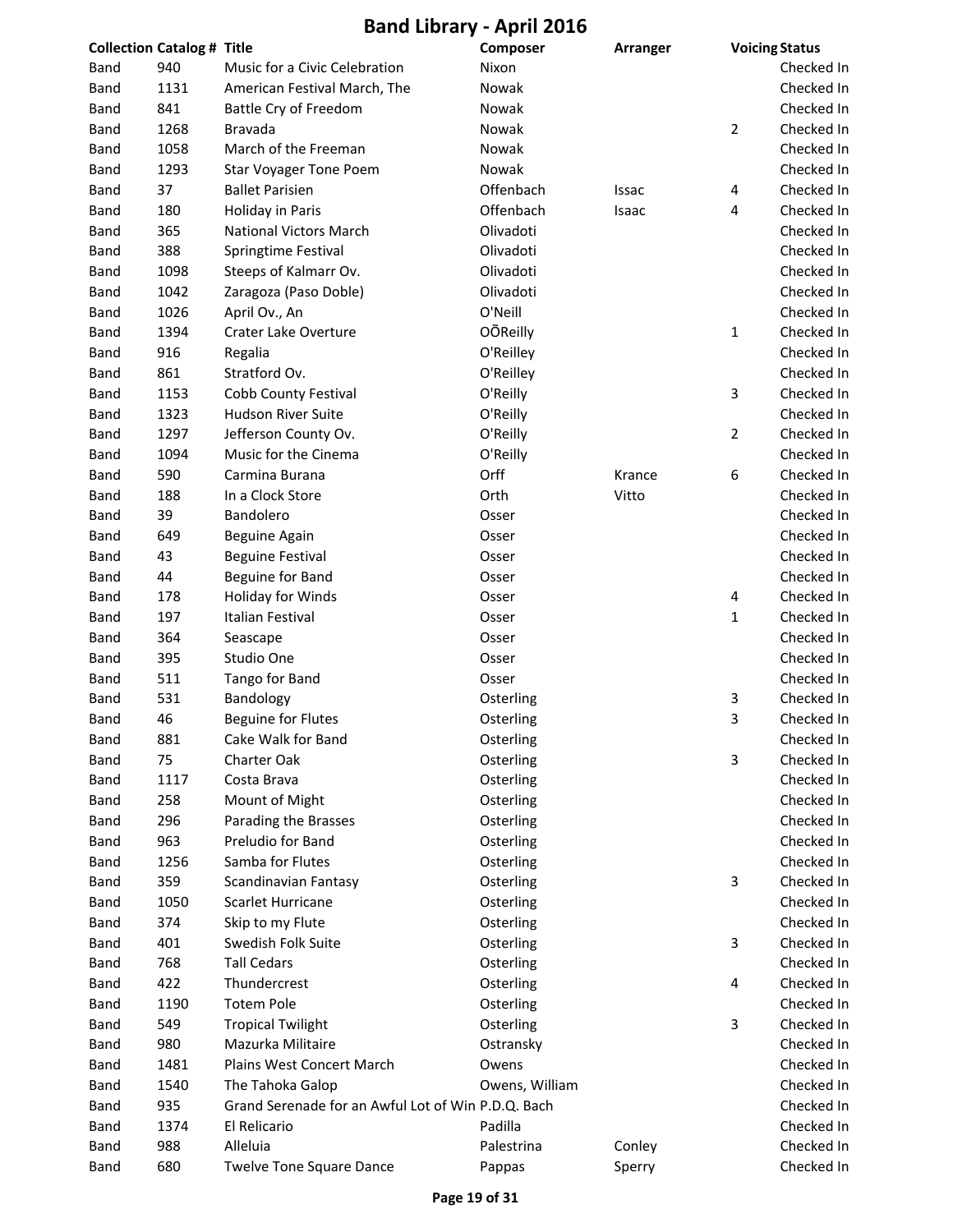| <b>Collection Catalog # Title</b> |      |                                                  | Composer                          | <b>Arranger</b>      | <b>Voicing Status</b> |             |
|-----------------------------------|------|--------------------------------------------------|-----------------------------------|----------------------|-----------------------|-------------|
| Marching 188                      |      | <b>Trumpet Voluntary</b>                         | Parcell                           | Gardener             | М                     | Checked In  |
| Band                              | 532  | El Capeo                                         | Parera                            | Walters              |                       | Checked In  |
| Band                              | 450  | Veterans March, The                              | Pares                             | Caillier             |                       | Checked In  |
| Marching   108                    |      | Lead on Mr. President                            | Paul Yoder                        |                      | M                     | Checked In  |
| Band                              | 1034 | Golden Arch, The                                 | Pearson                           |                      |                       | Checked In  |
| Band                              | 592  | Minuteman                                        | Pearson                           |                      | 4                     | Checked In  |
| Band                              | 1309 | Hill Song #2                                     | Percy Aldridge Grainger           |                      | 5                     | Checked In  |
| Band                              | 1467 | Themes from "Green Bushes"                       | Percy Aldridge Grainger           |                      |                       | Checked In  |
| Band                              | 515  | Fandango                                         | Perkins                           | Werle                | 1                     | Checked In  |
| Band                              | 204  | Kentucky Trotter                                 | Perkins                           | Werle                |                       | Checked In  |
| Band                              | 112  | Divertimento for Band                            | Persichetti                       |                      | 6                     | Checked In  |
| Band                              | 1005 | O Cool in the Valley                             | Persichetti                       |                      |                       | Checked In  |
| Band                              | 292  | Pageant                                          | Persichetti                       |                      | 5                     | Checked In  |
| Band                              | 731  | Serenade for Band                                | Persichetti                       |                      |                       | Checked In  |
| Band                              | 834  | So Pure the Star                                 | Persichetti                       |                      |                       | Checked In  |
| Band                              | 610  | Symphony for Band                                | Persichetti                       |                      |                       | Checked In  |
| Band                              | 833  | Turn Not Thy Face                                | Persichetti                       |                      |                       | Checked In  |
| Band                              | 842  | Psalm for Band                                   | Persichetti`                      |                      |                       | Checked In  |
| Band                              | 1443 | Selections from Capriol Suite                    | Peter Warlock                     |                      |                       | Checked In  |
| Band                              | 815  | California Dreamin' - Monday, Monday I Phillips  |                                   | Holcombe             |                       | Checked In  |
| Band                              | 1037 | Continum for Winds                               | Phillips                          |                      |                       | Checked In  |
| Band                              | 971  | Washington Arch                                  | Phillips                          |                      |                       | Checked In  |
| Band                              | 849  | Good Daughter Ov., The                           | Piccini                           | Osterling            |                       | Checked In  |
| Band                              | 599  | Didon Ov.                                        | Piccinni                          | Rosen                |                       | Checked In  |
| Band                              | 192  | In the Cathedral                                 | Piern                             | Cheyette             |                       | Checked In  |
| Band                              | 639  | March of the Little Lead Soldiers                | Pierne                            | Cailliet             |                       | Checked In  |
| Band                              | 1466 | American Riversongs                              | Pierre La Plante                  |                      |                       | Checked In  |
| Band                              | 436  | Tunbridge Fair                                   | Piston                            |                      | 6                     | Checked In  |
| Band                              | 752  | Balm in Gilead, A                                | Ployhar                           |                      |                       | Checked In  |
| Band                              | 760  | Battle Hymn of the Republic                      | Ployhar                           |                      |                       | Checked In  |
| Band                              | 721  | Black is the Color of My True Loves Hair Ployhar |                                   |                      |                       | Checked In  |
| Band                              | 1119 | <b>Gaslight Gaieties</b>                         | Ployhar                           |                      |                       | Checked In  |
| Band                              | 1148 | Kingswood Overture                               | Ployhar                           |                      |                       | Checked In  |
| Band                              | 1403 | Korean Folk Song Medley                          | Ployhar                           |                      | 2                     | Checked In  |
| Band                              | 1003 | March of the Irish Guard                         | Ployhar                           |                      |                       | Checked In  |
| Band                              | 615  | Nobody Knows the Trouble I've Seen               | Ployhar                           |                      |                       | Checked In  |
| Band                              | 1090 | Overture Internationale                          | Ployhar                           |                      |                       | Checked In  |
| Band                              | 307  | Rhumba Syncopada                                 | Ployhar                           |                      |                       | Checked In  |
| Band                              | 550  | Shenandoah                                       | Ployhar                           |                      | $\overline{2}$        | Checked Out |
| Band                              | 402  | Swing Low Sweet Chariot                          | Ployhar                           |                      |                       | Checked In  |
| Band                              | 784  | Water is Wide, The                               | Ployhar                           |                      |                       | Checked In  |
| Band                              | 1170 | Overture on a Norse Theme                        | Ployhar, James D.                 |                      |                       | Checked In  |
| Band                              | 102  | Dance of the Hours (from La Gioconda)            | Ponchielli                        | Bennett              | 5                     | Checked In  |
| Band                              | 772  | Cole Porter-A Symphonic Portrait                 | Porter                            | Robinson             |                       | Checked In  |
| Band                              | 1570 | Chicken Run - Main Titles                        | Powell, John & Gregs Murtha, Paul |                      |                       | Checked In  |
| Band                              | 853  | <b>Terpsichore Suite</b>                         | Praetorius                        | Ross                 |                       | Checked In  |
| Band                              | 742  | Devil's Footprints                               | Presser                           |                      |                       | Checked In  |
| Band                              | 1083 | Symphony No. 2 for Band                          | Presser                           |                      |                       | Checked In  |
| Band                              | 293  | Pageant Overture                                 | Presti                            |                      |                       | Checked In  |
| Band                              | 535  | <b>Athletic Festival March</b>                   | Prokofieff                        | Goldman              | 4                     | Checked In  |
| Band                              | 522  | March, Opus 99                                   | Prokofiev                         | Yoder                |                       | Checked In  |
| Band                              | 434  | Troika from "Lt. Kije Suite"                     | Prokofiev                         | Walters              | 3                     | Checked In  |
| Band                              | 1536 | Midnight Sleighride                              | Prokofiev, Serge                  | Wallace, Tom         |                       | Checked In  |
| Band                              | 210  | Boheme, La                                       | Puccini                           | Harding              |                       | Checked In  |
| Band                              | 1574 | Nessun Dorma                                     | Puccini, Giacomo                  | Beringen, Robert van |                       | Checked In  |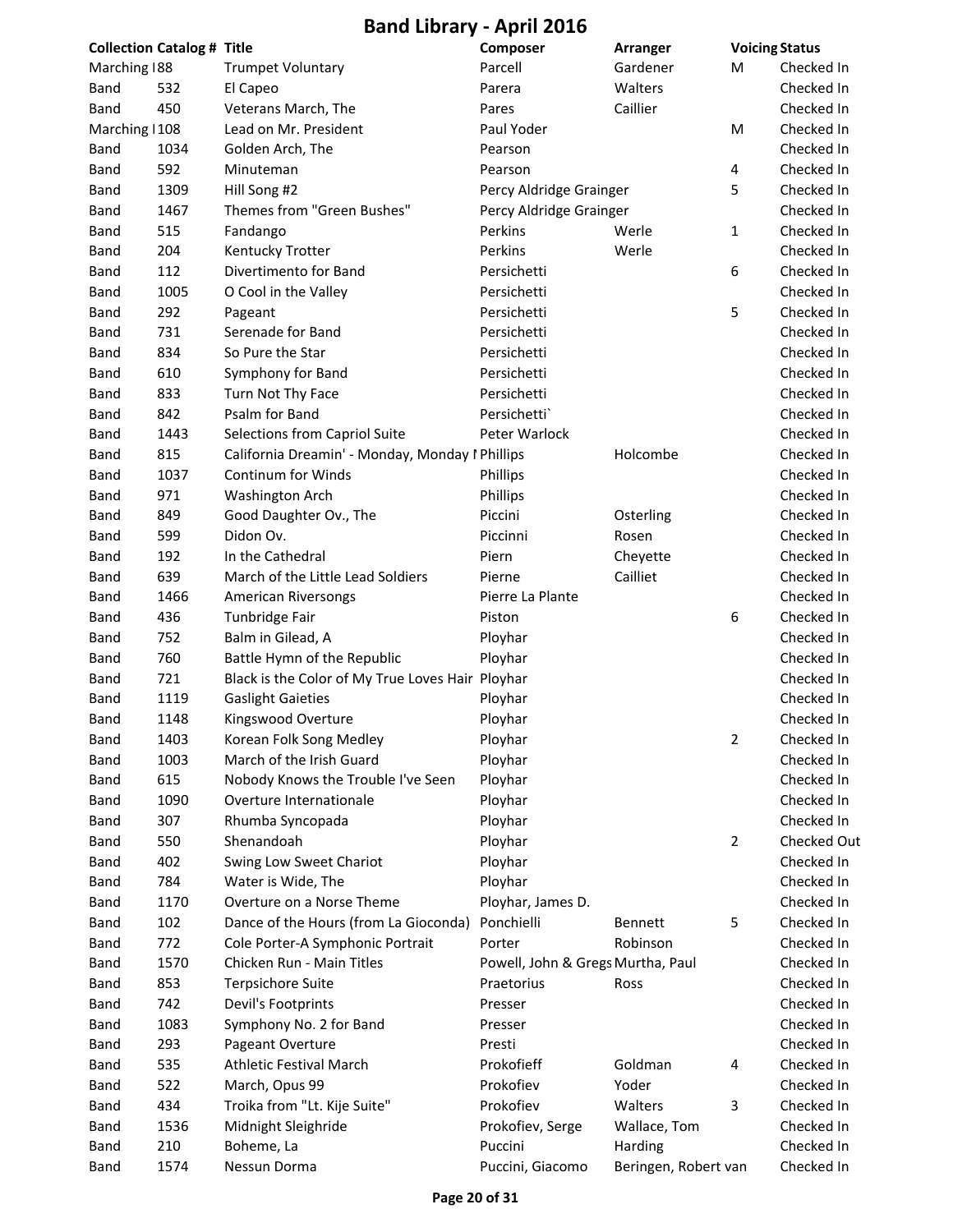| <b>Collection Catalog # Title</b> |      |                                                      | Composer             | Arranger  | <b>Voicing Status</b> |              |
|-----------------------------------|------|------------------------------------------------------|----------------------|-----------|-----------------------|--------------|
| Band                              | 958  | Madame Butterfly                                     | Puccinni             | Cacavas   |                       | Checked In   |
| Band                              | 479  | Air and March                                        | Purcell              | Gordon    | 2                     | Checked In   |
| Band                              | 108  | Dido & Aeneas Suite                                  | Purcell              | Walker    |                       | Checked In   |
| Band                              | 1276 | Let My Prayer Come Up into Thy Presen Purcell        |                      | Duker     |                       | Checked In   |
| Band                              | 1095 | Music's Handmaid                                     | Purcell              | Gordon    |                       | Checked In   |
| Band                              | 1217 | Trumpet Tune and Air                                 | Purcell              | Gardner   |                       | Checked In   |
| <b>Band</b>                       | 1555 | Charm                                                | Puts, Kevin          |           |                       | Checked In   |
| Band                              | 315  | Portrait of the Land                                 | Quinn                |           |                       | Checked In   |
| Band                              | 1369 | Adagio                                               | Rachmaninoff         |           |                       | Checked In   |
| Band                              | 546  | Italian Polka                                        | Rachmaninoff         | Leidzen   | 4                     | Checked In   |
| Marching 150                      |      | <b>Eyes Front March</b>                              | Rader                |           | M                     | Checked In   |
| Band                              | 1502 | <b>Tribute to Grainger</b>                           | Ragsdale             |           |                       | Checked In   |
| Band                              | 716  | Maledictions                                         | Raleigh              |           |                       | Checked In   |
| Band                              | 1263 | Discovery                                            | <b>Ralph Gingery</b> |           | 2                     | Checked In   |
| Band                              | 1264 | Espana                                               | <b>Ralph Gingery</b> |           | $\overline{2}$        | Checked In   |
| Band                              | 1464 | Hornet's Nest, The                                   | Ralph Hultgren       |           |                       | Checked In   |
| <b>Band</b>                       | 876  | Intermezzo Giocoso                                   | Rathaus              |           |                       | Checked In   |
| <b>Band</b>                       | 257  | <b>Mother Goose Suite</b>                            | Ravel                | Cray      | 3                     | Checked In   |
| Band                              | 299  | Pavane                                               | Ravel                | Fogelberg |                       | Checked In   |
| Band                              | 1458 | Fantasy on Sakura, Sakura                            | Ray E. Cramer        |           |                       | Checked In   |
| Band                              | 1060 | Summer Festival                                      | Reck                 |           |                       | Checked In   |
| <b>Band</b>                       | 1241 | Grand Marshal March, The                             | Red Skelton          |           |                       | Checked In   |
| <b>Band</b>                       | 1247 | Kadiddlehopper March, The                            | Red Skelton          |           |                       | Checked In   |
| Band                              | 840  | Alleluia, Laudamus Te                                | Reed                 |           |                       | Checked In   |
| Band                              | 73   | Ceremony of Flourishes                               | Reed                 |           |                       | Checked In   |
| Band                              | 81   | Chorale Prelude in E minor                           | Reed                 |           | 3                     | Checked In   |
| Band                              | 1295 | El Camino Real                                       | Reed                 |           |                       | Checked In   |
| Band                              | 138  | <b>Festival Prelude</b>                              | Reed                 |           | 4                     | Checked In   |
| <b>Band</b>                       | 137  | Festive Overture, A - MISSING                        | Reed                 |           | 5                     | Missing/Lost |
| Band                              | 170  | Greensleeves                                         | Reed                 |           | 4                     | Checked In   |
| Band                              | 512  | Intrada Drammatica                                   | Reed                 |           |                       | Checked In   |
| Band                              | 677  | Jubilant Ov.                                         | Reed                 |           | 5                     | Checked In   |
| Band                              | 542  | Mancini Medley                                       | Reed                 |           |                       | Checked In   |
| Band                              | 266  | Passacaglia                                          | Reed                 |           |                       | Checked In   |
| Band                              | 1306 | Russian Christmas Music                              | Reed                 |           | 5                     | Checked In   |
| Band                              | 1417 | Russian Christmas Music                              | Reed                 | Curnow    | 3                     | Checked In   |
| Band                              | 1067 | Sacred Suite, A                                      | Reed                 |           |                       | Checked In   |
| Band                              | 377  | Slavonic Folk Suite                                  | Reed                 |           | 3                     | Checked In   |
| Band                              | 1064 | Song of Threnos                                      | Reed                 |           |                       | Checked In   |
| Band                              | 497  | Spiritual for Band                                   | Reed                 |           | 6                     | Checked In   |
| Band                              | 1159 | Symphonic Prelude, A                                 | Reed                 |           |                       | Checked In   |
| Band                              | 1296 | Symphony No. 3                                       | Reed                 |           |                       | Checked In   |
| Band                              | 453  | Virgin's Slumber Song                                | Regers               | Leist     |                       | Checked In   |
| Band                              | 207  | King Manfred, Prelude to Act V                       | Reinecke             | Osterling |                       | Checked In   |
| Band                              | 1553 | Pilatus: Mountain of Dragons                         | Reineke, Steven      |           |                       | Checked In   |
| Band                              | 1565 | The Witch and The Saint                              | Reineke, Steven      |           |                       | Checked In   |
| Band                              | 527  | Passion in Paint                                     | Ren                  | Werle     | 6                     | Checked In   |
| Band                              | 193  | Gentle Ballade                                       | Rhoads               |           |                       | Checked In   |
| Band                              | 628  | Scottish Rhapsody                                    | Rhoads               |           |                       | Checked In   |
| Marching   107                    |      | <b>Proclamation Fanfares</b>                         | <b>Rich Powers</b>   |           | M                     | Checked In   |
| Marching 156                      |      | Golden Bear, The                                     | Richards             |           | M                     | Checked In   |
| Band                              | 1102 | Lighter Side of Christmas, The                       | Richards             |           |                       | Checked In   |
| Band                              | 1092 | Themes from "Profiles in CourageÓ (JFK Riddle        |                      |           |                       | Checked In   |
| Band                              | 84   | Cortege & Fanfare from "Snow MaidenĆ Rimsky Korsakov |                      | Cacavas   | 3                     | Checked In   |
| <b>Band</b>                       | 103  | Dance of the Tumblers (from OSnow Ma Rimsky-Korsakov |                      | OÕDonn.   |                       | Checked In   |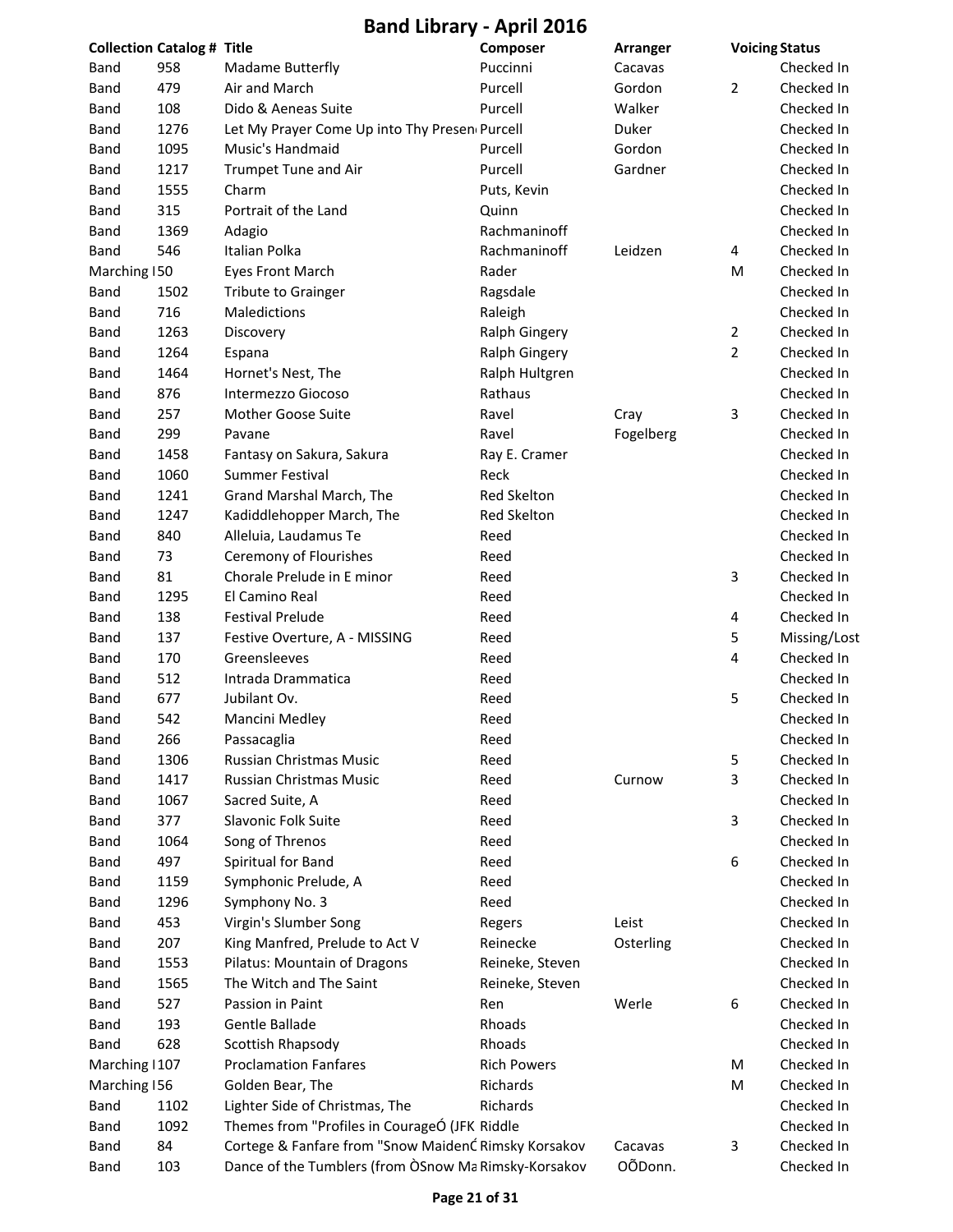| <b>Collection Catalog # Title</b> |      |                                                       | Composer                           | <b>Arranger</b>   | <b>Voicing Status</b> |              |
|-----------------------------------|------|-------------------------------------------------------|------------------------------------|-------------------|-----------------------|--------------|
| Band                              | 117  | Dubinushka                                            | Rimsky-Korsakov                    | Chidester         |                       | Checked In   |
| Band                              | 165  | Golden Cockerel-Intro & Wedding Marcl Rimsky-Korsakov |                                    | Harding           | 6                     | Checked In   |
| Band                              | 1305 | Procession of Nobles                                  | Rimsky-Korsakov                    | Leidzen           | 5                     | Checked In   |
| Band                              | 1047 | <b>Russian Pageant</b>                                | Rimsky-Korsakov                    | Forsblad          |                       | Checked In   |
| Band                              | 1376 | Sheherazade                                           | Rimsky-Korsakov                    |                   |                       | Checked In   |
| Band                              | 103  | Snow Maiden (See Dance of the Tumble Rimsky-Korsakov  |                                    | OÕDonn.           |                       | Checked In   |
| Band                              | 435  | Tsar's Bride Overture, The                            | Rimsky-Korsakov                    | Harding           |                       | Checked In   |
| Band                              | 1008 | Fandango Assturiano (from Capricio Esp Rimsky-Korskov |                                    | Cacavas           |                       | Checked In   |
| Band                              | 1444 | <b>Three Chinese Miniatures</b>                       | Robert Jager                       |                   |                       | Checked In   |
| Band                              | 1215 | Trail of Tears, The                                   | Robert Jager                       |                   | 3                     | Checked In   |
| Band                              | 1460 | Beyond the Higher Skies                               | Robert Sheldon                     |                   |                       | Checked In   |
| Band                              | 1461 | In the Shining of the Stars                           | Robert Sheldon                     |                   |                       | Checked In   |
| Band                              | 1462 | Prelude on an Old English Hymn                        | Robert Sheldon                     |                   |                       | Checked In   |
| Band                              | 1459 | Visions of Flight                                     | Robert Sheldon                     |                   |                       | Checked In   |
| Band                              | 914  | Round N' Round                                        | Robinson                           |                   |                       | Checked In   |
| Band                              | 150  | Flower Drum Song                                      | Rodgers                            | Lang              |                       | Checked In   |
| Band                              | 370  | No Strings                                            | Rodgers                            | <b>Bennett</b>    |                       | Checked In   |
| Band                              | 1441 | Sound of Music                                        | Rodgers                            | Russel            |                       | Checked In   |
| Band                              | 749  | South Pacific Highlights                              | Rodgers                            | Lang              |                       | Checked In   |
| Band                              | 452  | Victory at Sea                                        | Rodgers                            | <b>Bennett</b>    | 5                     | Checked In   |
| Band                              | 263  | Music for the Four Winds                              | Roger                              | Leonard-Bordner   |                       | Checked In   |
| Band                              | 665  | French Military marching Song                         | Romberg                            | Peloquin          |                       | Checked In   |
| Band                              | 1214 | Touch of Blue                                         | Ron Thielman                       |                   | $\overline{2}$        | Checked In   |
| Band                              | 1327 | Let Us Break Bread Together                           | Root                               |                   |                       | Checked In   |
| Band                              | 1331 | Polly Oliver                                          | Root                               |                   |                       | Checked In   |
| Band                              | 1071 | Quietude                                              | Rose                               | Frackenpohl       |                       | Checked In   |
| Marching   114                    |      | Holiday for Strings/Holiday for Trombon Rose, David   |                                    | Yoder, Paul       | M                     | Checked In   |
| Band                              | 1165 | <b>Holiday for Trombones</b>                          | Rose, David                        | Herfurth, C. Paul |                       | Checked In   |
| Band                              | 969  | Schubert Set, A                                       | Ross                               |                   |                       | Checked In   |
| Band                              | 471  | <b>Ballet Music from William Tell</b>                 | Rossini                            | Hanson            | 5                     | Checked In   |
| Band                              | 198  | Italian in Algiers Ov., The                           | Rossini                            | Cailliet          | 6                     | Checked In   |
| Band                              | 185  | Signor Bruschino Overture, II                         | Rossini                            | Whear             | 4                     | Checked In   |
| Band                              | 340  | Reve Angelique                                        | Rubenstein                         | Lake              |                       | Checked In   |
| Band                              | 29   | Awakening of Galatea, The                             | Rubertis                           |                   |                       | Checked In   |
| Marching 199                      |      | Emblem of Honor                                       | <b>Russell Danburg</b>             |                   | M                     | Checked In   |
| <b>Band</b>                       | 641  | Lola Flores                                           | Sadel-Tucci                        | Krance            |                       | Checked In   |
| Band                              | 1172 | Marche Militaire Francaise                            | Saint Saens                        | Swearingen        |                       | Checked In   |
| Band                              | 1352 | Bacchanale from Samson and Delilah                    | Saint-Saens                        | Hubbell           | 4                     | Checked In   |
| Band                              | 1169 | Bacchanale from Samson et Dalila                      | Saint-Saens, Camille Egner, Philip |                   |                       | Checked In   |
| Band                              | 442  | Two Gymnopedies (for Solo Flute w/ bar Satie          |                                    | Reed              |                       | Missing/Lost |
| Band                              | 1515 | Flight of the Thunderbird                             | Saucedo                            |                   | $\overline{2}$        | Checked In   |
| Band                              | 22   | Aria & Allegro                                        | Scarlatti                          | Gordon            |                       | Checked In   |
| Band                              | 619  | <b>Ballada</b>                                        | Schaefer                           |                   |                       | Checked In   |
| Band                              | 602  | Folksay for Band                                      | Schaefer                           |                   |                       | Checked In   |
| Band                              | 524  | Five Mellow Winds                                     | Schanke                            |                   |                       | Checked In   |
| Band                              | 838  | Latin Reeds                                           | Schanke                            |                   |                       | Checked In   |
| Band                              | 1044 | Motet in the Italian Style                            | Schein                             | Erickson          |                       | Checked In   |
| Band                              | 1073 | <b>Pavillion Piece</b>                                | Schickele                          |                   |                       | Checked In   |
| Band                              | 1086 | Jumping Jupiter                                       | Schillio                           |                   |                       | Checked In   |
| Band                              | 652  | Sakura                                                | Schmidt                            |                   | 1                     | Checked In   |
| Band                              | 38   | Ballet Music & Entr'act from Rosamunde Schubert       |                                    | Safranek          |                       | Checked In   |
| Band                              | 407  | Symphony No. 8 in B minor 1st Moveme Schubert         |                                    | Cailliet          | 5                     | Checked In   |
| Band                              | 987  | <b>Valse Nobles</b>                                   | Schubert                           | Gordon            |                       | Checked In   |
| Band                              | 597  | Band Song, The                                        | Schuman                            |                   |                       | Checked In   |
| Band                              | 77   | <b>Chester Overture</b>                               | Schuman                            |                   | 5                     | Checked In   |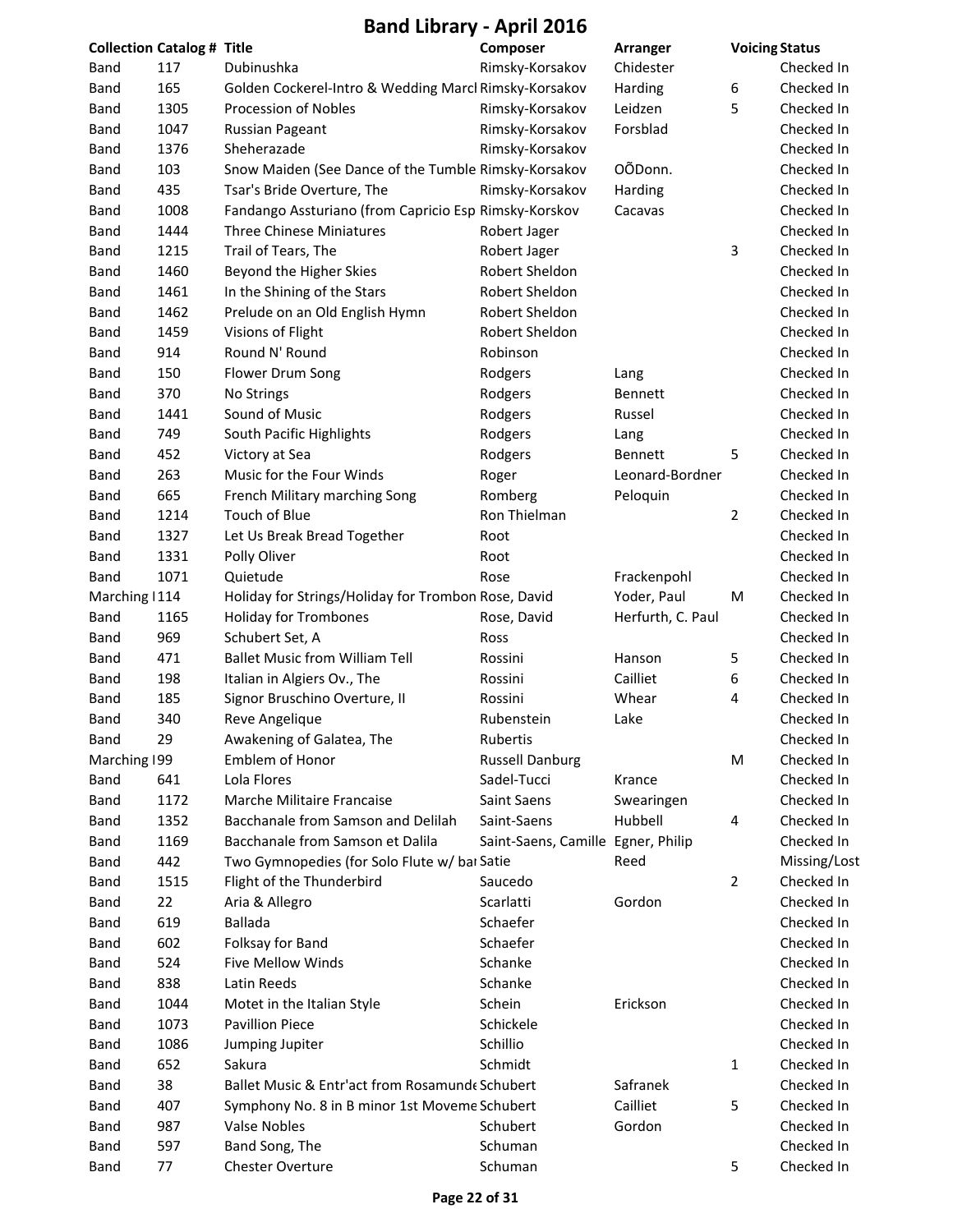| <b>Collection Catalog # Title</b> |      |                                                                            | Composer        | Arranger          | <b>Voicing Status</b> |              |
|-----------------------------------|------|----------------------------------------------------------------------------|-----------------|-------------------|-----------------------|--------------|
| Band                              | 711  | <b>Dedication Fanfare</b>                                                  | Schuman         |                   |                       | Checked In   |
| Band                              | 487  | Newsreel                                                                   | Schuman         |                   |                       | Checked In   |
| Band                              | 498  | Prelude and Chorale                                                        | Schumann        | <b>Beeler</b>     |                       | Checked In   |
| Band                              | 496  | Symphony No. 2 (Adagio)                                                    | Schumann        | Taylor            |                       | Checked In   |
| Marching   104                    |      | <b>Godspell Medley</b>                                                     | Schwartz        | Schleifer         | M                     | Checked In   |
| <b>Band</b>                       | 1113 | Pippin Highlights                                                          | Schwartz        | Cacavas           |                       | Checked In   |
| Band                              | 1121 | Special Olympians March, The                                               | Schwarz         |                   |                       | Checked In   |
| Band                              | 234  | March of the Slide Trombones                                               | Scott           | Lang              |                       | Checked In   |
| Band                              | 804  | Toy Trumpet, The                                                           | Scott           |                   |                       | Checked In   |
| Band                              | 1106 | Nocturne Op. 9, No. 2                                                      | Scriabin        | Reed              |                       | Checked In   |
| Band                              | 1246 | Medusa's Head (Concert March)                                              | Seibert         |                   |                       | Checked In   |
| <b>Band</b>                       | 696  | March "Grandioso"                                                          | Seitz           | Reed              |                       | Checked In   |
| <b>Band</b>                       | 1337 | Bravada Esprit                                                             | Shaffer         |                   |                       | Checked In   |
| Band                              | 1387 | <b>Bristol Bay Legend</b>                                                  | Sheldon         |                   | 2                     | Checked In   |
| Band                              | 1364 | Corsair's Landing, The                                                     | Sheldon         |                   |                       | Checked In   |
| <b>Band</b>                       | 1399 | Images                                                                     | Sheldon         |                   | 4                     | Checked In   |
| Band                              | 1472 | Lantern in the Window, A                                                   | Sheldon         |                   |                       | Checked In   |
| <b>Band</b>                       | 1473 | Let Evening Come                                                           | Sheldon         |                   |                       | Checked In   |
| <b>Band</b>                       | 1367 | Ocean Ridge Rhapsody                                                       | Sheldon         |                   | 3                     | Checked In   |
| Band                              | 1412 | Pevensey Castle                                                            | Sheldon         |                   | 3                     | Checked Out  |
| Band                              | 1451 | Prairiescape                                                               | Sheldon         |                   |                       | Checked In   |
| <b>Band</b>                       | 1500 | Southwest Saga                                                             | Sheldon         |                   |                       | Checked In   |
| <b>Band</b>                       | 1426 | West Highlands Sojourn                                                     | Sheldon         |                   | 4                     | Checked In   |
| <b>Band</b>                       | 53   | Choreography                                                               | Sheldon, Robert |                   |                       | Checked In   |
| Band                              | 1531 | <b>Ghost Fleet</b>                                                         | Sheldon, Robert |                   |                       | Checked In   |
| Band                              | 1576 | Prairiescape                                                               | Sheldon, Robert |                   |                       | Checked In   |
| <b>Band</b>                       | 620  | Happiest Millionaire Highlights, The                                       | Sherman         | <b>Brittain</b>   |                       | Checked In   |
| <b>Band</b>                       | 238  | <b>Mary Poppins Selections</b>                                             | Sherman         | Kostal-Reed       |                       | Checked In   |
| <b>Band</b>                       | 1157 | <b>Folk Dances</b>                                                         | Shostakovich    | Reynolds          | 5                     | Checked In   |
| <b>Band</b>                       | 622  | <b>Fortinbras March</b>                                                    | Shostakovich    | Suchoff           |                       | Checked In   |
| Band                              | 857  | Galop                                                                      | Shostakovich    | Hunsberger        | 5                     | Checked In   |
| Band                              | 143  | Symphony #5                                                                | Shostakovich    | Righter           |                       | Checked In   |
| Band                              | 144  | Finlandia                                                                  | Sibelius        | Cailliet          | 5                     | Missing/Lost |
| Band                              | 373  | Sibelius Showcase                                                          | Sibelius        | Moore             |                       | Checked In   |
| Band                              | 817  | A Day in the Life of a Fool, Guantaname Sigman, Carl & Bonfa Markham, Seth |                 |                   |                       | Checked In   |
| Band                              | 486  | <b>Impressions of Seville</b>                                              | Simeone         |                   |                       | Checked In   |
| Band                              | 880  | Condor Pasa, El                                                            | Simon           | Milchberg, Robles |                       | Checked In   |
| Band                              | 809  | Sound of Silence, The                                                      | Simon           | <b>Balent</b>     |                       | Checked In   |
| Band                              | 300  | Peanut Vendor, The                                                         | Simons          | Morrissey         |                       | Checked In   |
| <b>Band</b>                       | 172  | Red, White and Blue March                                                  | Skelton         | Erickson          |                       | Checked In   |
| Band                              | 1072 | Quixotic Rhapsody                                                          | Skolnick        |                   |                       | Checked In   |
|                                   | 990  |                                                                            | Skolnik         |                   |                       | Checked In   |
| Band                              |      | Along the Santa Fe Trail                                                   |                 |                   |                       |              |
| Marching   42                     |      | Instrumentalist on Parade                                                  | Skornicka       |                   | M                     | Checked In   |
| Band                              | 862  | Jazz Gloria                                                                | Sleeth          | Osterling         |                       | Checked In   |
| Band                              | 965  | <b>Rustic Dance</b>                                                        | Smetana         | Gordon            |                       | Checked In   |
| Band                              | 585  | Three Revolutionary Marches                                                | Smetana         | Nelhybel          | 5                     | Checked In   |
| Band                              | 835  | Credence                                                                   | Smith           |                   |                       | Checked In   |
| Band                              | 127  | Emperata Overture                                                          | Smith           |                   | 4                     | Checked In   |
| Band                              | 946  | Fanfare & Celebration                                                      | Smith           |                   |                       | Checked In   |
| Band                              | 1022 | Fanfare for Alma Mater                                                     | Smith           |                   |                       | Checked In   |
| Band                              | 1134 | God of Our Fathers                                                         | Smith           |                   | 3                     | Missing/Lost |
| Band                              | 183  | Horns o Plenty                                                             | Smith           |                   |                       | Checked In   |
| Band                              | 681  | <b>Incidental Suite</b>                                                    | Smith           |                   | 4                     | Checked In   |
| Band                              | 1187 | Intrada: Adoration and Praise                                              | Smith           |                   |                       | Checked In   |
| Marching 183                      |      | One Nation Indivisible/ Star Spangled Ba Smith                             |                 | Paynter           | M                     | Checked In   |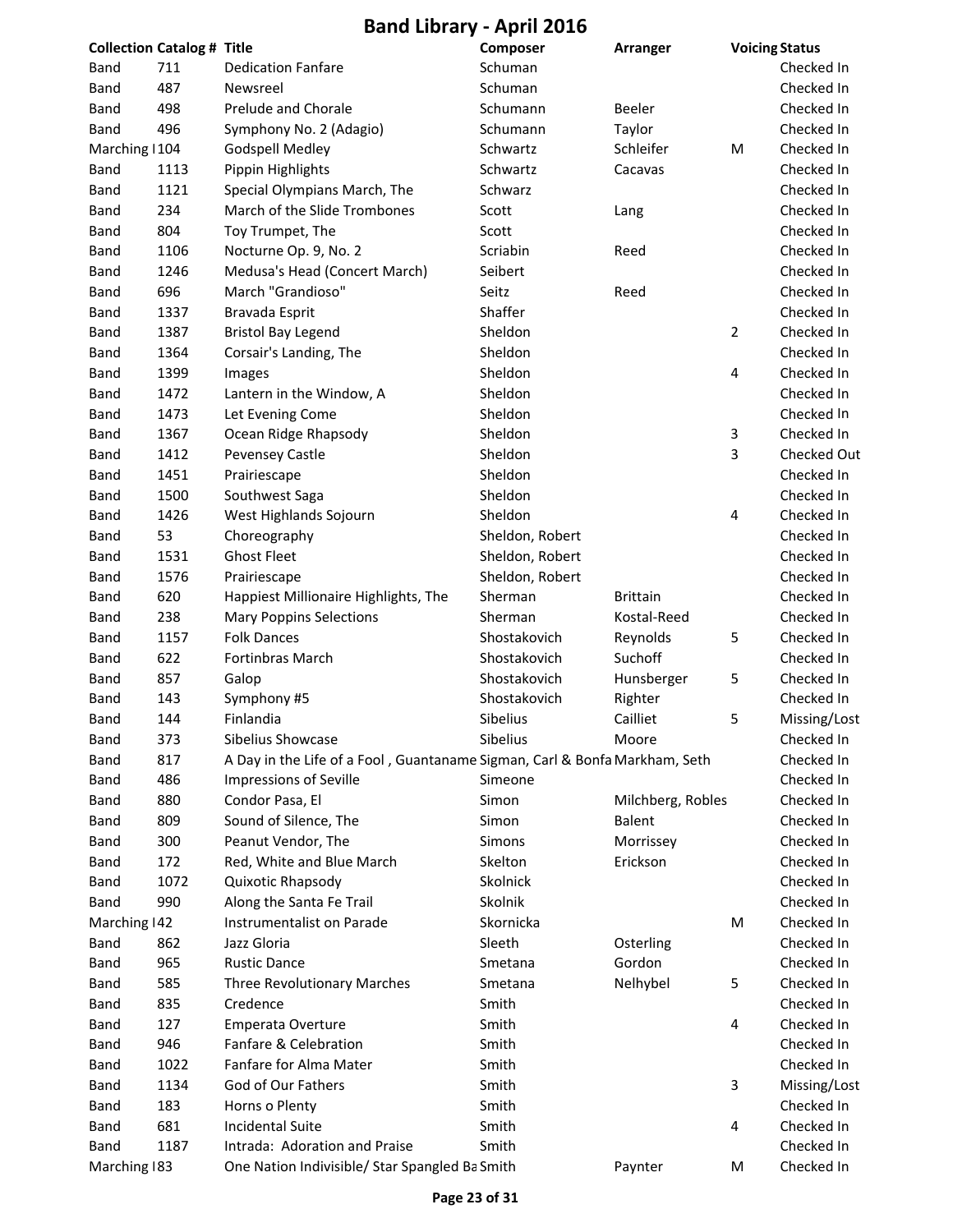| <b>Collection Catalog # Title</b> |      |                                      | Composer               | Arranger    |                | <b>Voicing Status</b> |
|-----------------------------------|------|--------------------------------------|------------------------|-------------|----------------|-----------------------|
| Band                              | 1077 | Somersault                           | Smith                  |             |                | Checked In            |
| Band                              | 1066 | Take a Chance (Allegory for Band)    | Smith                  |             |                | Checked In            |
| Band                              | 1108 | <b>Declaration Overture</b>          | Smith, Claude T.       |             | 3              | Checked In            |
| Band                              | 1573 | The Town Crier March                 | Smith, Leonard B.      |             |                | Checked In            |
| Band                              | 1518 | Rites of Tamburo                     | Smith, Robert W.       |             |                | Checked In            |
| Band                              | 1274 | Give Peace in Our Time               | Snow                   | Duker       |                | Checked In            |
| Band                              | 1324 | Belle of Chicago, The                | Sousa                  | Gore        |                | Checked In            |
| Marching   43                     |      | <b>Black Horse Troop</b>             | Sousa                  |             | M              | Missing/Lost          |
| Marching 178                      |      | Free Lance March, The                | Sousa                  |             | M              | Checked In            |
| Band                              | 795  | Gallant Seventh March, The           | Sousa                  | Fennell     |                | Checked In            |
| Marching   44                     |      | George Washington Bicentennial       | Sousa                  |             | M              | Checked In            |
| Marching   45                     |      | Golden Jubilee                       | Sousa                  |             | M              | Checked In            |
| Marching 126                      |      | Happy Go Lucky                       | Sousa                  |             | M              | Checked In            |
| Band                              | 1202 | <b>High School Cadets</b>            | Sousa                  | Pharmer     | $\overline{2}$ | Checked Out           |
| Marching 157                      |      | <b>High School Cadets</b>            | Sousa                  |             | M              | Checked In            |
| Marching   46                     |      | Invincible Eagle                     | Sousa                  |             | M              | Checked In            |
| Marching   47                     |      | King Cotton                          | Sousa                  |             | M              | Checked In            |
| Marching 155                      |      | Liberty Bell                         | Sousa                  |             | M              | Checked In            |
| Band                              | 789  | Nobles of the Mystic Shrine March    | Sousa                  | Fennell     |                | Checked In            |
| Marching 198                      |      | <b>Our Flirtations Marches</b>       | Sousa                  |             | M              | Checked In            |
| Band                              | 941  | President Garfield's March           | Sousa                  |             |                | Checked In            |
| Marching   48                     |      | Semper Fidelis                       | Sousa                  |             | M              | Checked In            |
| Band                              | 1434 | <b>Stars and Stripes Forever</b>     | Sousa                  | Gore        |                | Checked In            |
| Marching 136                      |      | <b>Stars and Stripes Forever</b>     | Sousa                  |             | M              | Checked In            |
| Marching 139                      |      | Thunderer, The                       | Sousa                  |             | M              | Checked In            |
| Marching 149                      |      | <b>Washington Post</b>               | Sousa                  |             | м              | Checked In            |
| Band                              | 1568 | The Northern Pines March             | Sousa, John Philip     |             |                | Checked In            |
| Band                              | 1144 | At a Dixieland Jazz Funeral          | Spears                 |             |                | Checked In            |
| Band                              | 926  | <b>Chathem Overture</b>              | <b>Spears</b>          |             |                | Checked In            |
| Band                              | 1269 | <b>Forest Park Overture</b>          | Spears                 |             | 3              | Checked In            |
| Band                              | 1052 | <b>Meditation and Festiva</b>        | <b>Spears</b>          |             |                | Checked In            |
| Band                              | 1328 | Sentinel                             | <b>Spears</b>          |             |                | Checked In            |
| Band                              | 851  | Wind River Portrait, A               | Spears                 |             |                | Checked In            |
| Band                              | 521  | Golden Ear, The                      | St. Miguel             | Walters     |                | Checked In            |
| Band                              | 100  | Czardas D'Amour                      | St. Paul               | Werle       |                | Checked In            |
| Band                              | 931  | Gloria & Alleluia                    | St. Saens              | Hubbill     |                | Checked In            |
| Band                              | 870  | Pas Redoubl                          | St. Saens              | Frackenpohl | 4              | Checked In            |
| Band                              | 45   | Romance in F                         | St. Saens              | Cailliet    |                | Checked In            |
| Band                              | 464  | Symphony No. 1 (Finale) E flat Major | St. Saens              | de Rubertis |                | Checked In            |
| Band                              | 623  | Fugetta                              | Stainer                | Righter     |                | Checked In            |
| Band                              | 1559 | Snake Charmer                        | Standridge, Randall    |             |                | Checked In            |
| Band                              | 59   | Gently Blows the Summer Wind         | Standridge, Randall D. |             |                | Checked In            |
| Band                              | 1025 | <b>Folk Suite</b>                    | Still                  |             |                | Checked In            |
| Band                              | 1114 | Little Red Schoolhouse Suite         | Still                  |             |                | Checked In            |
| Band                              | 955  | <b>Eternal Vigilance</b>             | Stone                  |             |                | Checked In            |
| Band                              | 1577 | <b>Aztec Dance</b>                   | Story, Michael         |             |                | Checked In            |
| Band                              | 1497 | Four Seasons, The                    | Stout                  |             | 3              | Checked In            |
| Band                              | 1326 | Banda Nascente, La                   | Straccia               |             |                | Missing/Lost          |
| Band                              | 7    | Allerseelen                          | <b>Strauss</b>         | Davis       | 4              | Checked In            |
| Band                              | 109  | Fledermaus Overture, Die             | <b>Strauss</b>         | Cailliet    | 6              | Checked In            |
| Band                              | 790  | Heldenleben, Ein                     | <b>Strauss</b>         | Harding     |                | Checked In            |
| Band                              | 720  | Morgen                               | <b>Strauss</b>         | Davis       |                | Checked In            |
| Band                              | 111  | Nacht, Die                           | <b>Strauss</b>         | Davis       | 4              | Checked In            |
| <b>Band</b>                       | 589  | Rosenkavalier, Waltzes from          | <b>Strauss</b>         | Cailliet    | 6              | Checked In            |
| <b>Band</b>                       | 646  | Tales from the Vienna Woods Waltz    | <b>Strauss</b>         |             |                | Checked In            |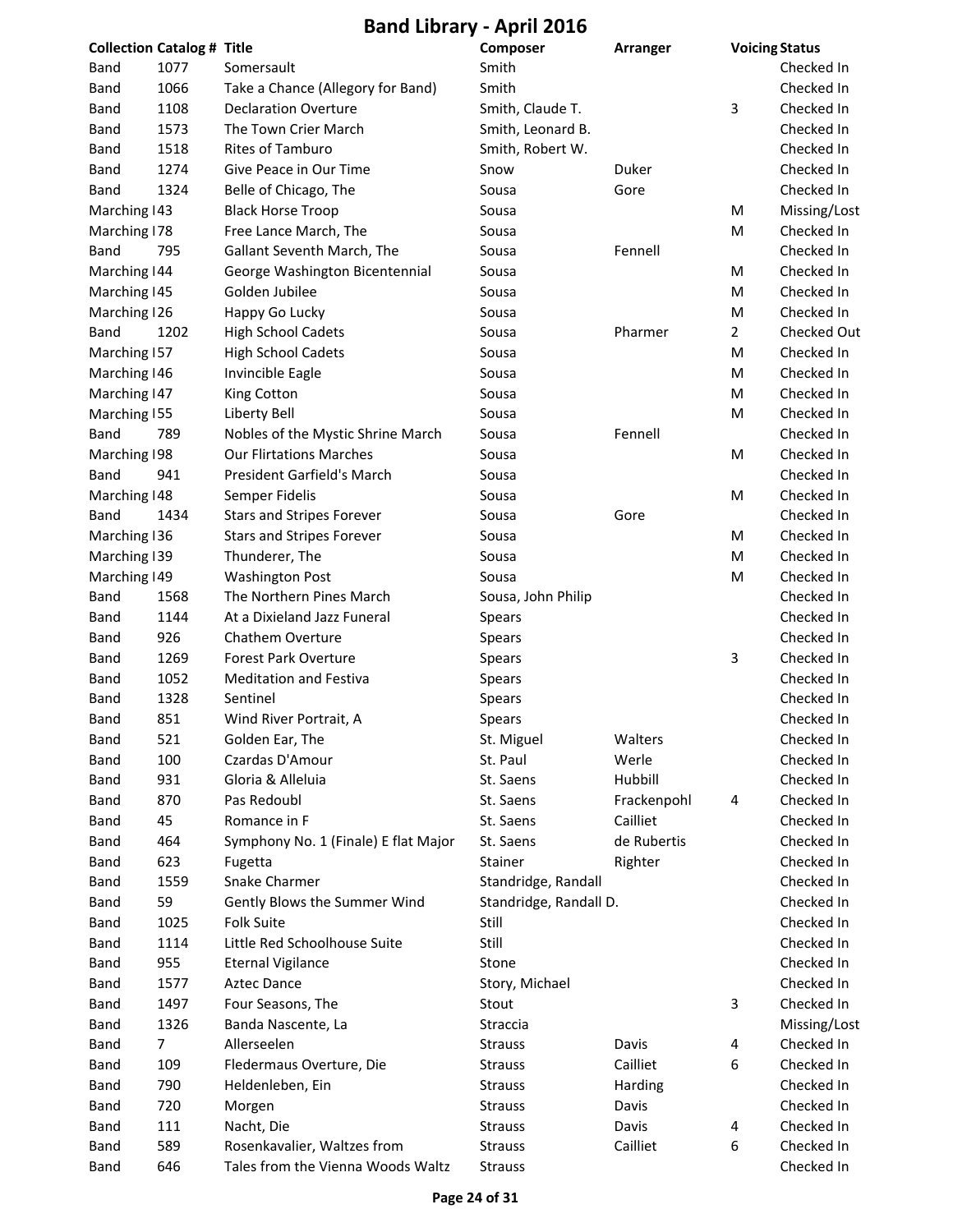|               | <b>Collection Catalog # Title</b> |                                                       | Composer          | <b>Arranger</b>    |                | <b>Voicing Status</b> |
|---------------|-----------------------------------|-------------------------------------------------------|-------------------|--------------------|----------------|-----------------------|
| <b>Band</b>   | 759                               | Thus Spake Zarathustra, Themes from                   | <b>Strauss</b>    | Thomas             | $\overline{2}$ | Checked In            |
| <b>Band</b>   | 589                               | Waltzes from "Der Rosenkavalier"                      | <b>Strauss</b>    | Cailliet           | 6              | Checked In            |
| <b>Band</b>   | 490                               | Zueignung                                             | <b>Strauss</b>    | Davis              | 4              | Checked In            |
| Band          | 1562                              | Fuego del Alma                                        | Strommen, Carl    |                    |                | Checked In            |
| Band          | 61                                | Bye-Bye Birdie Overture                               | Strouse           | Cacavas            |                | Checked In            |
| Band          | 1280                              | Hymn for Band, A                                      | Stuart            |                    | 3              | Checked In            |
| Band          | 1290                              | Salsa, Salsa                                          | Stuart            |                    |                | Checked In            |
| Band          | 1480                              | Three Scenes From Ago                                 | Stuart            |                    |                | Checked In            |
| Band          | 921                               | Two Pieces in Folksong Style                          | <b>Stuart</b>     |                    |                | Checked In            |
| Band          | 685                               | Three Ayres from Gloucester                           | Stuart, Hugh M.   |                    | 3              | Checked Out           |
| Band          | 1455                              | Three on the Isle                                     | Stuart, Hugh M.   |                    |                | Checked In            |
| <b>Band</b>   | 1377                              | Dona Nobis Pacem                                      | Sudduth           |                    |                | Checked In            |
| <b>Band</b>   | 824                               | Accra After Midnight                                  | Sulley            |                    |                | Checked In            |
| <b>Band</b>   | 309                               | Pineapple Poll                                        | Sullivan          | Mackerras          | 5              | Checked In            |
| <b>Band</b>   | 1285                              | Pirates of Penzance Overture, The                     | Sullivan          |                    |                | Checked In            |
| <b>Band</b>   | 657                               | Light Cavalry Ov.                                     | Supp              | Fillmore           | 5              | Checked In            |
| <b>Band</b>   | 666                               | Poet and Peasant Overture                             | Suppe             | Fillmore           | 5              | Checked In            |
| Band          | 255                               | Morning, Noon, Night in Vienna Overtur Suppe-Fillmore |                   |                    | 4              | Checked In            |
| <b>Band</b>   | 1579                              | The Battle Pavane                                     | Susato, Tielman   | Margolis, Bob      |                | Checked In            |
| <b>Band</b>   | 1104                              | Gymnopedia No. 3                                      | Sutie             | <b>Burgess</b>     |                | Checked In            |
| <b>Band</b>   | 1382                              | Around The World                                      | Swearingen        |                    |                | Checked In            |
| <b>Band</b>   | 1437                              | <b>Ashton Overture</b>                                | Swearingen        |                    | $\overline{2}$ | Checked In            |
| Band          | 1188                              | <b>Chesford Portrait</b>                              | Swearingen        |                    | 4              | Checked In            |
| Band          | 1396                              | Dawn of a New Day                                     | Swearingen        |                    |                | Checked In            |
| Band          | 1279                              | Exaltation                                            | Swearingen        |                    | 3              | Checked In            |
| Band          | 1375                              | Light Eternal                                         | Swearingen        |                    | 4              | Checked In            |
| Band          | 1406                              | Majestia                                              | Swearingen        |                    | 3              | Checked In            |
| Band          | 1409                              | Novena Rhapsody for Band                              | Swearingen        |                    | 3              | Checked In            |
| Band          | 1281                              | Romanesque                                            | Swearingen        |                    | 3              | Checked In            |
| Band          | 1325                              | Seagate                                               | Swearingen        |                    | 4              | Checked In            |
| Band          | 1361                              | <b>Silvercrest Concert March</b>                      | Swearingen        |                    |                | Checked In            |
| Band          | 1432                              | Where the River Flows                                 | Swearingen        |                    | 3              | Checked In            |
| Band          | 1270                              | <b>Brookpark Overture</b>                             | Swearingen, James |                    | $\overline{2}$ | Checked In            |
| Band          | 1378                              | <b>Ancient Voices</b>                                 | Sweeney           |                    | 1              | Checked In            |
| <b>Band</b>   | 693                               | Conquistador, El                                      | Tarver            |                    |                | Checked In            |
| Band          | 923                               | Acadia                                                | Tatgenhorst       |                    |                | Checked In            |
| Band          | 1346                              | Cantica                                               | Taylor            |                    | $\mathbf{1}$   | Checked In            |
| <b>Band</b>   | 1024                              | Holiday for Youth                                     | Taylor            |                    |                | Checked In            |
| Band          | 1273                              | 1812 Overture Chorale and Finale                      | Tchaikovsky       | <b>Balent</b>      |                | Checked In            |
| Band          | 74                                | Swan Lake Ballet Suite                                | Tchaikovsky       | Godfrey            |                | Checked In            |
| Band          | 297                               | Symphony No. 6 (two movements)                        | Tchaikovsky       | Percy              |                | Checked In            |
| Band          | 1179                              | Album for the Young                                   | Tchaikowsky       | Curnow             |                | Checked In            |
| Band          | 697                               | Russian Choral and Ov.                                | Tchaikowsky       | Isaac              |                | Checked In            |
| Band          | 658                               | Valse Des Fleurs                                      | Tchaikowsky       | Lake               |                | Checked In            |
| Marching   21 |                                   | Old Comrades                                          | Teike, Carl       | Laurendeau and L M |                | Checked In            |
| Band          | 13                                | Amparito Roca Paso Doble                              | Texidor           | Winter             |                | Checked In            |
| <b>Band</b>   | 998                               | <b>Burst of Stars March</b>                           | Thielman          |                    |                | Checked In            |
| Band          | 187                               | Intermezzo for Band                                   | Thompson          |                    | 5              | Checked In            |
| <b>Band</b>   | 1513                              | Abracadabra                                           | Ticheli           |                    |                | Checked In            |
| Band          | 1521                              | Shaker Gift Song, A                                   | Ticheli           |                    | $\overline{2}$ | Checked In            |
| Band          | 1549                              | Earth Song                                            | Ticheli, Frank    |                    |                | Checked In            |
| Band          | 1548                              | <b>Joy Revisited</b>                                  | Ticheli, Frank    |                    |                | Checked In            |
| Band          | 1542                              | Portrait of a Clown                                   | Ticheli, Frank    |                    |                | Checked Out           |
| Band          | 996                               | Green Leaves of Summer, The                           | Tiomkin           | Herfurth           |                | Checked In            |
| <b>Band</b>   | 1275                              | To Thee We Sing                                       | Tkach             | Duker              |                | Checked In            |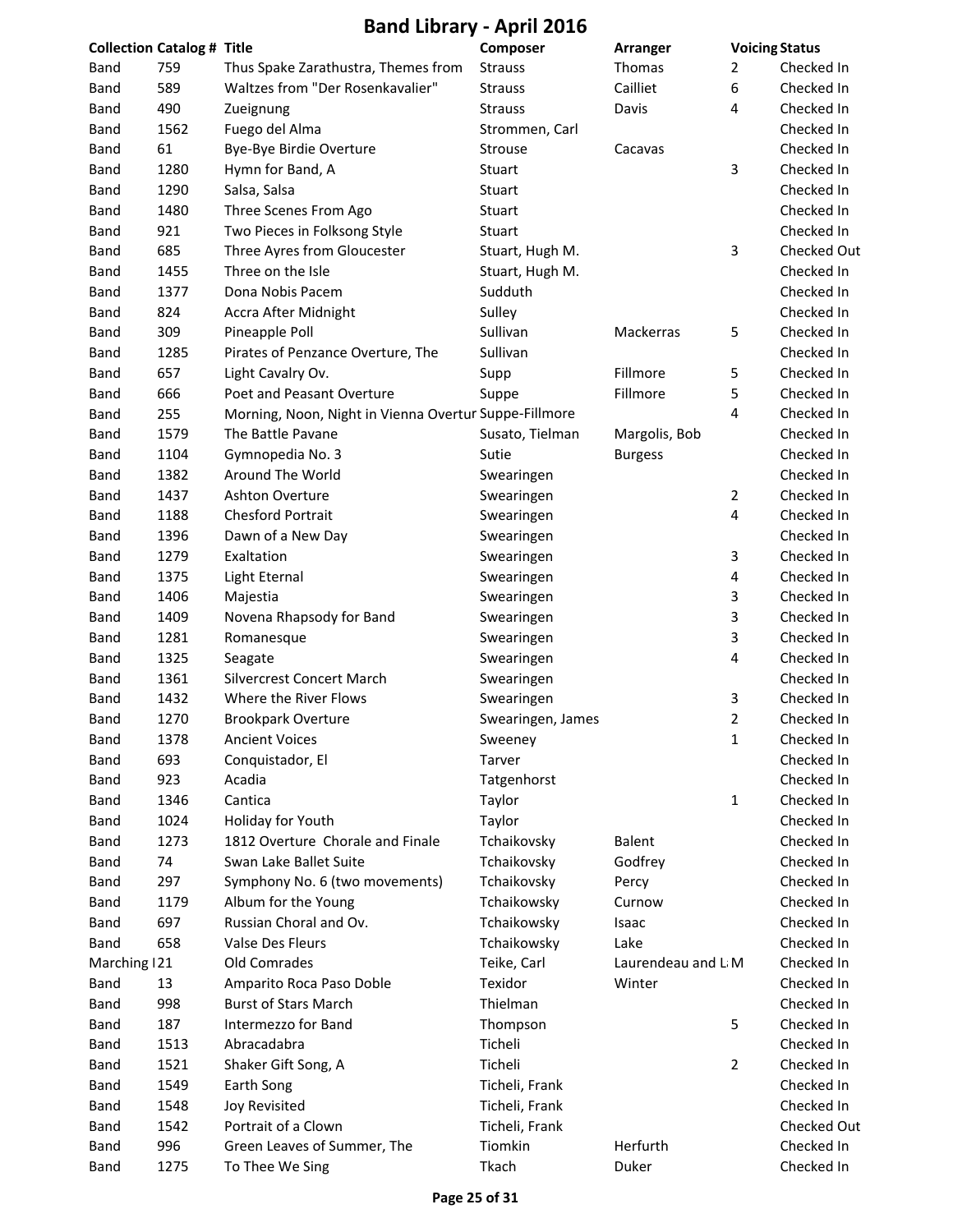| <b>Collection Catalog # Title</b> |      |                                      | Composer               | Arranger                           | <b>Voicing Status</b> |              |
|-----------------------------------|------|--------------------------------------|------------------------|------------------------------------|-----------------------|--------------|
| Band                              | 648  | Dance of the Japanese Youth          | Tohno                  |                                    |                       | Checked In   |
| Band                              | 1538 | <b>Amazing Grace</b>                 | Traditional            | Ames, Roger and Rumbelc Checked In |                       |              |
| Band                              | 16   | Andante Cantabile                    | Tschaikovsky           | Davis                              |                       | Checked In   |
| Band                              | 158  | Francesca da Rimini Excerpts         | Tschaikovsky           | Nelson                             |                       | Checked In   |
| <b>Band</b>                       | 1277 | How Blest Are They                   | Tschaikowsky           | Duker                              |                       | Checked In   |
| <b>Band</b>                       | 489  | Marche Slave                         | Tschaikowsky           | Laurendeau                         |                       | Checked In   |
| Band                              | 1103 | Portrait for Band                    | Tschaikowsky           | Cacavas                            |                       | Checked In   |
| Band                              | 917  | Valse Lente (from "Sleeping Beauty") | Tschaikowsky           | Polenta                            |                       | Checked In   |
| Band                              | 625  | Salvation is Created                 | Tschesnokoff           | Houseknecht                        | 3                     | Checked In   |
| Band                              | 1356 | Romance, Op. 5                       | Tschiakowsky           | Hubbell                            |                       | Checked In   |
| Band                              | 800  | Concert Piece for Band               | Tubb                   |                                    |                       | Checked In   |
| Band                              | 209  | Bamba de Vera Cruz, La               | Tucci                  | Hunsberger                         |                       | Checked In   |
| Band                              | 776  | Antiphon                             | Tull                   |                                    |                       | Checked In   |
| Band                              | 1123 | Final Covenant, The                  | Tull                   |                                    |                       | Missing/Lost |
| Band                              | 612  | La Procession Du Rocio (Score only)  | Turina,                | Reed                               |                       | Checked In   |
| Band                              | 975  | Modal March                          |                        |                                    |                       | Checked In   |
|                                   |      |                                      | Tyra                   |                                    |                       |              |
| <b>Band</b>                       | 991  | Pentatonic Polka                     | Tyra                   |                                    |                       | Checked In   |
| <b>Band</b>                       | 1048 | <b>Quartel Caper</b>                 | Tyra                   |                                    |                       | Checked In   |
| Band                              | 441  | Two Gaelic Folk Songs                | Tyra                   |                                    | 3                     | Checked In   |
| Band                              | 1532 | Amazonas                             | Unknown                | Salutari, F.                       |                       | Checked In   |
| Band                              | 882  | So Nice (Summer Samba)               | Valle                  | Ployhar                            |                       | Checked In   |
| Band                              | 1359 | Blues, The                           | Van Auken              |                                    |                       | Checked In   |
| Band                              | 344  | Riffin' the Blues                    | Van Auken              |                                    |                       | Checked In   |
| Band                              | 1517 | Orion                                | Van der Roost, Jan     |                                    | $\overline{2}$        | Checked In   |
| Band                              | 1450 | Rikudim                              | Van der Roost, Jan     |                                    |                       | Checked In   |
| Band                              | 264  | My Dream Sonata                      | Van Heusen-Osser       |                                    |                       | Checked In   |
| Band                              | 1343 | <b>Folk Dance Medley</b>             | Vaughan-Williams       | Strange                            |                       | Checked In   |
| Band                              | 428  | <b>Toccata Marziale</b>              | Vaughan-Williams       |                                    | 6                     | Checked In   |
| <b>Band</b>                       | 1254 | Linden Lea                           | Vaughen Williams       | Stout                              | 2                     | Checked In   |
| Band                              | 1415 | Rhosymedre                           | Vaughn Williams        | Beeler                             |                       | Checked In   |
| Band                              | 1418 | Sea Songs                            | Vaughn Williams        |                                    | 3                     | Checked In   |
| Band                              | 1143 | Flourish for Wind Band               | Vaughn-Williams        |                                    | 3                     | Missing/Lost |
| Band                              | 151  | Folk Song Suite                      | Vaughn-Williams        |                                    |                       | Checked In   |
| Band                              | 792  | Sine Nomine                          | Vaughn-Williams        |                                    |                       | Checked In   |
| Marching 122                      |      | Sea Songs (Quick March)              | Vaughn-Williams, Ralph |                                    | M                     | Checked In   |
| Band                              | 130  | Fanfare & Rondo                      | Velke                  |                                    | 4                     | Checked In   |
| Band                              | 154  | Forza del Destino Overture, La       | Verdi                  | Lake-Kent                          | 6                     | Checked In   |
| Band                              | 806  | March (from "Aida")                  | Verdi                  | Seredy                             |                       | Checked In   |
| Band                              | 268  | Nabucco Overture                     | Verdi                  | Cailliet                           | 5                     | Checked In   |
| Band                              | 217  | Traviata, La                         | Verdi                  | Godfrey                            | 6                     | Checked In   |
| Band                              | 793  | Aria from Bachianas Brasilieras      | Villa-Lobos            | Hebert                             |                       | Checked In   |
| Band                              | 32   | Bachianas Brasileiras #2             | Villa-Lobos            | Calliet                            |                       | Checked In   |
| Band                              | 1141 | Spring (from "The Seasons")          | Vivaldi                | Cacavas                            |                       | Checked In   |
| Band                              | 1354 | Light Cavalry Ov.                    | Von Suppe              | Hubbell                            |                       | Checked In   |
| Band                              | 1405 | Light Cavalry Ov.                    | Von Suppe              | Williams                           | $\overline{2}$        | Checked In   |
| Band                              | 126  | Elsa's Procession - MISSING          | Wagner                 | Cailliet                           | 5                     | Missing/Lost |
|                                   | 1349 | Entry of the God's into Valhalla     |                        | O'Neil                             |                       | Checked In   |
| Band<br>Band                      | 919  | Grand March from "Tannhauser"        | Wagner                 | Gordon                             |                       | Checked In   |
|                                   |      |                                      | Wagner                 |                                    |                       |              |
| Band                              | 738  | Huldigungsmarsch                     | Wagner                 | Schaefer                           |                       | Checked In   |
| Band                              | 220  | Liebestod                            | Wagner                 | <b>Bainum</b>                      | 5                     | Checked In   |
| Band                              | 689  | Lohengrin-Intro to Act III           | Wagner                 | Drumm                              |                       | Checked In   |
| Band                              | 702  | Meistersinger, Die-Exerpts           | Wagner                 | Osterling                          |                       | Checked In   |
| Band                              | 1345 | Rienzi (excerpts from)               | Wagner                 | Osterling                          |                       | Checked In   |
| Band                              | 1355 | Rienzi (Scenes from)                 | Wagner                 | Hubbell                            |                       | Checked In   |
| Band                              | 430  | Trauersinfonie                       | Wagner                 | Leidzen                            | 5                     | Checked In   |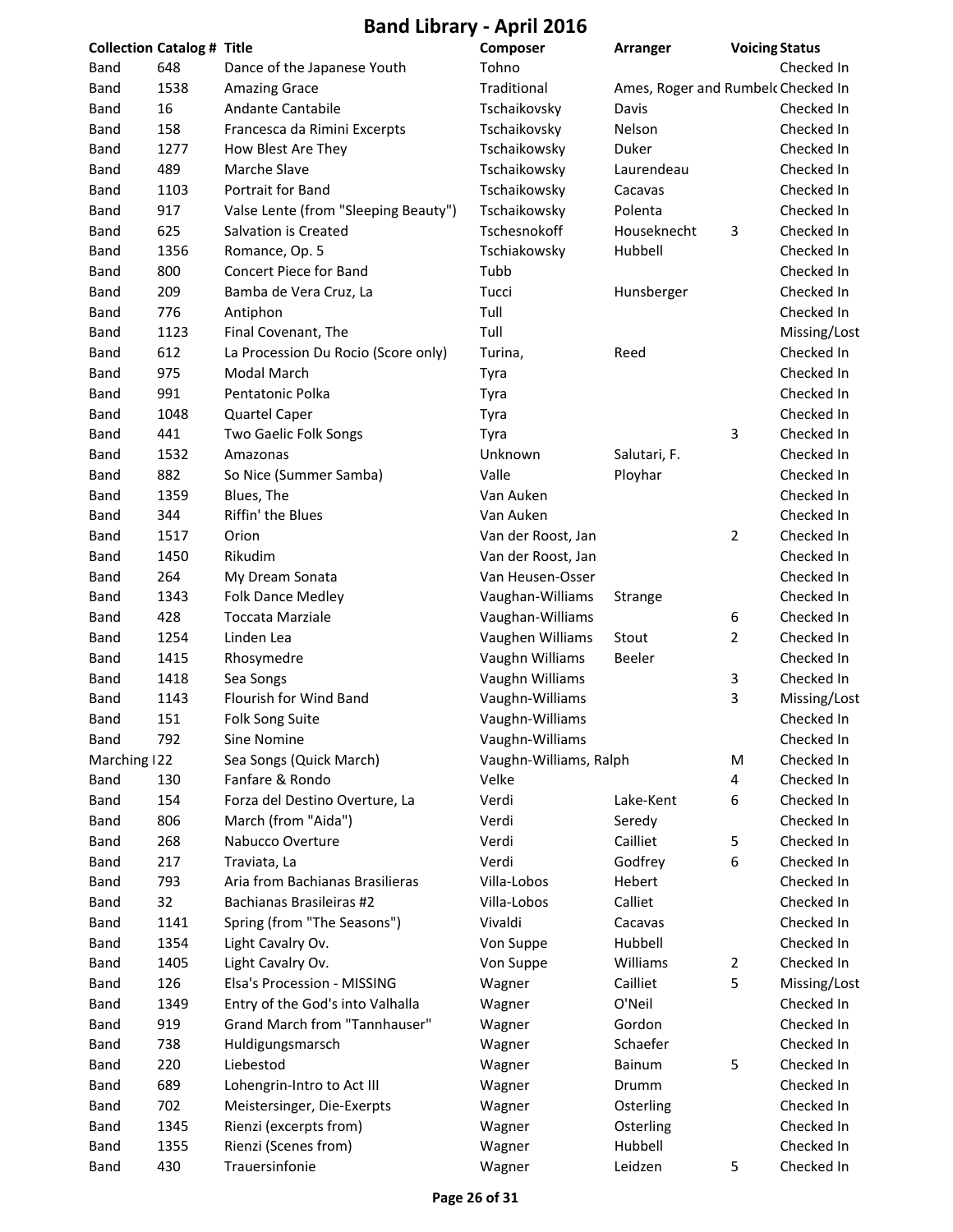| <b>Collection Catalog # Title</b> |      |                                                  | <b>Composer</b>      | Arranger      | <b>Voicing Status</b> |            |
|-----------------------------------|------|--------------------------------------------------|----------------------|---------------|-----------------------|------------|
| Band                              | 457  | Vorspiel und Liebestod (Tristan und Isolc Wagner |                      | Godfrey       | 6                     | Checked In |
| Band                              | 1002 | Levantine March                                  | Walker               |               |                       | Checked In |
| Band                              | 1030 | Big Beat, The                                    | Walters              |               |                       | Checked In |
| Band                              | 973  | Christmas Suite, The                             | Walters              |               |                       | Checked In |
| <b>Band</b>                       | 1007 | Concertante (solo for BBb bass)                  | Walters              |               |                       | Checked In |
| Band                              | 700  | Deep River Rhapsody                              | Walters              |               |                       | Checked In |
| Band                              | 621  | Duty, Honor, Country                             | Walters              |               |                       | Checked In |
| Band                              | 166  | Golden Eagle, The                                | Walters              |               |                       | Checked In |
| Band                              | 786  | <b>Instant Concert</b>                           | Walters              |               |                       | Checked In |
| Band                              | 553  | Jamaican Folk Dance                              | Walters              |               |                       | Checked In |
| Marching 151                      |      | <b>Marching Bossa Nova</b>                       | Walters              |               | M                     | Checked In |
| Band                              | 387  | <b>Spiritual Contrasts</b>                       | Walters              |               |                       | Checked In |
| Band                              | 1078 | Trombone Contrasts (trombone trio w/ I Walters   |                      |               |                       | Checked In |
| Band                              | 1079 | <b>Trumpet Filigree</b>                          | Walters              |               |                       | Checked In |
| Band                              | 98   | Crown Imperial                                   | Walton               | Duthoit       | 5                     | Checked In |
| Band                              | 537  | America the Beautiful                            | Ward                 | Dragon        | 4                     | Checked In |
| Band                              | 855  | America the Beautiful                            | Ward                 | Cacavas       |                       | Checked In |
| <b>Band</b>                       | 1508 | <b>Jubilation Overture</b>                       | Ward                 | Leist         |                       | Checked In |
| Band                              | 318  | <b>Prairie Overture</b>                          | Ward                 |               | 5                     | Checked In |
| Band                              | 64   | Capriol Suite                                    | Warlock              | Beeler        | 4                     | Checked In |
| Band                              | 113  | Dixieland Front and Center                       | Warrington           |               |                       | Checked In |
| Band                              | 982  | <b>Waltzing Sombrero</b>                         | Warrington           |               |                       | Checked In |
| Band                              | 1089 | Drums of America                                 | Warrington and Frock |               |                       | Checked In |
| Band                              | 1196 | Chorale for Band                                 | Washburn             |               | 5                     | Checked In |
| Band                              | 282  | Overture Elkhart 1960                            | Washburn             |               |                       | Checked In |
| Band                              | 624  | Partita                                          | Washburn             |               |                       | Checked In |
| Band                              | 1424 | <b>Tower Bridge Concert March</b>                | Washburn             |               |                       | Checked In |
| Marching 152                      |      | <b>Trooping the Colors</b>                       | Watson               |               | M                     | Checked In |
| Band                              | 1431 | Joseph & The Amazing Technicolor Drea Webber     |                      | Sweeney       |                       | Checked In |
| Band                              | 1300 | Phantom of the Opera, The                        | Webber               | de Meij       |                       | Checked In |
| Band                              | 311  | Polka and Fugue (from Schwanda)                  | Weinberger           | <b>Bainum</b> | 6                     | Checked In |
| Band                              | 974  | Walt Disney Band Showcase                        | Werle                |               |                       | Checked In |
| Band                              | 913  | Bellerophon                                      | Whear                |               |                       | Checked In |
| Band                              | 925  | Czech Suite                                      | Whear                |               |                       | Checked In |
| Band                              | 200  | Jedermann Overture                               | Whear                |               | 4                     | Checked In |
| Band                              | 1410 | On a Cold Winter's Morning                       | Whitbeck             |               |                       | Checked In |
| Band                              | 850  | Cavalcade                                        | Whitcomb             |               |                       | Checked In |
| Band                              | 957  | Remembrance                                      | Whitcomb             |               |                       | Checked In |
| Band                              | 1330 | Afton Water                                      | White                |               |                       | Checked In |
| Band                              | 115  | Dorian Overture                                  | Whitney              |               | 3                     | Checked In |
| Band                              | 116  | Dramatic Episode                                 | Whitney              |               | 4                     | Checked In |
| Band                              | 179  | Holiday in Naples                                | Whitney              |               | 4                     | Checked In |
| Band                              | 867  | Prelude on "Greensleeves"                        | Whitney              |               |                       | Checked In |
| Band                              | 380  | Soire                                            | Whitney              |               |                       | Checked In |
| Band                              | 418  | <b>Thendara Overture</b>                         | Whitney              |               | 3                     | Checked In |
| Band                              | 959  | <b>Adew Sweet Amarillis</b>                      | Wilbye               | Phillips      |                       | Checked In |
| Band                              | 169  | Old Scottish Melody                              | Wiley                |               | 3                     | Checked In |
| Band                              | 1237 | Battle Hymn of the Republic                      | Wilhousky            | Neilson       |                       | Checked In |
| Marching 189                      |      | Showboy March, The                               | Will Huff            |               | M                     | Checked In |
| Band                              | 351  | Royce Hall Suite                                 | Willan               | Teague        | 5                     | Checked In |
| Band                              | 488  | Here Comes the Band                              | Willcocks            |               |                       | Checked In |
| Band                              | 4    | Air Force Band of the West                       | Williams             |               |                       | Checked In |
| Band                              | 609  | Arioso                                           | Williams             |               |                       | Checked In |
| Band                              | 1514 | <b>Dedicatory Overture</b>                       | Williams             |               |                       | Checked In |
| Band                              | 1501 | Fantasy on "Yankee Doodle"                       | Williams             |               |                       | Checked In |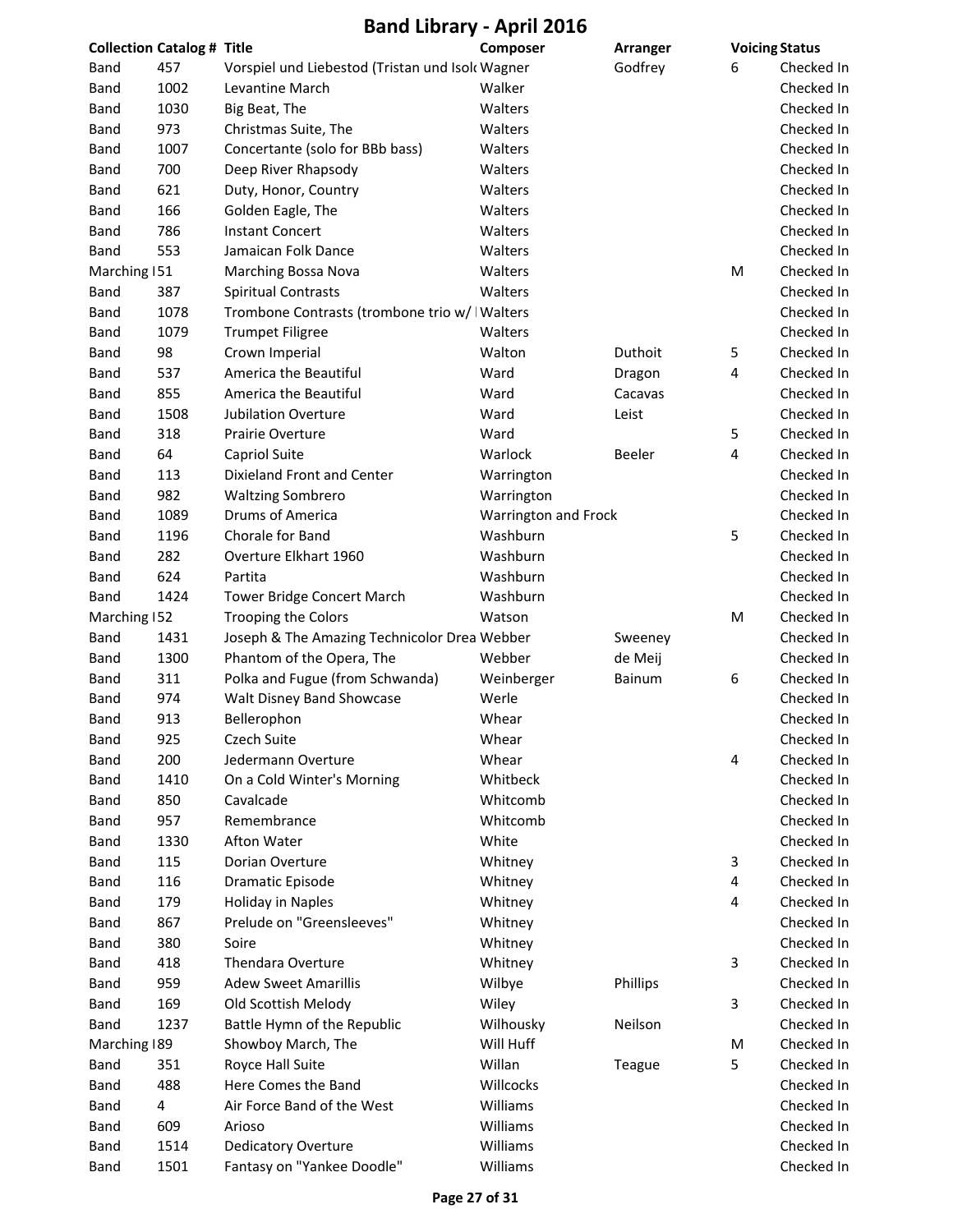**Band Library ‐ April 2016**

| <b>Collection Catalog # Title</b> |              |                                                 | Composer          | Arranger                             | <b>Voicing Status</b> |              |
|-----------------------------------|--------------|-------------------------------------------------|-------------------|--------------------------------------|-----------------------|--------------|
| Band                              | 136          | Festival                                        | Williams          |                                      | 5                     | Checked In   |
| Band                              | 750          | March Lamar                                     | Williams          |                                      |                       | Checked In   |
| Band                              | 1180         | Parade of the Ewoks                             | Williams          | Curnow                               |                       | Checked In   |
| Band                              | 1181         | Parade of the Ewoks (Easy)                      | Williams          | Curnow                               |                       | Checked In   |
| Band                              | 854          | Patriots, The                                   | Williams          |                                      |                       | Checked In   |
| Band                              | 336          | Prologue                                        | Williams          |                                      | 5                     | Checked In   |
| Band                              | 907          | Rhapsody for Band and Jazz Ens.                 | Williams          | Nestico                              |                       | Checked In   |
| Band                              | 354          | Salute ASBDA March                              | Williams          |                                      |                       | Checked In   |
| Band                              | 726          | Sinfonians March, The                           | Williams          |                                      |                       | Checked In   |
| Band                              | 1433         | Star Wars(main theme)                           | Williams          | Custer                               |                       | Checked In   |
| Band                              | 591          | Strategic Air Command March, The                | Williams          |                                      | 4                     | Checked In   |
| Band                              | 21           | Symphonic Dance No. 3                           | Williams          |                                      | 6                     | Checked In   |
| Band                              | 406          | Symphony in C minor, 2nd Mvt. (larghet Williams |                   |                                      | 5                     | Checked In   |
| Band                              | 431          | <b>Trilogy for Band</b>                         | Williams          |                                      | 4                     | Checked In   |
| Band                              | 449          | <b>Variation Overture</b>                       | Williams          |                                      | 3                     | Checked In   |
| Band                              | 692          | Villabella March                                | Williams          | Reed                                 |                       | Checked In   |
| Band                              | 1428         | Yankee Doodle                                   | Williams          |                                      |                       | Checked In   |
| <b>Band</b>                       | $\mathbf{1}$ | <b>Academic Procession</b>                      | Williams, Clifton |                                      |                       | Checked In   |
| Band                              | 999          | <b>America Calling</b>                          | Willson           | Cacavas                              |                       | Checked In   |
| Marching   106                    |              | Here's Love                                     | Willson           | Cable                                | M                     | Checked In   |
| Band                              | 241          | May the Good Lord Bless and Keep You Willson    |                   | Leidzen                              |                       | Checked In   |
| Marching   1                      |              | Seventy-six Trombones                           | Willson           | Lang                                 | M                     | Checked In   |
| Band                              | 571          | <b>Music Man Selections</b>                     | Wilson            | Lang                                 |                       | Checked In   |
| Band                              | 551          | Music Man, The                                  | Wilson            | Reed                                 | 4                     | Checked In   |
| Band                              | 230          | Mannin Veen                                     | Wood              |                                      | 5                     | Checked In   |
| Band                              | 253          | Monmartre March                                 | Wood              | Hawkins                              |                       | Checked In   |
| Band                              | 1250         | Elegy                                           | Woody James       |                                      |                       | Checked In   |
| Band                              | 632          | Alpha and Omega - MISSING                       | Yoder             |                                      |                       | Missing/Lost |
| Band                              | 26           | Arkansamba                                      | Yoder             |                                      |                       | Checked In   |
| Band                              | 67           | Carolina Clambake                               | Yoder             |                                      |                       | Checked In   |
| Band                              | 118          | Dry Bones (w/opt. Chorus)                       | Yoder             |                                      |                       | Checked In   |
| Band                              | 653          | Expo '70                                        | Yoder             |                                      |                       | Checked In   |
| Band                              | 181          | Hoosier Schoolmaster                            | Yoder             |                                      | 3                     | Checked In   |
| Band                              | 259          | Mountain Majesty Overture                       | Yoder             |                                      |                       | Checked In   |
| Band                              | 566          | Pachinko                                        | Yoder             |                                      | 4                     | Checked In   |
| Band                              | 339          | Relax                                           | Yoder             |                                      |                       | Checked In   |
| Marching 12                       |              | Skyways March                                   | Yodes & Oliver    |                                      | M                     | Checked In   |
| Band                              | 173          | Hallelujah from "Hit the Deck"                  | Youmans           | Teague                               |                       | Checked In   |
| Band                              | 451          | <b>Vincent Youmens Fantasy</b>                  | Youmens           | Yoder                                |                       | Checked In   |
| Band                              | 547          | Sapper Patrol, The                              | Young             |                                      |                       | Checked In   |
| Band                              | 27           | Salute to America                               | Youse             | Schoenfeld                           |                       | Checked In   |
| Band                              | 484          | <b>National Capitol March</b>                   | Zambarano         |                                      |                       | Checked In   |
| Band                              | 871          | Chorale & Shaker Dance                          | Zdechlik          |                                      | 5                     | Checked In   |
| Band                              | 860          | <b>Grace Variants</b>                           | Zdechlik          |                                      |                       | Checked In   |
| Band                              | 1332         | In Dulci Jubilo                                 | Zdechlik          |                                      |                       | Checked In   |
| Marching 13                       |              | <b>Wellington March</b>                         | Zehle             |                                      | M                     | Checked In   |
| Band                              | 1278         | Go Not Far From Me                              | Zinganelli        | Duker                                |                       | Checked In   |
| Band                              | 1569         | A Sousa Collection                              |                   | Cable, Howard                        |                       | Checked In   |
| Band                              | 1539         | Australian Sea Ballad                           |                   | Sheldon, Robert                      |                       | Checked In   |
| Band                              | 1547         | James Bond Returns                              |                   | Dye, Ken                             |                       | Checked In   |
| Band                              |              | Korean Folk Rhapsody                            |                   | Curnow, Jjames                       |                       | Checked Out  |
| Band                              | 248          | Milli Attan (National Dance of Afganistan)      |                   | Werle                                |                       | Checked In   |
| Band                              | 1551         | Shenandoah                                      |                   | Smith, Robert W. and Stor Checked In |                       |              |
| Band                              | 1528         | <b>Star Spangled Banner</b>                     |                   | Dawson, Jay                          |                       | Checked In   |
| Band                              | 1560         | Three Russian Cameos                            |                   | W.M.E. Rhoads                        |                       | Checked Out  |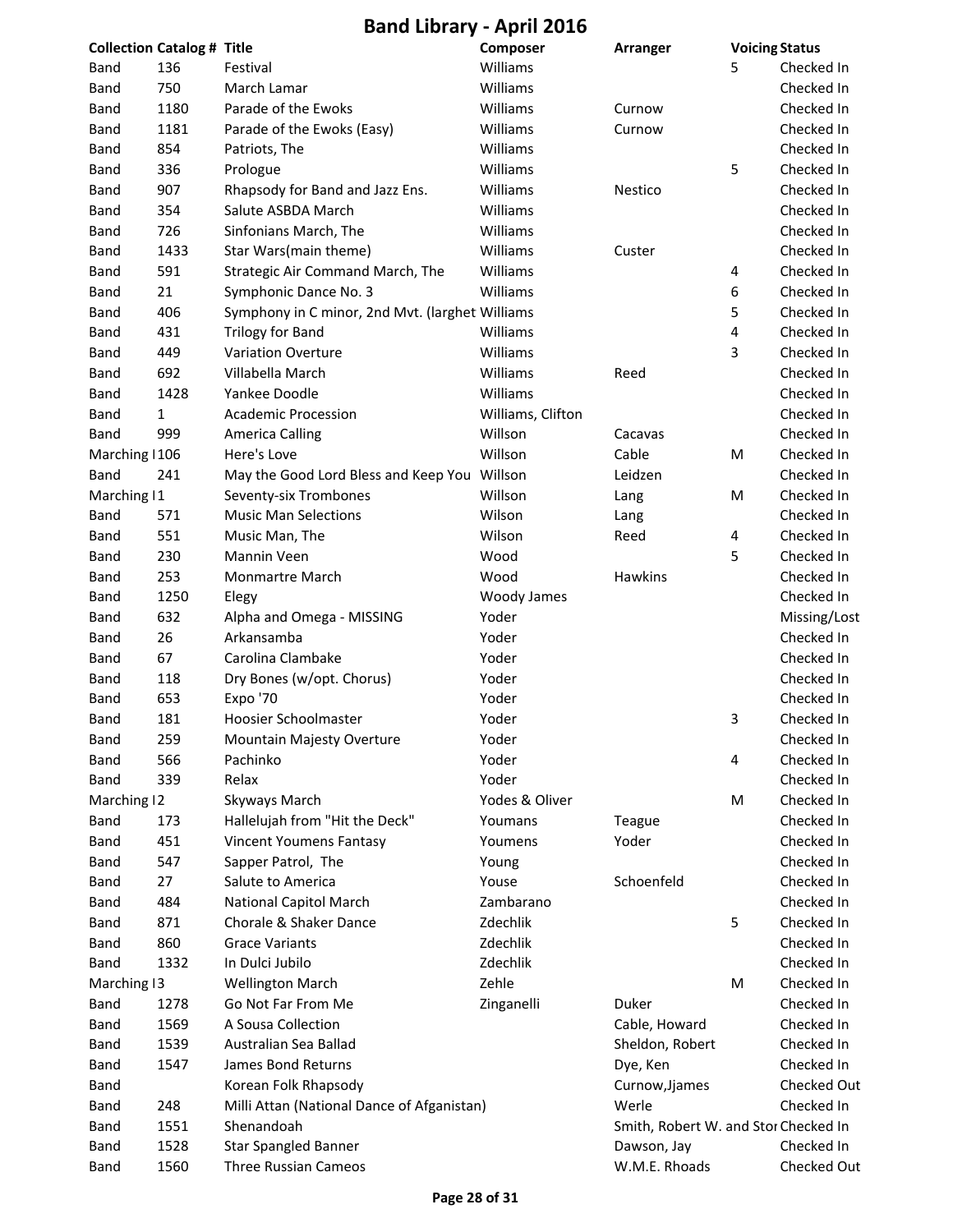| 63<br><b>Band</b><br>Missing/Lost<br>66<br>Missing/Lost<br>Band<br>68<br>Missing/Lost<br>Band<br>70<br>Missing/Lost<br>Band<br>Missing/Lost<br>76<br>Band<br>Missing/Lost<br>82<br>Band<br>83<br>Missing/Lost<br>Band<br>89<br>Missing/Lost<br>Band<br>Missing/Lost<br>91<br><b>Band</b><br>92<br>Missing/Lost<br><b>Band</b><br>Missing/Lost<br>101<br><b>Band</b><br>110<br>Missing/Lost<br><b>Band</b><br>120<br>Missing/Lost<br><b>Band</b><br>Missing/Lost<br>123<br><b>Band</b><br>124<br>Missing/Lost<br><b>Band</b><br>125<br>Missing/Lost<br><b>Band</b><br>Missing/Lost<br>128<br><b>Band</b><br>131<br>Missing/Lost<br><b>Band</b><br>133<br>Missing/Lost<br><b>Band</b><br>Missing/Lost<br>153<br>Band<br>Missing/Lost<br>159<br><b>Band</b><br>Missing/Lost<br>164<br><b>Band</b><br>Missing/Lost<br>177<br><b>Band</b><br>182<br>Missing/Lost<br><b>Band</b><br>Missing/Lost<br>194<br><b>Band</b><br>196<br>Missing/Lost<br><b>Band</b><br>Missing/Lost<br>202<br><b>Band</b><br>Missing/Lost<br>206<br><b>Band</b><br>221<br>Missing/Lost<br>Band<br>Missing/Lost<br>224<br><b>Band</b><br>Missing/Lost<br>226<br>Band<br>Missing/Lost<br>227<br>Missing/Lost<br>228<br><b>Band</b><br><b>Band</b><br>235<br>Missing/Lost<br>Missing/Lost<br>242<br><b>Band</b><br>243<br>Missing/Lost<br><b>Band</b><br>251<br>Missing/Lost<br><b>Band</b><br>Missing/Lost<br><b>Band</b><br>256<br>Missing/Lost<br>269<br><b>Band</b><br>291<br>Missing/Lost<br><b>Band</b><br>320<br>Missing/Lost<br><b>Band</b><br>326<br>Missing/Lost<br><b>Band</b><br>335<br><b>Band</b><br>Missing/Lost<br>353<br>Missing/Lost<br><b>Band</b><br>Missing/Lost<br>369<br><b>Band</b><br>376<br>Missing/Lost<br><b>Band</b><br>410<br>Missing/Lost<br><b>Band</b><br>411<br>Missing/Lost<br><b>Band</b><br>Missing/Lost<br>415<br><b>Band</b><br>Missing/Lost<br>416<br>417<br>Missing/Lost<br><b>Band</b><br>424<br>Missing/Lost<br><b>Band</b><br>437<br>Missing/Lost<br><b>Band</b><br>448<br>Missing/Lost<br><b>Band</b><br>454<br>Missing/Lost<br>Band |             | <b>Collection Catalog # Title</b> | Composer | Arranger | <b>Voicing Status</b> |
|---------------------------------------------------------------------------------------------------------------------------------------------------------------------------------------------------------------------------------------------------------------------------------------------------------------------------------------------------------------------------------------------------------------------------------------------------------------------------------------------------------------------------------------------------------------------------------------------------------------------------------------------------------------------------------------------------------------------------------------------------------------------------------------------------------------------------------------------------------------------------------------------------------------------------------------------------------------------------------------------------------------------------------------------------------------------------------------------------------------------------------------------------------------------------------------------------------------------------------------------------------------------------------------------------------------------------------------------------------------------------------------------------------------------------------------------------------------------------------------------------------------------------------------------------------------------------------------------------------------------------------------------------------------------------------------------------------------------------------------------------------------------------------------------------------------------------------------------------------------------------------------------------------------------------------------------------------------------------------------------------------------------------------------------------|-------------|-----------------------------------|----------|----------|-----------------------|
|                                                                                                                                                                                                                                                                                                                                                                                                                                                                                                                                                                                                                                                                                                                                                                                                                                                                                                                                                                                                                                                                                                                                                                                                                                                                                                                                                                                                                                                                                                                                                                                                                                                                                                                                                                                                                                                                                                                                                                                                                                                   |             |                                   |          |          |                       |
|                                                                                                                                                                                                                                                                                                                                                                                                                                                                                                                                                                                                                                                                                                                                                                                                                                                                                                                                                                                                                                                                                                                                                                                                                                                                                                                                                                                                                                                                                                                                                                                                                                                                                                                                                                                                                                                                                                                                                                                                                                                   |             |                                   |          |          |                       |
|                                                                                                                                                                                                                                                                                                                                                                                                                                                                                                                                                                                                                                                                                                                                                                                                                                                                                                                                                                                                                                                                                                                                                                                                                                                                                                                                                                                                                                                                                                                                                                                                                                                                                                                                                                                                                                                                                                                                                                                                                                                   |             |                                   |          |          |                       |
|                                                                                                                                                                                                                                                                                                                                                                                                                                                                                                                                                                                                                                                                                                                                                                                                                                                                                                                                                                                                                                                                                                                                                                                                                                                                                                                                                                                                                                                                                                                                                                                                                                                                                                                                                                                                                                                                                                                                                                                                                                                   |             |                                   |          |          |                       |
|                                                                                                                                                                                                                                                                                                                                                                                                                                                                                                                                                                                                                                                                                                                                                                                                                                                                                                                                                                                                                                                                                                                                                                                                                                                                                                                                                                                                                                                                                                                                                                                                                                                                                                                                                                                                                                                                                                                                                                                                                                                   |             |                                   |          |          |                       |
|                                                                                                                                                                                                                                                                                                                                                                                                                                                                                                                                                                                                                                                                                                                                                                                                                                                                                                                                                                                                                                                                                                                                                                                                                                                                                                                                                                                                                                                                                                                                                                                                                                                                                                                                                                                                                                                                                                                                                                                                                                                   |             |                                   |          |          |                       |
|                                                                                                                                                                                                                                                                                                                                                                                                                                                                                                                                                                                                                                                                                                                                                                                                                                                                                                                                                                                                                                                                                                                                                                                                                                                                                                                                                                                                                                                                                                                                                                                                                                                                                                                                                                                                                                                                                                                                                                                                                                                   |             |                                   |          |          |                       |
|                                                                                                                                                                                                                                                                                                                                                                                                                                                                                                                                                                                                                                                                                                                                                                                                                                                                                                                                                                                                                                                                                                                                                                                                                                                                                                                                                                                                                                                                                                                                                                                                                                                                                                                                                                                                                                                                                                                                                                                                                                                   |             |                                   |          |          |                       |
|                                                                                                                                                                                                                                                                                                                                                                                                                                                                                                                                                                                                                                                                                                                                                                                                                                                                                                                                                                                                                                                                                                                                                                                                                                                                                                                                                                                                                                                                                                                                                                                                                                                                                                                                                                                                                                                                                                                                                                                                                                                   |             |                                   |          |          |                       |
|                                                                                                                                                                                                                                                                                                                                                                                                                                                                                                                                                                                                                                                                                                                                                                                                                                                                                                                                                                                                                                                                                                                                                                                                                                                                                                                                                                                                                                                                                                                                                                                                                                                                                                                                                                                                                                                                                                                                                                                                                                                   |             |                                   |          |          |                       |
|                                                                                                                                                                                                                                                                                                                                                                                                                                                                                                                                                                                                                                                                                                                                                                                                                                                                                                                                                                                                                                                                                                                                                                                                                                                                                                                                                                                                                                                                                                                                                                                                                                                                                                                                                                                                                                                                                                                                                                                                                                                   |             |                                   |          |          |                       |
|                                                                                                                                                                                                                                                                                                                                                                                                                                                                                                                                                                                                                                                                                                                                                                                                                                                                                                                                                                                                                                                                                                                                                                                                                                                                                                                                                                                                                                                                                                                                                                                                                                                                                                                                                                                                                                                                                                                                                                                                                                                   |             |                                   |          |          |                       |
|                                                                                                                                                                                                                                                                                                                                                                                                                                                                                                                                                                                                                                                                                                                                                                                                                                                                                                                                                                                                                                                                                                                                                                                                                                                                                                                                                                                                                                                                                                                                                                                                                                                                                                                                                                                                                                                                                                                                                                                                                                                   |             |                                   |          |          |                       |
|                                                                                                                                                                                                                                                                                                                                                                                                                                                                                                                                                                                                                                                                                                                                                                                                                                                                                                                                                                                                                                                                                                                                                                                                                                                                                                                                                                                                                                                                                                                                                                                                                                                                                                                                                                                                                                                                                                                                                                                                                                                   |             |                                   |          |          |                       |
|                                                                                                                                                                                                                                                                                                                                                                                                                                                                                                                                                                                                                                                                                                                                                                                                                                                                                                                                                                                                                                                                                                                                                                                                                                                                                                                                                                                                                                                                                                                                                                                                                                                                                                                                                                                                                                                                                                                                                                                                                                                   |             |                                   |          |          |                       |
|                                                                                                                                                                                                                                                                                                                                                                                                                                                                                                                                                                                                                                                                                                                                                                                                                                                                                                                                                                                                                                                                                                                                                                                                                                                                                                                                                                                                                                                                                                                                                                                                                                                                                                                                                                                                                                                                                                                                                                                                                                                   |             |                                   |          |          |                       |
|                                                                                                                                                                                                                                                                                                                                                                                                                                                                                                                                                                                                                                                                                                                                                                                                                                                                                                                                                                                                                                                                                                                                                                                                                                                                                                                                                                                                                                                                                                                                                                                                                                                                                                                                                                                                                                                                                                                                                                                                                                                   |             |                                   |          |          |                       |
|                                                                                                                                                                                                                                                                                                                                                                                                                                                                                                                                                                                                                                                                                                                                                                                                                                                                                                                                                                                                                                                                                                                                                                                                                                                                                                                                                                                                                                                                                                                                                                                                                                                                                                                                                                                                                                                                                                                                                                                                                                                   |             |                                   |          |          |                       |
|                                                                                                                                                                                                                                                                                                                                                                                                                                                                                                                                                                                                                                                                                                                                                                                                                                                                                                                                                                                                                                                                                                                                                                                                                                                                                                                                                                                                                                                                                                                                                                                                                                                                                                                                                                                                                                                                                                                                                                                                                                                   |             |                                   |          |          |                       |
|                                                                                                                                                                                                                                                                                                                                                                                                                                                                                                                                                                                                                                                                                                                                                                                                                                                                                                                                                                                                                                                                                                                                                                                                                                                                                                                                                                                                                                                                                                                                                                                                                                                                                                                                                                                                                                                                                                                                                                                                                                                   |             |                                   |          |          |                       |
|                                                                                                                                                                                                                                                                                                                                                                                                                                                                                                                                                                                                                                                                                                                                                                                                                                                                                                                                                                                                                                                                                                                                                                                                                                                                                                                                                                                                                                                                                                                                                                                                                                                                                                                                                                                                                                                                                                                                                                                                                                                   |             |                                   |          |          |                       |
|                                                                                                                                                                                                                                                                                                                                                                                                                                                                                                                                                                                                                                                                                                                                                                                                                                                                                                                                                                                                                                                                                                                                                                                                                                                                                                                                                                                                                                                                                                                                                                                                                                                                                                                                                                                                                                                                                                                                                                                                                                                   |             |                                   |          |          |                       |
|                                                                                                                                                                                                                                                                                                                                                                                                                                                                                                                                                                                                                                                                                                                                                                                                                                                                                                                                                                                                                                                                                                                                                                                                                                                                                                                                                                                                                                                                                                                                                                                                                                                                                                                                                                                                                                                                                                                                                                                                                                                   |             |                                   |          |          |                       |
|                                                                                                                                                                                                                                                                                                                                                                                                                                                                                                                                                                                                                                                                                                                                                                                                                                                                                                                                                                                                                                                                                                                                                                                                                                                                                                                                                                                                                                                                                                                                                                                                                                                                                                                                                                                                                                                                                                                                                                                                                                                   |             |                                   |          |          |                       |
|                                                                                                                                                                                                                                                                                                                                                                                                                                                                                                                                                                                                                                                                                                                                                                                                                                                                                                                                                                                                                                                                                                                                                                                                                                                                                                                                                                                                                                                                                                                                                                                                                                                                                                                                                                                                                                                                                                                                                                                                                                                   |             |                                   |          |          |                       |
|                                                                                                                                                                                                                                                                                                                                                                                                                                                                                                                                                                                                                                                                                                                                                                                                                                                                                                                                                                                                                                                                                                                                                                                                                                                                                                                                                                                                                                                                                                                                                                                                                                                                                                                                                                                                                                                                                                                                                                                                                                                   |             |                                   |          |          |                       |
|                                                                                                                                                                                                                                                                                                                                                                                                                                                                                                                                                                                                                                                                                                                                                                                                                                                                                                                                                                                                                                                                                                                                                                                                                                                                                                                                                                                                                                                                                                                                                                                                                                                                                                                                                                                                                                                                                                                                                                                                                                                   |             |                                   |          |          |                       |
|                                                                                                                                                                                                                                                                                                                                                                                                                                                                                                                                                                                                                                                                                                                                                                                                                                                                                                                                                                                                                                                                                                                                                                                                                                                                                                                                                                                                                                                                                                                                                                                                                                                                                                                                                                                                                                                                                                                                                                                                                                                   |             |                                   |          |          |                       |
|                                                                                                                                                                                                                                                                                                                                                                                                                                                                                                                                                                                                                                                                                                                                                                                                                                                                                                                                                                                                                                                                                                                                                                                                                                                                                                                                                                                                                                                                                                                                                                                                                                                                                                                                                                                                                                                                                                                                                                                                                                                   |             |                                   |          |          |                       |
|                                                                                                                                                                                                                                                                                                                                                                                                                                                                                                                                                                                                                                                                                                                                                                                                                                                                                                                                                                                                                                                                                                                                                                                                                                                                                                                                                                                                                                                                                                                                                                                                                                                                                                                                                                                                                                                                                                                                                                                                                                                   |             |                                   |          |          |                       |
|                                                                                                                                                                                                                                                                                                                                                                                                                                                                                                                                                                                                                                                                                                                                                                                                                                                                                                                                                                                                                                                                                                                                                                                                                                                                                                                                                                                                                                                                                                                                                                                                                                                                                                                                                                                                                                                                                                                                                                                                                                                   |             |                                   |          |          |                       |
|                                                                                                                                                                                                                                                                                                                                                                                                                                                                                                                                                                                                                                                                                                                                                                                                                                                                                                                                                                                                                                                                                                                                                                                                                                                                                                                                                                                                                                                                                                                                                                                                                                                                                                                                                                                                                                                                                                                                                                                                                                                   | <b>Band</b> |                                   |          |          |                       |
|                                                                                                                                                                                                                                                                                                                                                                                                                                                                                                                                                                                                                                                                                                                                                                                                                                                                                                                                                                                                                                                                                                                                                                                                                                                                                                                                                                                                                                                                                                                                                                                                                                                                                                                                                                                                                                                                                                                                                                                                                                                   |             |                                   |          |          |                       |
|                                                                                                                                                                                                                                                                                                                                                                                                                                                                                                                                                                                                                                                                                                                                                                                                                                                                                                                                                                                                                                                                                                                                                                                                                                                                                                                                                                                                                                                                                                                                                                                                                                                                                                                                                                                                                                                                                                                                                                                                                                                   |             |                                   |          |          |                       |
|                                                                                                                                                                                                                                                                                                                                                                                                                                                                                                                                                                                                                                                                                                                                                                                                                                                                                                                                                                                                                                                                                                                                                                                                                                                                                                                                                                                                                                                                                                                                                                                                                                                                                                                                                                                                                                                                                                                                                                                                                                                   |             |                                   |          |          |                       |
|                                                                                                                                                                                                                                                                                                                                                                                                                                                                                                                                                                                                                                                                                                                                                                                                                                                                                                                                                                                                                                                                                                                                                                                                                                                                                                                                                                                                                                                                                                                                                                                                                                                                                                                                                                                                                                                                                                                                                                                                                                                   |             |                                   |          |          |                       |
|                                                                                                                                                                                                                                                                                                                                                                                                                                                                                                                                                                                                                                                                                                                                                                                                                                                                                                                                                                                                                                                                                                                                                                                                                                                                                                                                                                                                                                                                                                                                                                                                                                                                                                                                                                                                                                                                                                                                                                                                                                                   |             |                                   |          |          |                       |
|                                                                                                                                                                                                                                                                                                                                                                                                                                                                                                                                                                                                                                                                                                                                                                                                                                                                                                                                                                                                                                                                                                                                                                                                                                                                                                                                                                                                                                                                                                                                                                                                                                                                                                                                                                                                                                                                                                                                                                                                                                                   |             |                                   |          |          |                       |
|                                                                                                                                                                                                                                                                                                                                                                                                                                                                                                                                                                                                                                                                                                                                                                                                                                                                                                                                                                                                                                                                                                                                                                                                                                                                                                                                                                                                                                                                                                                                                                                                                                                                                                                                                                                                                                                                                                                                                                                                                                                   |             |                                   |          |          |                       |
|                                                                                                                                                                                                                                                                                                                                                                                                                                                                                                                                                                                                                                                                                                                                                                                                                                                                                                                                                                                                                                                                                                                                                                                                                                                                                                                                                                                                                                                                                                                                                                                                                                                                                                                                                                                                                                                                                                                                                                                                                                                   |             |                                   |          |          |                       |
|                                                                                                                                                                                                                                                                                                                                                                                                                                                                                                                                                                                                                                                                                                                                                                                                                                                                                                                                                                                                                                                                                                                                                                                                                                                                                                                                                                                                                                                                                                                                                                                                                                                                                                                                                                                                                                                                                                                                                                                                                                                   |             |                                   |          |          |                       |
|                                                                                                                                                                                                                                                                                                                                                                                                                                                                                                                                                                                                                                                                                                                                                                                                                                                                                                                                                                                                                                                                                                                                                                                                                                                                                                                                                                                                                                                                                                                                                                                                                                                                                                                                                                                                                                                                                                                                                                                                                                                   |             |                                   |          |          |                       |
|                                                                                                                                                                                                                                                                                                                                                                                                                                                                                                                                                                                                                                                                                                                                                                                                                                                                                                                                                                                                                                                                                                                                                                                                                                                                                                                                                                                                                                                                                                                                                                                                                                                                                                                                                                                                                                                                                                                                                                                                                                                   |             |                                   |          |          |                       |
|                                                                                                                                                                                                                                                                                                                                                                                                                                                                                                                                                                                                                                                                                                                                                                                                                                                                                                                                                                                                                                                                                                                                                                                                                                                                                                                                                                                                                                                                                                                                                                                                                                                                                                                                                                                                                                                                                                                                                                                                                                                   |             |                                   |          |          |                       |
|                                                                                                                                                                                                                                                                                                                                                                                                                                                                                                                                                                                                                                                                                                                                                                                                                                                                                                                                                                                                                                                                                                                                                                                                                                                                                                                                                                                                                                                                                                                                                                                                                                                                                                                                                                                                                                                                                                                                                                                                                                                   |             |                                   |          |          |                       |
|                                                                                                                                                                                                                                                                                                                                                                                                                                                                                                                                                                                                                                                                                                                                                                                                                                                                                                                                                                                                                                                                                                                                                                                                                                                                                                                                                                                                                                                                                                                                                                                                                                                                                                                                                                                                                                                                                                                                                                                                                                                   |             |                                   |          |          |                       |
|                                                                                                                                                                                                                                                                                                                                                                                                                                                                                                                                                                                                                                                                                                                                                                                                                                                                                                                                                                                                                                                                                                                                                                                                                                                                                                                                                                                                                                                                                                                                                                                                                                                                                                                                                                                                                                                                                                                                                                                                                                                   |             |                                   |          |          |                       |
|                                                                                                                                                                                                                                                                                                                                                                                                                                                                                                                                                                                                                                                                                                                                                                                                                                                                                                                                                                                                                                                                                                                                                                                                                                                                                                                                                                                                                                                                                                                                                                                                                                                                                                                                                                                                                                                                                                                                                                                                                                                   |             |                                   |          |          |                       |
|                                                                                                                                                                                                                                                                                                                                                                                                                                                                                                                                                                                                                                                                                                                                                                                                                                                                                                                                                                                                                                                                                                                                                                                                                                                                                                                                                                                                                                                                                                                                                                                                                                                                                                                                                                                                                                                                                                                                                                                                                                                   |             |                                   |          |          |                       |
|                                                                                                                                                                                                                                                                                                                                                                                                                                                                                                                                                                                                                                                                                                                                                                                                                                                                                                                                                                                                                                                                                                                                                                                                                                                                                                                                                                                                                                                                                                                                                                                                                                                                                                                                                                                                                                                                                                                                                                                                                                                   | <b>Band</b> |                                   |          |          |                       |
|                                                                                                                                                                                                                                                                                                                                                                                                                                                                                                                                                                                                                                                                                                                                                                                                                                                                                                                                                                                                                                                                                                                                                                                                                                                                                                                                                                                                                                                                                                                                                                                                                                                                                                                                                                                                                                                                                                                                                                                                                                                   |             |                                   |          |          |                       |
|                                                                                                                                                                                                                                                                                                                                                                                                                                                                                                                                                                                                                                                                                                                                                                                                                                                                                                                                                                                                                                                                                                                                                                                                                                                                                                                                                                                                                                                                                                                                                                                                                                                                                                                                                                                                                                                                                                                                                                                                                                                   |             |                                   |          |          |                       |
|                                                                                                                                                                                                                                                                                                                                                                                                                                                                                                                                                                                                                                                                                                                                                                                                                                                                                                                                                                                                                                                                                                                                                                                                                                                                                                                                                                                                                                                                                                                                                                                                                                                                                                                                                                                                                                                                                                                                                                                                                                                   |             |                                   |          |          |                       |
|                                                                                                                                                                                                                                                                                                                                                                                                                                                                                                                                                                                                                                                                                                                                                                                                                                                                                                                                                                                                                                                                                                                                                                                                                                                                                                                                                                                                                                                                                                                                                                                                                                                                                                                                                                                                                                                                                                                                                                                                                                                   |             |                                   |          |          |                       |
|                                                                                                                                                                                                                                                                                                                                                                                                                                                                                                                                                                                                                                                                                                                                                                                                                                                                                                                                                                                                                                                                                                                                                                                                                                                                                                                                                                                                                                                                                                                                                                                                                                                                                                                                                                                                                                                                                                                                                                                                                                                   |             |                                   |          |          |                       |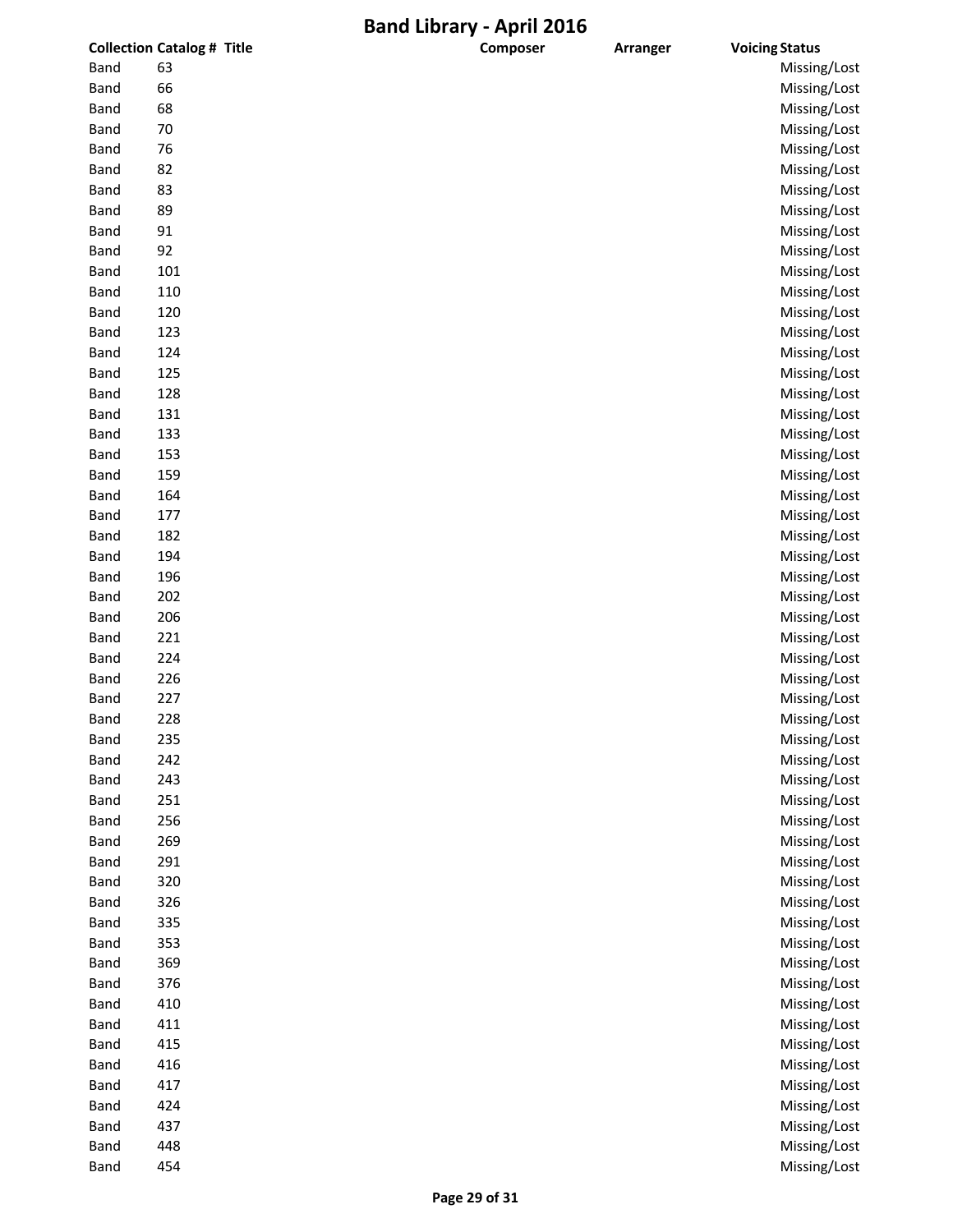|             | <b>Collection Catalog # Title</b> | Composer | <b>Arranger</b> | <b>Voicing Status</b> |
|-------------|-----------------------------------|----------|-----------------|-----------------------|
| <b>Band</b> | 456                               |          |                 | Missing/Lost          |
| Band        | 458                               |          |                 | Missing/Lost          |
| Band        | 477                               |          |                 | Missing/Lost          |
| <b>Band</b> | 483                               |          |                 | Missing/Lost          |
| <b>Band</b> | 485                               |          |                 | Missing/Lost          |
| <b>Band</b> | 494                               |          |                 | Missing/Lost          |
| <b>Band</b> | 499                               |          |                 | Missing/Lost          |
| Band        | 513                               |          |                 | Missing/Lost          |
| Band        | 514                               |          |                 | Missing/Lost          |
| <b>Band</b> | 516                               |          |                 | Missing/Lost          |
| <b>Band</b> | 519                               |          |                 | Missing/Lost          |
| <b>Band</b> | 523                               |          |                 | Missing/Lost          |
| Band        | 528                               |          |                 | Missing/Lost          |
| Band        | 530                               |          |                 | Missing/Lost          |
| <b>Band</b> | 543                               |          |                 | Missing/Lost          |
| Band        | 567                               |          |                 | Missing/Lost          |
|             | 569                               |          |                 | Missing/Lost          |
| Band        |                                   |          |                 |                       |
| <b>Band</b> | 572                               |          |                 | Missing/Lost          |
| Band        | 573                               |          |                 | Missing/Lost          |
| <b>Band</b> | 574                               |          |                 | Missing/Lost          |
| Band        | 576                               |          |                 | Missing/Lost          |
| Band        | 583                               |          |                 | Missing/Lost          |
| <b>Band</b> | 608                               |          |                 | Missing/Lost          |
| Band        | 614                               |          |                 | Missing/Lost          |
| <b>Band</b> | 616                               |          |                 | Missing/Lost          |
| <b>Band</b> | 617                               |          |                 | Missing/Lost          |
| Band        | 618                               |          |                 | Missing/Lost          |
| <b>Band</b> | 635                               |          |                 | Missing/Lost          |
| <b>Band</b> | 672                               |          |                 | Missing/Lost          |
| Band        | 673                               |          |                 | Missing/Lost          |
| Band        | 675                               |          |                 | Missing/Lost          |
| <b>Band</b> | 690                               |          |                 | Missing/Lost          |
| <b>Band</b> | 691                               |          |                 | Missing/Lost          |
| <b>Band</b> | 701                               |          |                 | Missing/Lost          |
| <b>Band</b> | 707                               |          |                 | Missing/Lost          |
| Band        | 709                               |          |                 | Missing/Lost          |
| <b>Band</b> | 714                               |          |                 | Missing/Lost          |
| <b>Band</b> | 717                               |          |                 | Missing/Lost          |
| <b>Band</b> | 718                               |          |                 | Missing/Lost          |
| <b>Band</b> | 719                               |          |                 | Missing/Lost          |
| <b>Band</b> | 724                               |          |                 | Missing/Lost          |
| <b>Band</b> | 733                               |          |                 | Missing/Lost          |
| <b>Band</b> | 741                               |          |                 | Missing/Lost          |
| <b>Band</b> | 744                               |          |                 | Missing/Lost          |
| <b>Band</b> | 753                               |          |                 | Missing/Lost          |
| <b>Band</b> | 754                               |          |                 | Missing/Lost          |
| Band        | 757                               |          |                 | Missing/Lost          |
| <b>Band</b> | 764                               |          |                 | Missing/Lost          |
| <b>Band</b> | 780                               |          |                 | Missing/Lost          |
| <b>Band</b> | 797                               |          |                 | Missing/Lost          |
|             |                                   |          |                 |                       |
| <b>Band</b> | 802                               |          |                 | Missing/Lost          |
| <b>Band</b> | 803                               |          |                 | Missing/Lost          |
| <b>Band</b> | 805                               |          |                 | Missing/Lost          |
| <b>Band</b> | 807                               |          |                 | Missing/Lost          |
| <b>Band</b> | 812                               |          |                 | Missing/Lost          |